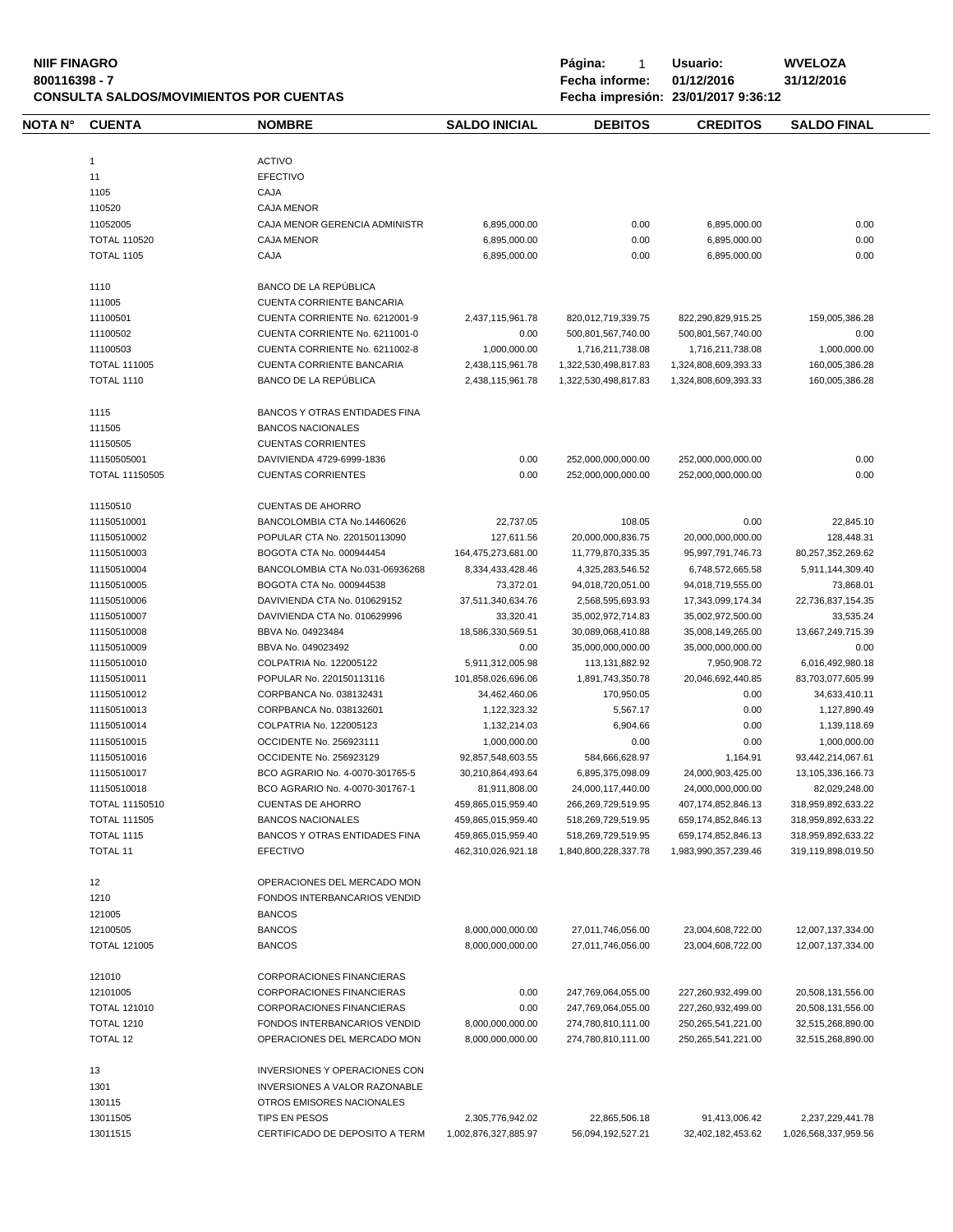# **NIIF FINAGRO P á g i n a :** 2 **U s u a r i o : WVELOZA CONSULTA SALDOS/MOVIMIENTOS POR CUENTAS**

| <b>NOTA N°</b> | <b>CUENTA</b>                | <b>NOMBRE</b>                                   | <b>SALDO INICIAL</b>           | <b>DEBITOS</b>     | <b>CREDITOS</b>                | <b>SALDO FINAL</b>   |  |
|----------------|------------------------------|-------------------------------------------------|--------------------------------|--------------------|--------------------------------|----------------------|--|
|                | 13011520                     | <b>BONOS</b>                                    | 14,041,440,000.00              | 107,254,000.00     | 102,354,000.00                 | 14,046,340,000.00    |  |
|                | <b>TOTAL 130115</b>          | OTROS EMISORES NACIONALES                       | 1,019,223,544,827.99           | 56,224,312,033.39  | 32,595,949,460.04              | 1,042,851,907,401.34 |  |
|                | <b>TOTAL 1301</b>            | INVERSIONES A VALOR RAZONABLE                   | 1,019,223,544,827.99           | 56,224,312,033.39  | 32,595,949,460.04              | 1,042,851,907,401.34 |  |
|                |                              |                                                 |                                |                    |                                |                      |  |
|                | 1302                         | INVERSIONES A VALOR RAZONABLE                   |                                |                    |                                |                      |  |
|                | 130205                       | <b>EMISORES NACIONALES</b>                      |                                |                    |                                |                      |  |
|                | 13020510                     | ACCIONES BBVA COLOMBIA                          | 1,531,834.00                   | 0.00               | 0.00                           | 1,531,834.00         |  |
|                | <b>TOTAL 130205</b>          | <b>EMISORES NACIONALES</b>                      | 1,531,834.00                   | 0.00               | 0.00                           | 1,531,834.00         |  |
|                | <b>TOTAL 1302</b>            | INVERSIONES A VALOR RAZONABLE                   | 1,531,834.00                   | 0.00               | 0.00                           | 1,531,834.00         |  |
|                |                              |                                                 |                                |                    |                                |                      |  |
|                | 1303                         | INVERSIONES A COSTO AMORTIZAD                   |                                |                    |                                |                      |  |
|                | 130305                       | TITULOS DE TESORERÍA - TES                      |                                |                    |                                |                      |  |
|                | 13030510                     | TITULOS DE TESORERÍA (TES) EN U                 | 4,971,703,925.45               | 17,865,816.81      | 1,494,185.54                   | 4,988,075,556.72     |  |
|                | <b>TOTAL 130305</b>          | TITULOS DE TESORERÍA - TES                      | 4,971,703,925.45               | 17,865,816.81      | 1,494,185.54                   | 4,988,075,556.72     |  |
|                |                              |                                                 |                                |                    |                                |                      |  |
|                | 130315                       | OTROS EMISORES NACIONALES                       |                                |                    |                                |                      |  |
|                | 13031505                     | CERTIFICADOS DE DEPOSITO A TER                  | 50,288,671,727.46              | 335,240,015.92     | 10,292,535,000.00              | 40,331,376,743.38    |  |
|                | <b>TOTAL 130315</b>          | OTROS EMISORES NACIONALES                       | 50,288,671,727.46              | 335,240,015.92     | 10,292,535,000.00              | 40,331,376,743.38    |  |
|                | <b>TOTAL 1303</b>            | <b>INVERSIONES A COSTO AMORTIZAD</b>            | 55,260,375,652.91              | 353, 105, 832. 73  | 10,294,029,185.54              | 45,319,452,300.10    |  |
|                | TOTAL 13                     | <b>INVERSIONES Y OPERACIONES CON</b>            | 1,074,485,452,314.90           | 56,577,417,866.12  | 42,889,978,645.58              | 1,088,172,891,535.44 |  |
|                | 14                           | CARTERA DE CRÉDITOS Y OPERACI                   |                                |                    |                                |                      |  |
|                | 1408                         | CARTERA Y OPERACIONES DE LEAS                   |                                |                    |                                |                      |  |
|                |                              | CATEGORÍA A RIESGO NORMAL CAR                   |                                |                    |                                | 13,329,108.00        |  |
|                | 140805                       |                                                 | 25,213,923.00                  | 41,366.00          | 11,926,181.00                  |                      |  |
|                | 140825                       | CATEGORÍA E RIESGO DE INCOBRA                   | 43,169,712.00                  | 0.00               | 0.00                           | 43,169,712.00        |  |
|                | <b>TOTAL 1408</b>            | CARTERA Y OPERACIONES DE LEAS                   | 68,383,635.00                  | 41,366.00          | 11,926,181.00                  | 56,498,820.00        |  |
|                | 1410                         | CARTERA Y OPERACIONES DE LEAS                   |                                |                    |                                |                      |  |
|                | 141005                       | CATEGORÍA A RIESGO NORMAL CAR                   |                                |                    |                                |                      |  |
|                | 14100505                     | <b>REDESCUENTO</b>                              |                                |                    |                                |                      |  |
|                | 1410050505                   | <b>BANCOS</b>                                   | 7,071,911,819,123.00           | 419,214,560,225.00 | 275,377,722,030.00             | 7,215,748,657,318.00 |  |
|                | 1410050510                   | COMPAÑÍAS DE FINANCIAMIENTO C                   | 82,363,386,562.00              | 4,439,109,890.00   | 5,403,255,672.00               | 81,399,240,780.00    |  |
|                | 1410050515                   | COOP VIG POR LA SUPER FCIERA D                  | 11,854,789,706.00              | 67,600,000.00      | 322,908,479.00                 | 11,599,481,227.00    |  |
|                | 1410050520                   | COOP VIG POR LA SUPER DE ECON                   | 27,166,599,644.00              | 623,710,000.00     | 827,016,012.00                 | 26,963,293,632.00    |  |
|                | <b>TOTAL 14100505</b>        | <b>REDESCUENTO</b>                              | 7,193,296,595,035.00           | 424,344,980,115.00 | 281,930,902,193.00             | 7,335,710,672,957.00 |  |
|                |                              |                                                 |                                |                    |                                |                      |  |
|                | 14100510                     | CAT A RIESGO NORMAL OTRAS GAR                   |                                |                    |                                |                      |  |
|                | 1410051050                   | CARTERA DIRECTA                                 | 6,405,378,505.00               | 361,423,078.00     | 57,146,985.00                  | 6,709,654,598.00     |  |
|                | TOTAL 14100510               | CAT A RIESGO NORMAL OTRAS GAR                   | 6,405,378,505.00               | 361,423,078.00     | 57,146,985.00                  | 6,709,654,598.00     |  |
|                | <b>TOTAL 141005</b>          | CATEGORÍA A RIESGO NORMAL CAR                   | 7,199,701,973,540.00           | 424,706,403,193.00 | 281,988,049,178.00             | 7,342,420,327,555.00 |  |
|                | 141010                       | CAT B RIESGO ACEP CRÉD OP LEA                   |                                |                    |                                |                      |  |
|                | 14101010                     | CAT B RIESGO ACEPTABLE OTRAS                    |                                |                    |                                |                      |  |
|                |                              |                                                 |                                |                    |                                |                      |  |
|                | 1410101050<br>TOTAL 14101010 | CARTERA DIRECTA<br>CAT B RIESGO ACEPTABLE OTRAS | 64,563,574.00<br>64,563,574.00 | 0.00               | 64,563,574.00<br>64,563,574.00 | 0.00<br>0.00         |  |
|                | <b>TOTAL 141010</b>          | CAT B RIESGO ACEP CRÉD OP LEA                   | 64,563,574.00                  | 0.00<br>0.00       | 64,563,574.00                  | 0.00                 |  |
|                |                              |                                                 |                                |                    |                                |                      |  |
|                | 141025                       | CATEGORIA E RIESGO INCOBRABILI                  |                                |                    |                                |                      |  |
|                | 14102510                     | CAT E RIESGO INCOBRABILIDAD OT                  |                                |                    |                                |                      |  |
|                | 1410251050                   | <b>CARTERA DIRECTA</b>                          | 1,682,563,601.00               | 0.00               | 315,128,627.00                 | 1,367,434,974.00     |  |
|                | TOTAL 14102510               | CAT E RIESGO INCOBRABILIDAD OT                  | 1,682,563,601.00               | 0.00               | 315,128,627.00                 | 1,367,434,974.00     |  |
|                | <b>TOTAL 141025</b>          | CATEGORIA E RIESGO INCOBRABILI                  | 1,682,563,601.00               | 0.00               | 315,128,627.00                 | 1,367,434,974.00     |  |
|                | <b>TOTAL 1410</b>            | CARTERA Y OPERACIONES DE LEAS                   | 7,201,449,100,715.00           | 424,706,403,193.00 | 282, 367, 741, 379.00          | 7,343,787,762,529.00 |  |
|                |                              |                                                 |                                |                    |                                |                      |  |
|                | 1414                         | PRÉSTAMOS A EMPLEADOS                           |                                |                    |                                |                      |  |
|                | 141460                       | CATEGORÍA A RIESGO NORMAL, CO                   |                                |                    |                                |                      |  |
|                | 14146005                     | PRESTAMOS DE LIBRE INVERSION                    | 1,216,763,147.00               | 289,459,579.00     | 263,609,000.00                 | 1,242,613,726.00     |  |
|                | 14146010                     | CREDITO EDUCATIVO                               | 110,218,052.50                 | 13,656,180.00      | 3,113,463.00                   | 120,760,769.50       |  |
|                | <b>TOTAL 141460</b>          | CATEGORÍA A RIESGO NORMAL, CO                   | 1,326,981,199.50               | 303,115,759.00     | 266,722,463.00                 | 1,363,374,495.50     |  |
|                | <b>TOTAL 1414</b>            | PRÉSTAMOS A EMPLEADOS                           | 1,326,981,199.50               | 303,115,759.00     | 266,722,463.00                 | 1,363,374,495.50     |  |
|                | 1487                         | DETERIORO COMPONENTE CONTRA                     |                                |                    |                                |                      |  |
|                | 148710                       | CRÉDITOS Y OPERACIONES DE LEA                   | 11,624,208,024.00              | 1,938,350.00       | 333,698,802.00                 | 11,955,968,476.00    |  |
|                | TOTAL 1487                   | DETERIORO COMPONENTE CONTRA                     | 11,624,208,024.00              | 1,938,350.00       | 333,698,802.00                 | 11,955,968,476.00    |  |
|                |                              |                                                 |                                |                    |                                |                      |  |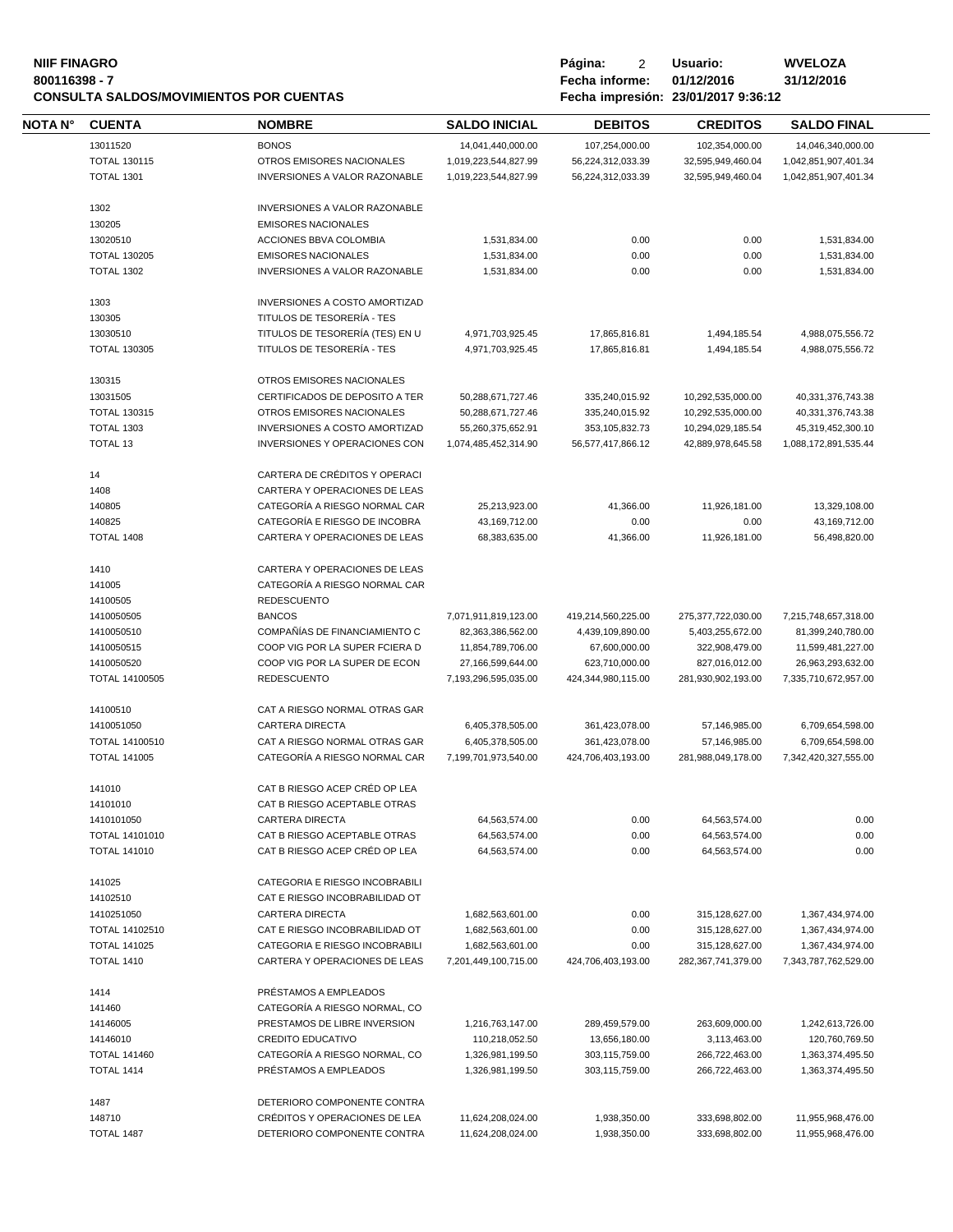# **NIIF FINAGRO P á g i n a :** 3 **U s u a r i o : WVELOZA CONSULTA SALDOS/MOVIMIENTOS POR CUENTAS**

**8** Fecha informe: 01/12/2016<br>**Fecha impresión: 23/01/2017** 9:36:12

| NOTA N° | <b>CUENTA</b>       | <b>NOMBRE</b>                   | <b>SALDO INICIAL</b> | <b>DEBITOS</b>       | <b>CREDITOS</b>    | <b>SALDO FINAL</b>   |
|---------|---------------------|---------------------------------|----------------------|----------------------|--------------------|----------------------|
|         | 1491                | DETERIORO (PROVISIÓN) CARTERA   |                      |                      |                    |                      |
|         | 149125              | CATEGORÍA E - CRÉDITO IRRECUPE  |                      |                      |                    |                      |
|         | 14912505            | <b>CREDITOS DIRECTOS</b>        | 30,995,937.00        | 541,942.00           | 12,715,717.00      | 43,169,712.00        |
|         | <b>TOTAL 149125</b> | CATEGORÍA E - CRÉDITO IRRECUPE  | 30,995,937.00        | 541,942.00           | 12,715,717.00      | 43,169,712.00        |
|         | <b>TOTAL 1491</b>   | DETERIORO (PROVISIÓN) CARTERA   | 30,995,937.00        | 541,942.00           | 12,715,717.00      | 43,169,712.00        |
|         |                     |                                 |                      |                      |                    |                      |
|         | 1495                | DETERIORO (PROVISIÓN) CRÉDITOS  |                      |                      |                    |                      |
|         | 149505              | CATEGORÍA A - CRÉDITO NORMAL    |                      |                      |                    |                      |
|         | 14950505            | CATEGORÍA A - CRÉDITO NORMAL    | 61,443,934,251.00    | 222,149,232.00       | 1,228,164,687.00   | 62,449,949,706.00    |
|         | 14950550            | CARTERA DIRECTA - OTRAS GARAN   | 6,405,378,505.00     | 57,146,985.00        | 361,423,078.00     | 6,709,654,598.00     |
|         | <b>TOTAL 149505</b> | CATEGORÍA A - CRÉDITO NORMAL    | 67,849,312,756.00    | 279,296,217.00       | 1,589,587,765.00   | 69,159,604,304.00    |
|         | 149510              | CAT B - CRÉDITO ACEPTABLE, OTRA |                      |                      |                    |                      |
|         | 14951050            | CARTERA DIRECTA - OTRAS GARAN   | 64,563,574.00        | 64,563,574.00        | 0.00               | 0.00                 |
|         | <b>TOTAL 149510</b> | CAT B - CRÉDITO ACEPTABLE, OTRA | 64,563,574.00        | 64,563,574.00        | 0.00               | 0.00                 |
|         | 149525              | CATEGORÍA E - CRÉDITO IRRECUPE  |                      |                      |                    |                      |
|         | 14952550            | CARTERA DIRECTA - OTRAS GARAN   | 1,682,563,601.00     | 315,128,627.00       | 0.00               | 1,367,434,974.00     |
|         | <b>TOTAL 149525</b> | CATEGORÍA E - CRÉDITO IRRECUPE  | 1,682,563,601.00     | 315,128,627.00       | 0.00               | 1,367,434,974.00     |
|         | <b>TOTAL 1495</b>   | DETERIORO (PROVISIÓN) CRÉDITOS  | 69,596,439,931.00    | 658.988.418.00       | 1,589,587,765.00   | 70,527,039,278.00    |
|         |                     |                                 |                      |                      |                    |                      |
|         | 1498                | DETERIORO (PROVISIÓN) GENERAL   |                      |                      |                    |                      |
|         | 149815              | CONSUMO                         |                      |                      |                    |                      |
|         | 14981505            | PROVISION GENERAL CREDITOS A E  | 16,289,000.00        | 0.00                 | 499,000.00         | 16,788,000.00        |
|         | <b>TOTAL 149815</b> | CONSUMO                         | 16,289,000.00        | 0.00                 | 499,000.00         | 16,788,000.00        |
|         | <b>TOTAL 1498</b>   | DETERIORO (PROVISIÓN) GENERAL   | 16,289,000.00        | 0.00                 | 499,000.00         | 16,788,000.00        |
|         | <b>TOTAL 14</b>     | CARTERA DE CRÉDITOS Y OPERACI   | 7,121,576,532,657.50 | 425,671,029,028.00   | 284,582,891,307.00 | 7,262,664,670,378.50 |
|         | 16                  | <b>CUENTAS POR COBRAR</b>       |                      |                      |                    |                      |
|         | 1605                | <b>INTERESES</b>                |                      |                      |                    |                      |
|         | 160520              | CATEGORÍA A RIESGO NORMAL, CO   |                      |                      |                    |                      |
|         | 16052005            | CATEGORÍA A RIESGO NORMAL, CO   |                      |                      |                    |                      |
|         | 1605200505          | CARTERA EXFUNCIONARIOS          | 30,216.00            | 172,986.00           | 177,471.00         | 25,731.00            |
|         | TOTAL 16052005      | CATEGORÍA A RIESGO NORMAL, CO   | 30,216.00            | 172,986.00           | 177,471.00         | 25,731.00            |
|         | <b>TOTAL 160520</b> | CATEGORÍA A RIESGO NORMAL, CO   | 30,216.00            | 172,986.00           | 177,471.00         | 25,731.00            |
|         | 160528              | CATEG. E RIESGO INCOBRABILIDAD  |                      |                      |                    |                      |
|         | 16052805            | CATEG. E RIESGO INCOBRABILIDAD  |                      |                      |                    |                      |
|         | 1605280505          | CARTERA EXFUNCIONARIOS          |                      |                      | 0.00               |                      |
|         |                     |                                 | 1,081,597.00         | 316, 157.00          |                    | 1,397,754.00         |
|         | TOTAL 16052805      | CATEG. E RIESGO INCOBRABILIDAD  | 1,081,597.00         | 316, 157.00          | 0.00               | 1,397,754.00         |
|         | <b>TOTAL 160528</b> | CATEG. E RIESGO INCOBRABILIDAD  | 1,081,597.00         | 316,157.00           | 0.00               | 1,397,754.00         |
|         | 160540              | CATEGORÍA A RIESGO NORMAL, CO   |                      |                      |                    |                      |
|         | 16054005            | CATEGORÍA A RIESGO NORMAL, CO   |                      |                      |                    |                      |
|         | 1605400525          | <b>BANCOS</b>                   | 97,664,279,264.00    | 35, 182, 389, 744.00 | 32,432,660,223.00  | 100,414,008,785.00   |
|         | 1605400530          | COMPAÑIAS DE FINANCIAMIENTO C   | 1,120,948,467.00     | 558,958,872.00       | 514,114,969.00     | 1,165,792,370.00     |
|         | 1605400535          | COOP VIG SUPERFINANCIERA        | 169,255,431.00       | 52,716,907.00        | 52,032,920.00      | 169,939,418.00       |
|         | 1605400540          | COOP VIG SUPERSOLIDARIA         | 361,109,902.00       | 131,532,322.00       | 154,231,142.00     | 338,411,082.00       |
|         | 1605400545          | <b>SUBSIDIOS DE TASA</b>        | 422,762,348.67       | 65,781,883.00        | 27,660,416.00      | 460,883,815.67       |
|         | 1605400550          | <b>CARTERA DIRECTA</b>          | 21,792,055.00        | 85,693,360.00        | 20,292,301.00      | 87,193,114.00        |
|         | TOTAL 16054005      | CATEGORÍA A RIESGO NORMAL, CO   | 99,760,147,467.67    | 36,077,073,088.00    | 33,200,991,971.00  | 102,636,228,584.67   |
|         | <b>TOTAL 160540</b> | CATEGORÍA A RIESGO NORMAL, CO   | 99,760,147,467.67    | 36,077,073,088.00    | 33,200,991,971.00  | 102,636,228,584.67   |
|         | 160542              | CATEGORÍA B RIESGO ACEPTABLE,   |                      |                      |                    |                      |
|         | 16054205            | CATEGORÍA B RIESGO ACEPTABLE,   |                      |                      |                    |                      |
|         | 1605420550          | <b>CARTERA DIRECTA</b>          | 921,762.00           | 866,303.00           | 1,788,065.00       | 0.00                 |
|         | TOTAL 16054205      | CATEGORÍA B RIESGO ACEPTABLE,   | 921,762.00           | 866,303.00           | 1,788,065.00       | 0.00                 |
|         | <b>TOTAL 160542</b> | CATEGORÍA B RIESGO ACEPTABLE,   | 921,762.00           | 866,303.00           | 1,788,065.00       | 0.00                 |
|         |                     | CATEGORÍA E RIESGO DE INCOBRA   |                      |                      |                    |                      |
|         | 160548              |                                 |                      |                      |                    |                      |
|         | 16054805            | CATEGORÍA E RIESGO DE INCOBRA   |                      |                      |                    |                      |
|         | 1605480550          | <b>CARTERA DIRECTA</b>          | 70,578,487.00        | 19,280,035.00        | 37,053,722.00      | 52,804,800.00        |
|         | TOTAL 16054805      | CATEGORÍA E RIESGO DE INCOBRA   | 70,578,487.00        | 19,280,035.00        | 37,053,722.00      | 52,804,800.00        |
|         |                     |                                 |                      |                      |                    |                      |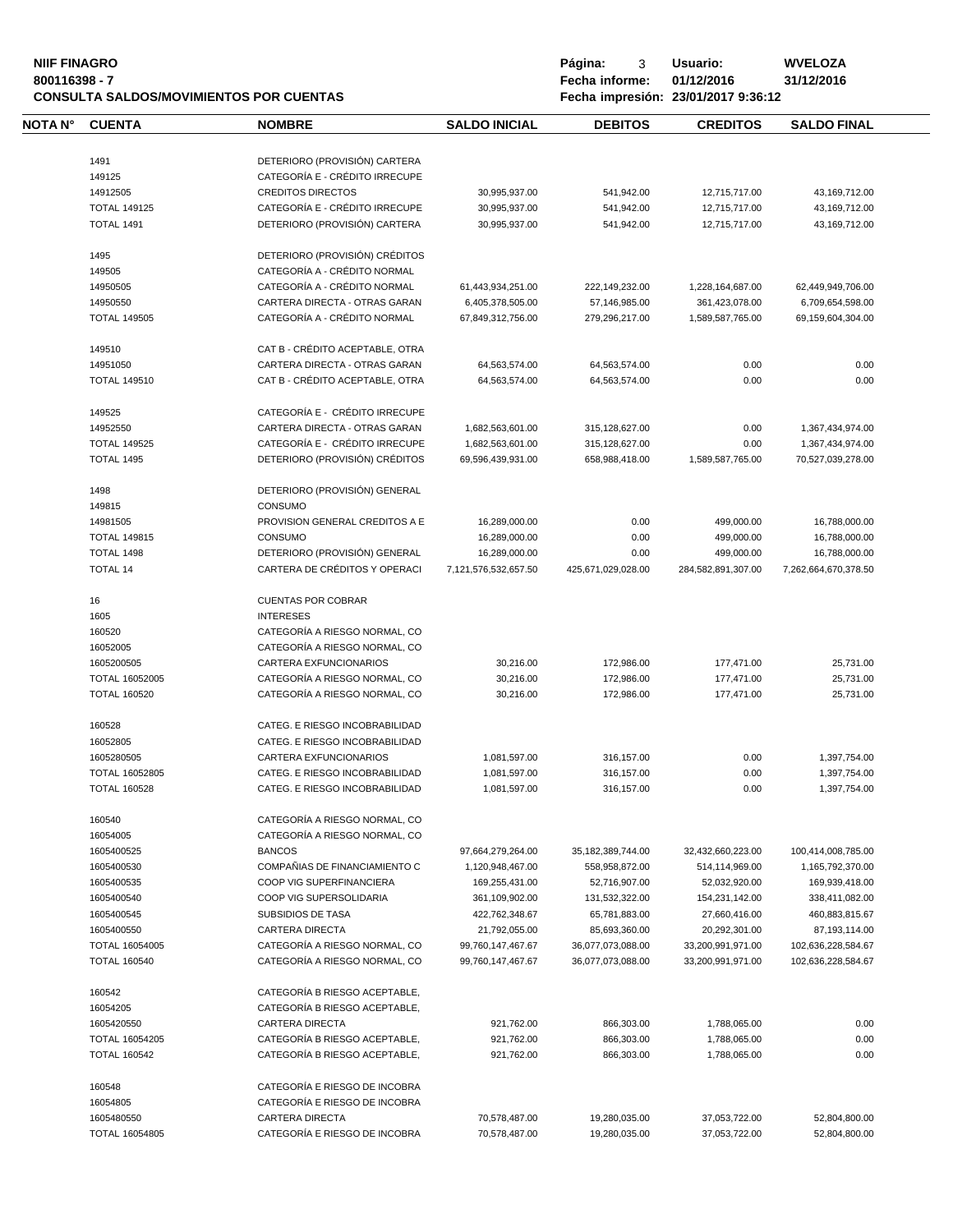# **NIIF FINAGRO P á g i n a :** 4 **U s u a r i o : WVELOZA CONSULTA SALDOS/MOVIMIENTOS POR CUENTAS**

| <b>NOTA N°</b> | <b>CUENTA</b>       | <b>NOMBRE</b>                   | <b>SALDO INICIAL</b> | <b>DEBITOS</b>        | <b>CREDITOS</b>   | <b>SALDO FINAL</b> |
|----------------|---------------------|---------------------------------|----------------------|-----------------------|-------------------|--------------------|
|                | <b>TOTAL 160548</b> | CATEGORÍA E RIESGO DE INCOBRA   | 70,578,487.00        | 19,280,035.00         | 37,053,722.00     | 52,804,800.00      |
|                | <b>TOTAL 1605</b>   | <b>INTERESES</b>                | 99,832,759,529.67    | 36,097,708,569.00     | 33,240,011,229.00 | 102,690,456,869.67 |
|                |                     |                                 |                      |                       |                   |                    |
|                | 1630                | <b>IMPUESTOS</b>                |                      |                       |                   |                    |
|                | 163005              | ANTICIPOS DE IMPUESTOS DE RENT  |                      |                       |                   |                    |
|                | 16300510            | ANTICIPO IMPORRENTA SOBRE TAS   | 4,046,270,000.00     | 0.00                  | 4,046,270,000.00  | 0.00               |
|                | <b>TOTAL 163005</b> | ANTICIPOS DE IMPUESTOS DE RENT  | 4,046,270,000.00     | 0.00                  | 4,046,270,000.00  | 0.00               |
|                | 163015              | RETENCIÓN EN LA FUENTE          |                      |                       |                   |                    |
|                | 16301505            | AUTORRETENCIONES DE RENTA       |                      |                       |                   |                    |
|                | 1630150505          | AUT RETFTE SOBRE REND FINANC    | 534,703,659.00       | 49,748,372.00         | 584,452,031.00    | 0.00               |
|                | 1630150510          | AUTERETENCION REND CARTERA 2.   | 7,492,342,543.90     | 900, 344, 474.00      | 8,392,687,017.90  | 0.00               |
|                | 1630150515          | AUTERETENCION INTERBANCARIOS    | 20,078,860.40        | 2,020,253.00          | 22,099,113.40     | 0.00               |
|                | 1630150525          | AUTORETENCION REND PORTAFOLI    | 2,736,835,624.00     | 287,643,088.00        | 3,024,478,712.00  | 0.00               |
|                | TOTAL 16301505      | AUTORRETENCIONES DE RENTA       | 10,783,960,687.30    | 1,239,756,187.00      | 12,023,716,874.30 | 0.00               |
|                | 16301510            | OTRAS RETENCIONES               |                      |                       |                   |                    |
|                | 1630151005          | SERVICIOS DE ADMINISTRACION     | 769,129,264.00       | 71,462,453.00         | 840,591,717.00    | 0.00               |
|                | 1630151010          | RENDIMIENTOS FINANCIEROS        | 1,254,916,419.36     | 144,705,958.80        | 1,399,622,378.16  | 0.00               |
|                | TOTAL 16301510      | OTRAS RETENCIONES               | 2,024,045,683.36     | 216,168,411.80        | 2,240,214,095.16  | 0.00               |
|                | <b>TOTAL 163015</b> | RETENCIÓN EN LA FUENTE          | 12,808,006,370.66    | 1,455,924,598.80      | 14,263,930,969.46 | 0.00               |
|                | 163025              | SOBRANTES EN LIQUIDACIÓN PRIVA  |                      |                       |                   |                    |
|                | 16302505            | SALDO A FAVOR IMPUESTO DE REN   | 5,734,486,000.00     | 0.00                  | 5,734,486,000.00  | 0.00               |
|                | <b>TOTAL 163025</b> | SOBRANTES EN LIQUIDACIÓN PRIVA  | 5,734,486,000.00     | 0.00                  | 5,734,486,000.00  | 0.00               |
|                | 163045              | IMPUESTO SOBRE LA RENTA PARA L  |                      |                       |                   |                    |
|                | 16304505            | AUTORRETENCIONES DE CREE        | 3,276,991,161.00     | 416,260,000.00        | 3,693,251,161.00  | 0.00               |
|                | <b>TOTAL 163045</b> | IMPUESTO SOBRE LA RENTA PARA L  | 3,276,991,161.00     | 416,260,000.00        | 3,693,251,161.00  | 0.00               |
|                | <b>TOTAL 1630</b>   | <b>IMPUESTOS</b>                | 25,865,753,531.66    | 1,872,184,598.80      | 27,737,938,130.46 | 0.00               |
|                | 1632                | ANTICIPOS A CONTRATOS Y PROVE   |                      |                       |                   |                    |
|                | 163200              | ANTICIPOS A CONTRATOS Y PROVE   |                      |                       |                   |                    |
|                | 16320005            | ANTICIPOS A CONTRATOS Y PROVE   | 48,543,007.00        | 0.00                  | 0.00              | 48,543,007.00      |
|                | <b>TOTAL 163200</b> | ANTICIPOS A CONTRATOS Y PROVE   | 48,543,007.00        | 0.00                  | 0.00              | 48,543,007.00      |
|                | <b>TOTAL 1632</b>   | ANTICIPOS A CONTRATOS Y PROVE   | 48,543,007.00        | 0.00                  | 0.00              | 48,543,007.00      |
|                | 1634                | A EMPLEADOS                     |                      |                       |                   |                    |
|                | 163495              | ANTICIPOS LABORALES             |                      |                       |                   |                    |
|                | 16349505            | <b>VACACIONES</b>               | 16,000.00            | 1,190,453.00          | 0.00              | 1,206,453.00       |
|                | 16349510            | <b>GASTOS DE VIAJE</b>          | 24,424,267.00        | 32,723,484.00         | 56,003,751.00     | 1,144,000.00       |
|                | <b>TOTAL 163495</b> | ANTICIPOS LABORALES             | 24,440,267.00        | 33,913,937.00         | 56,003,751.00     | 2,350,453.00       |
|                | TOTAL 1634          | A EMPLEADOS                     | 24,440,267.00        | 33,913,937.00         | 56,003,751.00     | 2,350,453.00       |
|                | 1639                | PAGOS POR CUENTA DE CLIENTES.   |                      |                       |                   |                    |
|                | 163925              | CATEGORIA E RIESGO DE INCOBRA   |                      |                       |                   |                    |
|                | 16392505            | SEGUROS DE VIDA                 | 14,385,416.00        | 3,596,354.00          | 1,667,699.00      | 16,314,071.00      |
|                | 16392510            | <b>COMISIONES GARANTIAS FAG</b> | 4,544,854.00         | 0.00                  | 0.00              | 4,544,854.00       |
|                | <b>TOTAL 163925</b> | CATEGORIA E RIESGO DE INCOBRA   | 18,930,270.00        | 3,596,354.00          | 1,667,699.00      | 20,858,925.00      |
|                | <b>TOTAL 1639</b>   | PAGOS POR CUENTA DE CLIENTES.   | 18,930,270.00        | 3,596,354.00          | 1,667,699.00      | 20,858,925.00      |
|                | 1690                | <b>DIVERSAS</b>                 |                      |                       |                   |                    |
|                | 169095              | <b>OTRAS</b>                    |                      |                       |                   |                    |
|                | 16909505            | PROGRAMAS ADMINISTRADOS         | 2,383,350,949.69     | 20, 171, 383, 195. 95 | 15,648,065,576.28 | 6,906,668,569.36   |
|                | 16909590            | <b>OTRAS</b>                    | 551,327,260.82       | 25,706,960,072.00     | 25,387,012,982.00 | 871,274,350.82     |
|                | <b>TOTAL 169095</b> | <b>OTRAS</b>                    | 2,934,678,210.51     | 45,878,343,267.95     | 41,035,078,558.28 | 7,777,942,920.18   |
|                | TOTAL 1690          | <b>DIVERSAS</b>                 | 2,934,678,210.51     | 45,878,343,267.95     | 41,035,078,558.28 | 7,777,942,920.18   |
|                | 1694                | DETERIORO (PROVISIÓN) CUENTAS   |                      |                       |                   |                    |
|                | 169452              | CATEGORÍA A - CRÉDITO NORMAL, I |                      |                       |                   |                    |
|                | 16945210            | CARTERA DIRECTA, INTERESES      | 21,792,055.00        | 381,476.00            | 65,782,535.00     | 87,193,114.00      |
|                | <b>TOTAL 169452</b> | CATEGORÍA A - CRÉDITO NORMAL, I | 21,792,055.00        | 381,476.00            | 65,782,535.00     | 87,193,114.00      |
|                | 169453              | CATEGORÍA B - CRÉDITO ACEPTABL  |                      |                       |                   |                    |
|                |                     |                                 |                      |                       |                   |                    |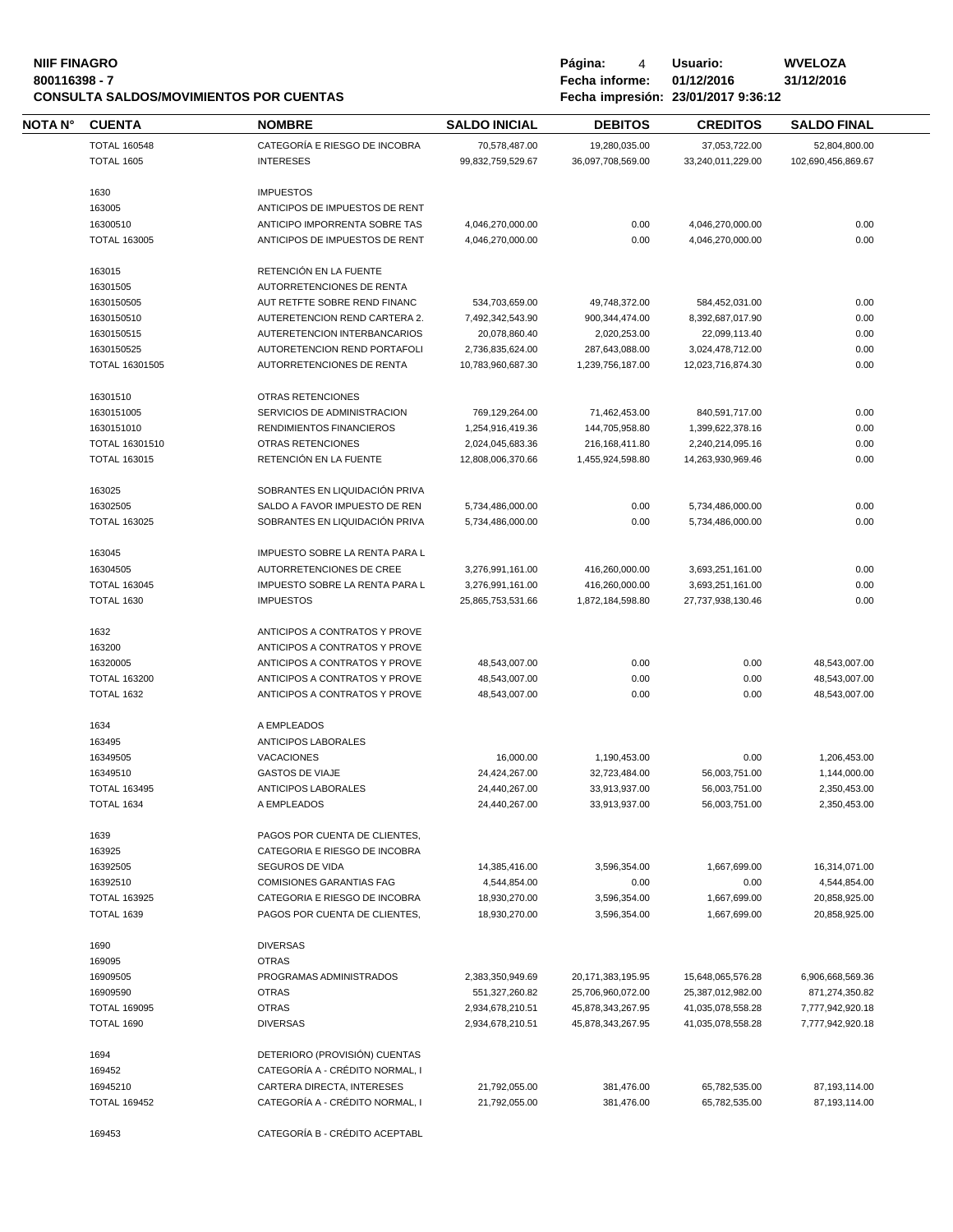# **NIIF FINAGRO P á g i n a :** 5 **U s u a r i o : WVELOZA CONSULTA SALDOS/MOVIMIENTOS POR CUENTAS**

| <b>NOTA N°</b> | <b>CUENTA</b>       | <b>NOMBRE</b>                        | <b>SALDO INICIAL</b> | <b>DEBITOS</b>    | <b>CREDITOS</b>    | <b>SALDO FINAL</b> |
|----------------|---------------------|--------------------------------------|----------------------|-------------------|--------------------|--------------------|
|                | 16945310            | CARTERA DIRECTA, INTERESES           | 921,762.00           | 921,762.00        | 0.00               | 0.00               |
|                | <b>TOTAL 169453</b> | CATEGORÍA B - CRÉDITO ACEPTABL       | 921,762.00           | 921,762.00        | 0.00               | 0.00               |
|                | 169457              | CATEGORÍA E - CRÉDITO IRRECUPE       |                      |                   |                    |                    |
|                | 16945715            | CARTERA DIRECTA, INTERESES           | 70,578,487.00        | 17,773,687.00     | 0.00               | 52,804,800.00      |
|                | <b>TOTAL 169457</b> | CATEGORÍA E - CRÉDITO IRRECUPE       | 70,578,487.00        | 17,773,687.00     | 0.00               | 52,804,800.00      |
|                | TOTAL 1694          | DETERIORO (PROVISIÓN) CUENTAS        | 93,292,304.00        | 19,076,925.00     | 65,782,535.00      | 139,997,914.00     |
|                |                     |                                      |                      |                   |                    |                    |
|                | 1696                | DETERIORO (PROVISIÓN) CTAS X C       |                      |                   |                    |                    |
|                | 169657              | CATEG. E CRÉDITO IRRECUPERABL        |                      |                   |                    |                    |
|                | 16965705            | CATEG. E CRÉDITO IRRECUPERABL        | 687,893.00           | 0.00              | 709,861.00         | 1,397,754.00       |
|                | <b>TOTAL 169657</b> | CATEG. E CRÉDITO IRRECUPERABL        | 687,893.00           | 0.00              | 709,861.00         | 1,397,754.00       |
|                | TOTAL 1696          | DETERIORO (PROVISIÓN) CTAS X C       | 687,893.00           | 0.00              | 709,861.00         | 1,397,754.00       |
|                | 1698                | DETERIORO (PROVISIONES) OTRAS        |                      |                   |                    |                    |
|                | 169895              | <b>OTRAS</b>                         |                      |                   |                    |                    |
|                | 16989505            | <b>OTRAS</b>                         | 367,786,549.83       | 31,357.00         | 0.00               | 367,755,192.83     |
|                | 16989510            | SEGUROS DE VIDA DEUDORES             |                      | 1,227,345.00      | 3,156,000.00       | 16,314,071.00      |
|                |                     |                                      | 14,385,416.00        |                   |                    |                    |
|                | <b>TOTAL 169895</b> | <b>OTRAS</b>                         | 382,171,965.83       | 1,258,702.00      | 3,156,000.00       | 384,069,263.83     |
|                | TOTAL 1698          | DETERIORO (PROVISIONES) OTRAS        | 382,171,965.83       | 1,258,702.00      | 3,156,000.00       | 384,069,263.83     |
|                | <b>TOTAL 16</b>     | <b>CUENTAS POR COBRAR</b>            | 128,248,952,653.01   | 83,906,082,353.75 | 102,140,347,763.74 | 110,014,687,243.02 |
|                | 17                  | <b>ACTIVOS NO CORRIENTES MANTENI</b> |                      |                   |                    |                    |
|                | 1701                | BIENES RECIBIDOS EN PAGO             |                      |                   |                    |                    |
|                | 170105              | <b>BIENES MUEBLES</b>                | 855,680,055.00       | 0.00              | 0.00               | 855,680,055.00     |
|                | 170115              | BIENES INMUEBLES DIFERENTES A        | 122,552,083.00       | 0.00              | 0.00               | 122,552,083.00     |
|                | <b>TOTAL 1701</b>   | BIENES RECIBIDOS EN PAGO             | 978,232,138.00       | 0.00              | 0.00               | 978,232,138.00     |
|                |                     |                                      |                      |                   |                    |                    |
|                | 1775                | DETERIORO ACTIVOS NO CORRIENT        |                      |                   |                    |                    |
|                | 177505              | BIENES RECIBIDOS EN DACION DE P      |                      |                   |                    |                    |
|                | 17750505            | PROV BIENES RECIBIDOS EN PAGO-I      | 978,232,138.00       | 0.00              | 0.00               | 978,232,138.00     |
|                | <b>TOTAL 177505</b> | BIENES RECIBIDOS EN DACION DE P      | 978,232,138.00       | 0.00              | 0.00               | 978,232,138.00     |
|                | <b>TOTAL 1775</b>   | DETERIORO ACTIVOS NO CORRIENT        | 978,232,138.00       | 0.00              | 0.00               | 978,232,138.00     |
|                | 18                  | <b>ACTIVOS MATERIALES</b>            |                      |                   |                    |                    |
|                |                     |                                      |                      |                   |                    |                    |
|                | 1801                | PROPIEDAD, PLANTA Y EQUIPO           |                      |                   |                    |                    |
|                | 180104              | <b>EDIFICIOS</b>                     |                      |                   |                    |                    |
|                | 18010405            | <b>EDIFICIOS</b>                     | 17,932,951,266.51    | 0.00              | 0.00               | 17,932,951,266.51  |
|                | 18010410            | <b>DEPOSITOS</b>                     | 22,518,000.00        | 0.00              | 0.00               | 22,518,000.00      |
|                | 18010415            | <b>GARAJES</b>                       | 703,184,123.00       | 0.00              | 0.00               | 703,184,123.00     |
|                | <b>TOTAL 180104</b> | <b>EDIFICIOS</b>                     | 18.658.653.389.51    | 0.00              | 0.00               | 18,658,653,389.51  |
|                | 180112              | <b>VEHÍCULOS</b>                     |                      |                   |                    |                    |
|                | 18011205            | <b>VEHÍCULOS</b>                     | 196,975,012.00       | 0.00              | 0.00               | 196,975,012.00     |
|                | <b>TOTAL 180112</b> | <b>VEHÍCULOS</b>                     | 196,975,012.00       | 0.00              | 0.00               | 196,975,012.00     |
|                |                     |                                      |                      |                   |                    |                    |
|                | 180122              | <b>EQUIPO DE OFICINA</b>             |                      |                   |                    |                    |
|                | 18012205            | EQUIPO DE OFICINA                    | 86,985,987.00        | 0.00              | 0.00               | 86,985,987.00      |
|                | 18012210            | MUEBLES Y ENSERES                    | 187,452,763.00       | 0.00              | 0.00               | 187,452,763.00     |
|                | <b>TOTAL 180122</b> | <b>EQUIPO DE OFICINA</b>             | 274,438,750.00       | 0.00              | 0.00               | 274,438,750.00     |
|                | 180124              | <b>EQUIPO INFORMÁTICO</b>            |                      |                   |                    |                    |
|                | 18012405            | <b>EQUIPO DE COMPUTO</b>             | 209,322,969.70       | 9,320,832.00      | 0.00               | 218,643,801.70     |
|                | <b>TOTAL 180124</b> | <b>EQUIPO INFORMÁTICO</b>            | 209,322,969.70       | 9,320,832.00      | 0.00               | 218,643,801.70     |
|                |                     |                                      |                      |                   |                    |                    |
|                | 180126              | EQUIPO DE REDES Y COMUNICACIÓ        |                      |                   |                    |                    |
|                | 18012605            | EQUIPOS DE COMUNICACION              | 958,315,168.00       | 0.00              | 0.00               | 958,315,168.00     |
|                | <b>TOTAL 180126</b> | EQUIPO DE REDES Y COMUNICACIÓ        | 958,315,168.00       | 0.00              | 0.00               | 958,315,168.00     |
|                | 180162              | DEPRECIACIÓN Y AGOTAMIENTO PP        |                      |                   |                    |                    |
|                | 18016205            | <b>EDIFICIOS</b>                     | 910,511,592.47       | 0.00              | 22,243,152.47      | 932,754,744.94     |
|                | 18016210            | EQUIPO, MUEBLES Y ENSERES DE O       | 315,091,958.35       | 0.00              | 10,504,914.37      | 325,596,872.72     |
|                |                     | EQUIPO DE COMPUTACIÓN                |                      |                   |                    |                    |
|                | 18016215            |                                      | 191,042,704.61       | 0.00              | 7,034,483.76       | 198,077,188.37     |
|                | 18016220            | <b>VEHÍCULOS</b>                     | 45,843,577.53        | 0.00              | 1,993,199.53       | 47,836,777.06      |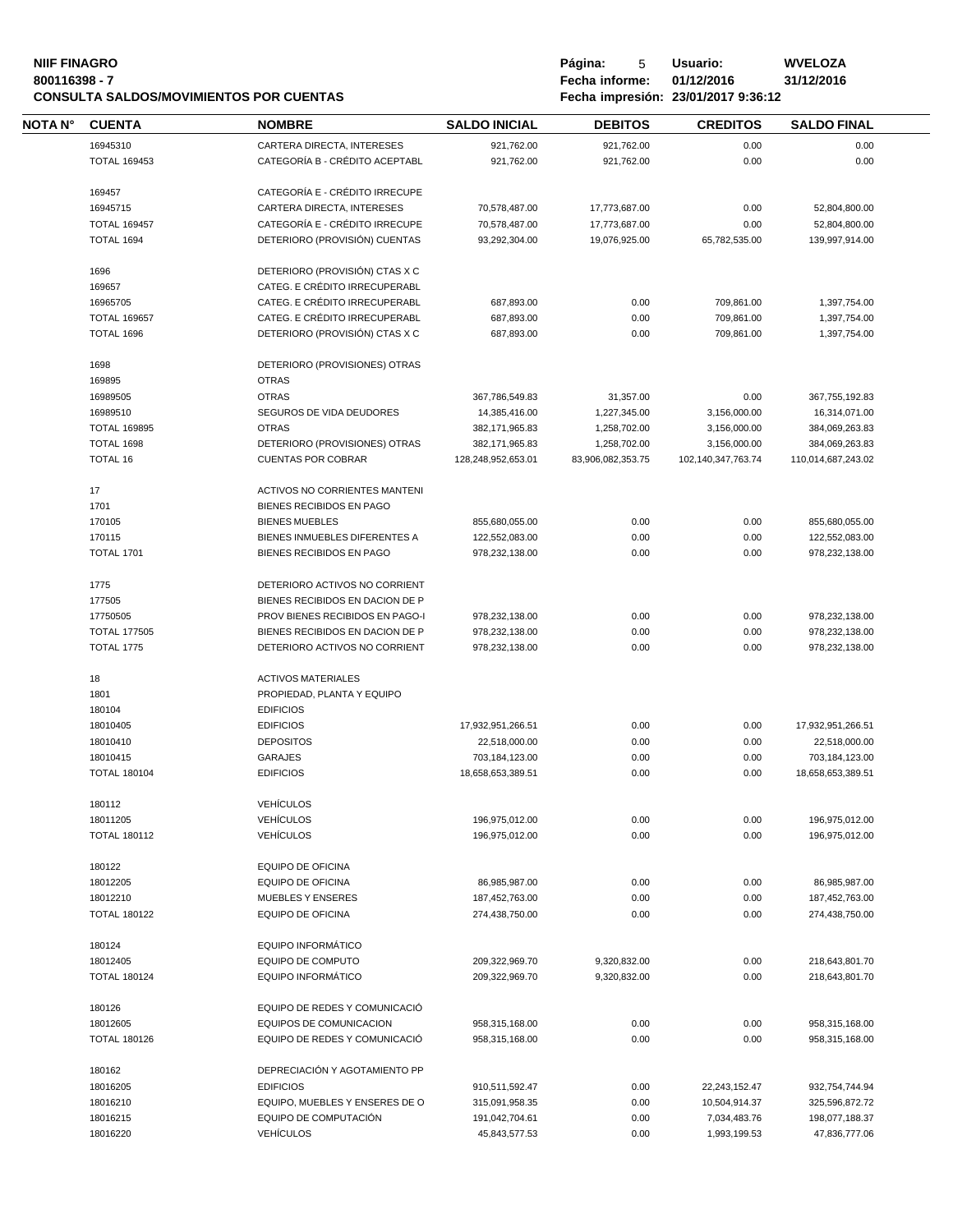# **NIIF FINAGRO P á g i n a :** 6 **U s u a r i o : WVELOZA CONSULTA SALDOS/MOVIMIENTOS POR CUENTAS**

| NOTA N° | <b>CUENTA</b>       | <b>NOMBRE</b>                       | <b>SALDO INICIAL</b>                 | <b>DEBITOS</b>                   | <b>CREDITOS</b>                  | <b>SALDO FINAL</b>                   |
|---------|---------------------|-------------------------------------|--------------------------------------|----------------------------------|----------------------------------|--------------------------------------|
|         | <b>TOTAL 180162</b> | DEPRECIACIÓN Y AGOTAMIENTO PP       | 1,462,489,832.96                     | 0.00                             | 41,775,750.13                    | 1,504,265,583.09                     |
|         | <b>TOTAL 1801</b>   | PROPIEDAD, PLANTA Y EQUIPO          | 18,835,215,456.25                    | 9,320,832.00                     | 41,775,750.13                    | 18,802,760,538.12                    |
|         |                     | MEJORAS PROPIEDADES AJENAS          |                                      |                                  |                                  |                                      |
|         | 1818<br>181805      | MEJORAS PROPIEDADES AJENAS          |                                      |                                  |                                  |                                      |
|         | 18180505            | MEJORAS PROPIEDADES AJENAS          | 389,209,138.09                       | 0.00                             | 0.00                             | 389,209,138.09                       |
|         | <b>TOTAL 181805</b> | MEJORAS PROPIEDADES AJENAS          | 389,209,138.09                       | 0.00                             | 0.00                             | 389,209,138.09                       |
|         |                     |                                     |                                      |                                  |                                  |                                      |
|         | 181897              | DEPRECIACION AMORTIZACION ACU       |                                      |                                  |                                  |                                      |
|         | 18189705            | DEPRECIACION AMORTIZACION ACU       | 389,209,138.09                       | 0.00                             | 0.00                             | 389,209,138.09                       |
|         | <b>TOTAL 181897</b> | DEPRECIACION AMORTIZACION ACU       | 389,209,138.09                       | 0.00                             | 0.00                             | 389,209,138.09                       |
|         | <b>TOTAL 18</b>     | <b>ACTIVOS MATERIALES</b>           | 18,835,215,456.25                    | 9,320,832.00                     | 41,775,750.13                    | 18,802,760,538.12                    |
|         | 19                  | OTROS ACTIVOS                       |                                      |                                  |                                  |                                      |
|         | 1910                | <b>IMPUESTO DIFERIDO</b>            |                                      |                                  |                                  |                                      |
|         | 191000              | <b>IMPUESTO DIFERIDO</b>            |                                      |                                  |                                  |                                      |
|         | 19100005            | EFECTIVO Y EQUIVALENTES A EFEC      | 1,353,005.00                         | 0.00                             | 1,353,005.00                     | 0.00                                 |
|         | 19100010            | CARTERA Y CUENTAS POR COBRAR        | 5,238,718,553.00                     | 0.00                             | 5,112,561,630.00                 | 126,156,923.00                       |
|         | 19100011            | <b>ACTIVOS INTANGIBLES</b>          | 942,995,986.00                       | 0.00                             | 255,562,093.00                   | 687,433,893.00                       |
|         | 19100012            | GASTOS PAGADOS POR ANTICIPAD        | 439,920,628.00                       | 0.00                             | 439,920,628.00                   | 0.00                                 |
|         | 19100020            | OTROS ACTIVOS                       | 7,852,561,587.00                     | 0.00                             | 1,666,024,180.00                 | 6,186,537,407.00                     |
|         | 19100025            | BENEFICIOS A EMPLEDOS               | 91,465,014.00                        | 0.00                             | 91,465,014.00                    | 0.00                                 |
|         | 19100030            | <b>CUENTAS POR PAGAR</b>            | 1,552,192,549.00                     | 0.00                             | 1,525,588,888.00                 | 26,603,661.00                        |
|         | <b>TOTAL 191000</b> | <b>IMPUESTO DIFERIDO</b>            | 16,119,207,322.00                    | 0.00                             | 9,092,475,438.00                 | 7,026,731,884.00                     |
|         | <b>TOTAL 1910</b>   | <b>IMPUESTO DIFERIDO</b>            | 16,119,207,322.00                    | 0.00                             | 9,092,475,438.00                 | 7,026,731,884.00                     |
|         |                     |                                     |                                      |                                  |                                  |                                      |
|         | 1911                | <b>ACTIVOS INTANGIBLES</b>          |                                      |                                  |                                  |                                      |
|         | 191130              | <b>LICENCIAS</b>                    |                                      |                                  |                                  |                                      |
|         | 19113005            | <b>LICENCIAS</b>                    | 621,728,643.78                       | 45,000,002.00                    | 45,208,999.69                    | 621,519,646.09                       |
|         | <b>TOTAL 191130</b> | <b>LICENCIAS</b>                    | 621,728,643.78                       | 45,000,002.00                    | 45,208,999.69                    | 621,519,646.09                       |
|         | 191135              | PROGRAMAS Y APLICACIONES INFO       |                                      |                                  |                                  |                                      |
|         | 19113510            | PROGRAMAS Y APLICACIONES DES        |                                      |                                  |                                  |                                      |
|         | <b>TOTAL 191135</b> | PROGRAMAS Y APLICACIONES INFO       | 7,307,810,930.28<br>7,307,810,930.28 | 489,382,944.00<br>489,382,944.00 | 318,702,476.82<br>318,702,476.82 | 7,478,491,397.46<br>7,478,491,397.46 |
|         | <b>TOTAL 1911</b>   | <b>ACTIVOS INTANGIBLES</b>          | 7,929,539,574.06                     | 534,382,946.00                   | 363,911,476.51                   | 8,100,011,043.55                     |
|         |                     |                                     |                                      |                                  |                                  |                                      |
|         | 1925                | GASTOS PAGADOS POR ANTICIPAD        |                                      |                                  |                                  |                                      |
|         | 192505              | <b>SEGUROS</b>                      |                                      |                                  |                                  |                                      |
|         | 19250505            | <b>MANEJO</b>                       | 2,610,000.00                         | 0.00                             | 290,000.00                       | 2,320,000.00                         |
|         | 19250510            | <b>CUMPLIMIENTO</b>                 | 604,867,500.00                       | 0.00                             | 67,207,500.00                    | 537,660,000.00                       |
|         | 19250515            | <b>CORRIENTE DEBIL</b>              | 3,866,418.00                         | 0.00                             | 429,602.00                       | 3,436,816.00                         |
|         | 19250520            | VIDA COLECTIVA                      | 62,483,067.90                        | 0.00                             | 6,942,563.10                     | 55,540,504.80                        |
|         | 19250530            | INFIDELIDAD Y RIESGOS FINANCIER     | 414,800,327.25                       | 0.00                             | 46,088,925.25                    | 368,711,402.00                       |
|         | 19250550            | <b>INCENDIO</b>                     | 24,714,220.50                        | 0.00                             | 2,746,024.50                     | 21,968,196.00                        |
|         | 19250555            | <b>SUSTRACCION</b>                  | 1,953,324.76                         | 0.00                             | 217,036.08                       | 1,736,288.68                         |
|         | 19250560            | <b>VEHICULOS</b>                    | 11,170,800.00                        | 0.00                             | 1,241,200.00                     | 9,929,600.00                         |
|         | 19250565            | <b>TERREMOTO</b>                    | 14,327,415.76                        | 0.00                             | 1,591,935.08                     | 12,735,480.68                        |
|         | 19250595            | <b>OTROS</b>                        | 106,826,664.00                       | 0.00                             | 26,706,666.00                    | 80,119,998.00                        |
|         | <b>TOTAL 192505</b> | <b>SEGUROS</b>                      | 1,247,619,738.17                     | 0.00                             | 153,461,452.01                   | 1,094,158,286.16                     |
|         | 192595              | <b>OTROS</b>                        |                                      |                                  |                                  |                                      |
|         | 19259505            | CONTRIBUCIONES Y AFILIACIONES       | 119,761,692.61                       | 0.00                             | 119,761,692.61                   | 0.00                                 |
|         | 19259515            | SERVICIOS INFORMACION FINANCIE      | 0.00                                 | 20,498,724.00                    | 6,832,908.00                     | 13,665,816.00                        |
|         | <b>TOTAL 192595</b> | <b>OTROS</b>                        | 119,761,692.61                       | 20,498,724.00                    | 126,594,600.61                   | 13,665,816.00                        |
|         | <b>TOTAL 1925</b>   | <b>GASTOS PAGADOS POR ANTICIPAD</b> | 1,367,381,430.78                     | 20,498,724.00                    | 280,056,052.62                   | 1,107,824,102.16                     |
|         |                     |                                     |                                      |                                  |                                  |                                      |
|         | 1960                | <b>DIVERSOS</b>                     |                                      |                                  |                                  |                                      |
|         | 196095              | <b>OTROS</b>                        |                                      |                                  |                                  |                                      |
|         | 19609510            | DESEMBOLSOS CARTERA (CTA PTE)       |                                      |                                  |                                  |                                      |
|         | 1960951005          | DESEMBOLSOS CARTERA (CTA PTE)       | 0.00                                 | 425,714,513,833.00               | 425,714,513,833.00               | 0.00                                 |
|         | TOTAL 19609510      | DESEMBOLSOS CARTERA (CTA PTE)       | 0.00                                 | 425,714,513,833.00               | 425,714,513,833.00               | 0.00                                 |
|         |                     |                                     |                                      |                                  |                                  |                                      |
|         | 19609515            | RECAUDOS CARTERA (CTA PTE)          |                                      |                                  |                                  |                                      |
|         | 1960951505          | RECAUDOS CARTERA (CTA PTE)          | 0.00                                 | 295,529,353,284.00               | 295,529,353,284.00               | 0.00                                 |
|         |                     |                                     |                                      |                                  |                                  |                                      |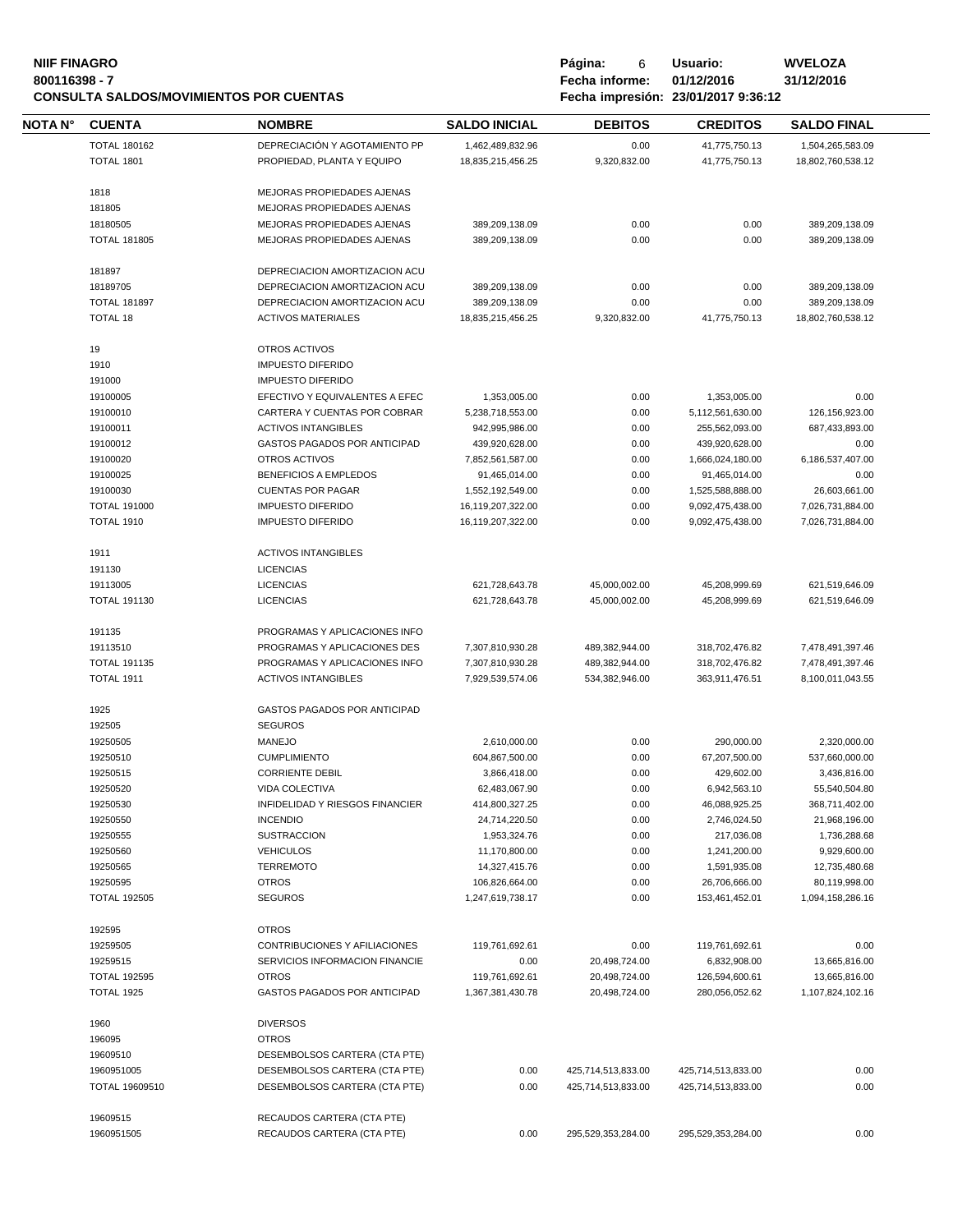# **NIIF FINAGRO P á g i n a :** 7 **U s u a r i o : WVELOZA CONSULTA SALDOS/MOVIMIENTOS POR CUENTAS**

**8** Fecha informe: 01/12/2016<br>**800112017** 9:36:12

| <b>NOTA N°</b> | <b>CUENTA</b>         | <b>NOMBRE</b>                        | <b>SALDO INICIAL</b> | <b>DEBITOS</b>       | <b>CREDITOS</b>        | <b>SALDO FINAL</b>    |
|----------------|-----------------------|--------------------------------------|----------------------|----------------------|------------------------|-----------------------|
|                | TOTAL 19609515        | RECAUDOS CARTERA (CTA PTE)           | 0.00                 | 295.529.353.284.00   | 295.529.353.284.00     | 0.00                  |
|                | 19609520              | AJUSTE CARTERA (CTA PTE)             |                      |                      |                        |                       |
|                | 1960952005            | AJUSTE CARTERA (CTA PTE)             | 0.00                 | 3,596,354.00         | 3,596,354.00           | 0.00                  |
|                | TOTAL 19609520        | AJUSTE CARTERA (CTA PTE)             | 0.00                 |                      |                        | 0.00                  |
|                |                       |                                      |                      | 3,596,354.00         | 3,596,354.00           |                       |
|                | 19609550              | PREPAGADOS - BENEFICIOS A EMPL       |                      |                      |                        |                       |
|                | 1960955005            | PREPAGADOS - BENEFICIOS A EMPL       | 372,429,952.86       | 39,233,987.00        | 25,113,174.80          | 386,550,765.06        |
|                | TOTAL 19609550        | PREPAGADOS - BENEFICIOS A EMPL       | 372,429,952.86       | 39,233,987.00        | 25,113,174.80          | 386,550,765.06        |
|                | 19609580              | PROGRAMAS DE REFORESTACION           |                      |                      |                        |                       |
|                | 1960958005            | REFORESTADORA DE LA COSTA SA         | 762,140,274.00       | 0.00                 | 0.00                   | 762,140,274.00        |
|                | 1960958010            | MONTERRYE FORESTAL LTDA.             | 9,075,198,764.81     | 20,745,805.00        | 0.00                   | 9,095,944,569.81      |
|                | 1960958015            | CORMAGDALENA                         | 2,906,553,512.00     | 54,190,004.00        | 0.00                   | 2,960,743,516.00      |
|                | 1960958020            | REFORESTADORA INDUSTRIAL ANTI        | 132,070,982.00       | 0.00                 | 0.00                   | 132,070,982.00        |
|                | 1960958025            | <b>CONIF</b>                         | 2,984,119,722.00     | 200,611,039.00       | 0.00                   | 3,184,730,761.00      |
|                | 1960958095            | ANTICIPOS PROYECTOS FORESTAL         | 372,282,136.19       | 0.00                 | 174,935,809.00         | 197,346,327.19        |
|                | TOTAL 19609580        | PROGRAMAS DE REFORESTACION           | 16,232,365,391.00    | 275,546,848.00       | 174,935,809.00         | 16,332,976,430.00     |
|                | <b>TOTAL 196095</b>   | <b>OTROS</b>                         | 16,604,795,343.86    | 721,562,244,306.00   | 721,447,512,454.80     | 16,719,527,195.06     |
|                | TOTAL 1960            | <b>DIVERSOS</b>                      | 16,604,795,343.86    | 721,562,244,306.00   | 721,447,512,454.80     | 16,719,527,195.06     |
|                | <b>TOTAL 19</b>       | OTROS ACTIVOS                        | 42,020,923,670.70    | 722,117,125,976.00   | 731, 183, 955, 421. 93 | 32,954,094,224.77     |
|                | <b>TOTAL 1</b>        | <b>ACTIVO</b>                        | 8.855.477.103.673.54 | 3,403,862,014,504.65 | 3,395,094,847,348.84   | 8,864,244,270,829.35  |
|                |                       |                                      |                      |                      |                        |                       |
|                | $\overline{2}$        | PASIVO                               |                      |                      |                        |                       |
|                | 21                    | INSTRUMENTOS FINANCIEROS A CO        |                      |                      |                        |                       |
|                | 2122                  | FONDOS INTERBANCARIOS COMPR          |                      |                      |                        |                       |
|                | 212205                | <b>BANCOS</b>                        | 0.00                 | 131,000,000,000.00   | 131,000,000,000.00     | 0.00                  |
|                | <b>TOTAL 2122</b>     | FONDOS INTERBANCARIOS COMPR          | 0.00                 | 131,000,000,000.00   | 131,000,000,000.00     | 0.00                  |
|                | 2130                  | TÍTULOS DE INVERSIÓN EN CIRCULA      |                      |                      |                        |                       |
|                | 213018                | TIT DESARROLLO AGROPECUARIO          | 4,844,302,305,891.58 | 301,857,000.00       | 301,857,000.00         | 4,844,302,305,891.58  |
|                | 213019                | TIT DESARROLLO AGROPECUARIO          | 2,990,884,464,153.41 | 513,972,000.00       | 513,972,000.00         | 2,990,884,464,153.41  |
|                | <b>TOTAL 2130</b>     | TÍTULOS DE INVERSIÓN EN CIRCULA      | 7,835,186,770,044.99 | 815,829,000.00       | 815,829,000.00         | 7,835,186,770,044.99  |
|                | <b>TOTAL 21</b>       | <b>INSTRUMENTOS FINANCIEROS A CO</b> | 7,835,186,770,044.99 | 131,815,829,000.00   | 131,815,829,000.00     | 7,835,186,770,044.99  |
|                | 25                    | <b>CUENTAS POR PAGAR</b>             |                      |                      |                        |                       |
|                | 2501                  | <b>COMISIONES Y HONORARIOS</b>       |                      |                      |                        |                       |
|                | 250105                | <b>HONORARIOS</b>                    | 105,311,207.00       | 444,141,653.00       | 856,209,790.00         | 517,379,344.00        |
|                | 250110                | <b>COMISIONES</b>                    | 242,788,492.66       | 242,788,492.66       | 250,876,241.11         | 250,876,241.11        |
|                | <b>TOTAL 2501</b>     | <b>COMISIONES Y HONORARIOS</b>       | 348.099.699.66       | 686,930,145.66       | 1,107,086,031.11       | 768,255,585.11        |
|                |                       |                                      |                      |                      |                        |                       |
|                | 2502                  | COSTOS Y GASTOS POR PAGAR            |                      |                      |                        |                       |
|                | 250225                | <b>GASTOS FINANCIEROS</b>            |                      |                      |                        |                       |
|                | 25022505              | OP DE MERCADO MONETARIO Y REL        |                      |                      |                        |                       |
|                | 2502250505            | FDOS INTERBANCARIOS COMPRAD          | 0.00                 | 34,787,888.00        | 34,787,888.00          | 0.00                  |
|                | <b>TOTAL 25022505</b> | OP DE MERCADO MONETARIO Y REL        | 0.00                 | 34,787,888.00        | 34,787,888.00          | 0.00                  |
|                | 25022510              | TITULOS DE DESARROLLO AGROPE         |                      |                      |                        |                       |
|                | 2502251005            | TITULOS DE DESARROLLO AGROPE         | 0.00                 | 24,331,471,007.84    | 24,331,471,007.84      | 0.00                  |
|                | 2502251010            | TIT DE DESARROLLO AGROPECUARI        | 13,225,411,433.19    | 0.00                 | 11,968,226,369.44      | 25, 193, 637, 802. 63 |
|                | 2502251015            | TIT DE DESARROLLO AGROPECUARI        | 13,544,237,372.60    | 0.00                 | 12, 157, 635, 319. 27  | 25,701,872,691.87     |
|                | TOTAL 25022510        | TITULOS DE DESARROLLO AGROPE         | 26,769,648,805.79    | 24,331,471,007.84    | 48,457,332,696.55      | 50,895,510,494.50     |
|                | <b>TOTAL 250225</b>   | <b>GASTOS FINANCIEROS</b>            | 26,769,648,805.79    | 24,366,258,895.84    | 48,492,120,584.55      | 50,895,510,494.50     |
|                | <b>TOTAL 2502</b>     | COSTOS Y GASTOS POR PAGAR            | 26,769,648,805.79    | 24,366,258,895.84    | 48,492,120,584.55      | 50,895,510,494.50     |
|                |                       |                                      |                      |                      |                        |                       |
|                | 2503                  | <b>IMPUESTOS</b>                     |                      |                      |                        |                       |
|                | 250305                | <b>RENTA Y COMPLEMENTARIOS</b>       |                      |                      |                        |                       |
|                | 25030505              | <b>RENTA Y COMPLEMENTARIOS</b>       | 20,067,991,316.36    | 19,998,416,969.46    | 4,660,640,000.00       | 4,730,214,346.90      |
|                | <b>TOTAL 250305</b>   | <b>RENTA Y COMPLEMENTARIOS</b>       | 20,067,991,316.36    | 19,998,416,969.46    | 4,660,640,000.00       | 4,730,214,346.90      |
|                | 250310                | <b>INDUSTRIA Y COMERCIO</b>          |                      |                      |                        |                       |
|                | 25031005              | INDUSTRIA Y COMERCIO                 | 444,001,000.00       | 0.00                 | 494,815,000.00         | 938,816,000.00        |
|                | <b>TOTAL 250310</b>   | <b>INDUSTRIA Y COMERCIO</b>          | 444,001,000.00       | 0.00                 | 494,815,000.00         | 938,816,000.00        |
|                |                       |                                      |                      |                      |                        |                       |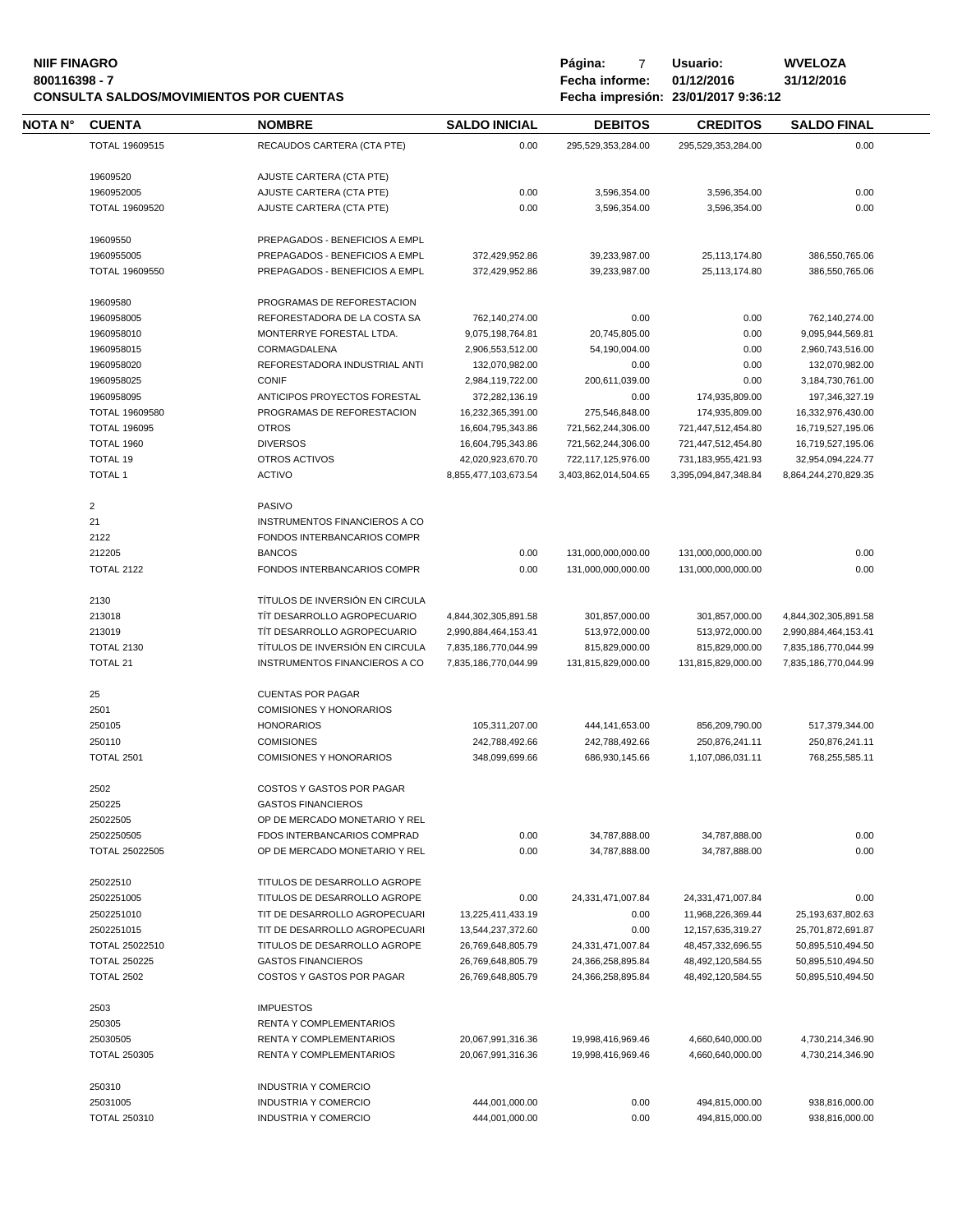# **NIIF FINAGRO P á g i n a :** 8 **U s u a r i o : WVELOZA CONSULTA SALDOS/MOVIMIENTOS POR CUENTAS**

**80016 - 80011639 Fecha informe: 01/12/2016**<br>**8001/2017** 9:36:12

| NOTA N° | <b>CUENTA</b>       | <b>NOMBRE</b>                   | <b>SALDO INICIAL</b> | <b>DEBITOS</b>    | <b>CREDITOS</b>  | <b>SALDO FINAL</b> |
|---------|---------------------|---------------------------------|----------------------|-------------------|------------------|--------------------|
|         | 250330              | CREE                            |                      |                   |                  |                    |
|         | 25033005            | CREE                            | 11,931,809,630.00    | 7,739,521,161.00  | 2,792,383,000.00 | 6,984,671,469.00   |
|         |                     |                                 |                      |                   |                  |                    |
|         | <b>TOTAL 250330</b> | CREE                            | 11,931,809,630.00    | 7,739,521,161.00  | 2,792,383,000.00 | 6,984,671,469.00   |
|         | <b>TOTAL 2503</b>   | <b>IMPUESTOS</b>                | 32,443,801,946.36    | 27,737,938,130.46 | 7,947,838,000.00 | 12,653,701,815.90  |
|         | 2505                | ARRENDAMIENTOS                  |                      |                   |                  |                    |
|         | 250500              | ARRENDAMIENTOS                  |                      |                   |                  |                    |
|         | 25050005            | <b>ARRENDAMIENTOS</b>           | 148,597,522.00       | 154,353,887.00    | 258,966,718.00   | 253,210,353.00     |
|         | <b>TOTAL 250500</b> | <b>ARRENDAMIENTOS</b>           | 148,597,522.00       | 154,353,887.00    | 258,966,718.00   | 253,210,353.00     |
|         | <b>TOTAL 2505</b>   | <b>ARRENDAMIENTOS</b>           | 148,597,522.00       | 154,353,887.00    | 258,966,718.00   | 253,210,353.00     |
|         |                     |                                 |                      |                   |                  |                    |
|         | 2507                | PROMETIENTES COMPRADORES        |                      |                   |                  |                    |
|         | 250705              | <b>BIENES INMUEBLES</b>         | 218,850,000.00       | 0.00              | 57,225,000.00    | 276,075,000.00     |
|         | 250710              | <b>BIENES MUEBLES</b>           | 4,317,668.00         | 0.00              | 0.00             | 4,317,668.00       |
|         | <b>TOTAL 2507</b>   | PROMETIENTES COMPRADORES        | 223, 167, 668.00     | 0.00              | 57,225,000.00    | 280,392,668.00     |
|         | 2511                | PROVEEDORES Y SERVICIOS POR P   |                      |                   |                  |                    |
|         | 251105              | <b>PROVEEDORES</b>              |                      |                   |                  |                    |
|         |                     |                                 |                      |                   |                  |                    |
|         | 25110505            | <b>PROVEEDORES</b>              | 521,472,507.00       | 1,716,474,142.48  | 1,988,700,440.48 | 793,698,805.00     |
|         | <b>TOTAL 251105</b> | <b>PROVEEDORES</b>              | 521,472,507.00       | 1,716,474,142.48  | 1,988,700,440.48 | 793,698,805.00     |
|         | 251195              | <b>OTROS</b>                    |                      |                   |                  |                    |
|         | 25119505            | PROVEEDORES (ESTIMADOS)         | 7,444,779.00         | 7,444,779.00      | 66,509,152.00    | 66,509,152.00      |
|         | <b>TOTAL 251195</b> | <b>OTROS</b>                    | 7,444,779.00         | 7,444,779.00      | 66,509,152.00    | 66,509,152.00      |
|         | <b>TOTAL 2511</b>   | PROVEEDORES Y SERVICIOS POR P   | 528,917,286.00       | 1,723,918,921.48  | 2.055.209.592.48 | 860,207,957.00     |
|         |                     |                                 |                      |                   |                  |                    |
|         | 2514                | CONTRIBUCIONES, AFILIACIONES Y  |                      |                   |                  |                    |
|         | 251495              | <b>OTRAS</b>                    | 25,827,727,344.00    | 0.00              | 5,375,830,282.00 | 31,203,557,626.00  |
|         | <b>TOTAL 2514</b>   | CONTRIBUCIONES, AFILIACIONES Y  | 25,827,727,344.00    | 0.00              | 5,375,830,282.00 | 31,203,557,626.00  |
|         | 2519                | RETENCIONES Y APORTES LABORA    |                      |                   |                  |                    |
|         | 251905              | RETENCIONES EN LA FUENTE        |                      |                   |                  |                    |
|         | 25190505            | A TITULO DE RENTA               |                      |                   |                  |                    |
|         |                     |                                 |                      |                   |                  |                    |
|         | 2519050502          | <b>EMPLEADOS</b>                |                      |                   |                  |                    |
|         | 251905050202        | ASALARIADOS ART 383 E.T.        | 92,620,477.00        | 102,099,000.00    | 148,958,700.00   | 139,480,177.00     |
|         | 251905050204        | EMPL ART. 383 E. T. DECL        | 5,617,569.19         | 37,121,371.00     | 44, 187, 702.52  | 12,683,900.71      |
|         | 251905050206        | EMPL ART. 383 E. T. NO DECL     | $-445.73$            | 0.00              | 1.00             | $-444.73$          |
|         | 251905050208        | EMPL ART. 384 E. T. DECL        | $-60.37$             | 0.00              | 7,122,869.00     | 7,122,808.63       |
|         | TOTAL 2519050502    | <b>EMPLEADOS</b>                | 98,237,540.09        | 139,220,371.00    | 200.269.272.52   | 159,286,441.61     |
|         | 2519050504          | <b>HONORARIOS</b>               |                      |                   |                  |                    |
|         | 251905050402        | <b>HONORARIOS 11% DECL</b>      | 13,960,029.89        | 13,960,000.00     | 100,669,223.00   | 100,669,252.89     |
|         | 251905050404        | HONORARIOS 10% NO DECL          | 38.00                | 0.00              | 33,500.00        | 33,538.00          |
|         | TOTAL 2519050504    | <b>HONORARIOS</b>               | 13,960,067.89        | 13,960,000.00     | 100,702,723.00   | 100,702,790.89     |
|         |                     |                                 |                      |                   |                  |                    |
|         | 2519050506          | <b>COMISIONES</b>               |                      |                   |                  |                    |
|         | 251905050602        | COMISIONES 11% DECL             | 26,786.00            | 27,000.00         | 0.00             | $-214.00$          |
|         | TOTAL 2519050506    | <b>COMISIONES</b>               | 26,786.00            | 27,000.00         | 0.00             | $-214.00$          |
|         | 2519050508          | <b>SERVICIOS</b>                |                      |                   |                  |                    |
|         | 251905050802        | SERV GEN 4% DECL                | 1,912,628.81         | 1,913,000.00      | 1,976,890.00     | 1,976,518.81       |
|         |                     |                                 |                      |                   |                  |                    |
|         | 251905050804        | SERV GEN 6% NO DECL             | $-200.00$            | 288,000.00        | 288,000.00       | $-200.00$          |
|         | 251905050806        | SERV GEN 4% DECL C. M.          | 140.00               | 0.00              | 0.00             | 140.00             |
|         | 251905050808        | SERV GEN 6% NO DECL C. M.       | $-440.00$            | 0.00              | 18,000.00        | 17,560.00          |
|         | 251905050810        | SERV TRANSP DE CARGA 1%         | 400.00               | 0.00              | 0.00             | 400.00             |
|         | 251905050812        | SERV TRANSP NAL TERR PASAJ 3.5  | 495.00               | 0.00              | 96,950.00        | 97,445.00          |
|         | 251905050818        | SERV ASEO Y VIGILANCIA 2%       | $-306.00$            | 0.00              | 0.00             | $-306.00$          |
|         | 251905050820        | <b>SERV TEMPORALES 1%</b>       | 52,157.00            | 52,000.00         | 52,173.00        | 52,330.00          |
|         | 251905050822        | SERV HOTEL RESTAUR 2.5% DECL    | 274.00               | 0.00              | 0.00             | 274.00             |
|         | 251905050824        | SERV HOTEL RESTAUR 3.5% NO DE   | 30.00                | 0.00              | 0.00             | 30.00              |
|         |                     |                                 |                      |                   |                  |                    |
|         | 251905050826        | SERV HOTEL REST 2.5% DECL C. M. | 8,255.00             | 8,000.00          | 0.00             | 255.00             |
|         | 251905050828        | SERV HOTEL REST 3.5% NO DECL C. | 4,433.00             | 4,000.00          | 0.00             | 433.00             |
|         | 251905050830        | SERV MANTENIM SOFTWARE 3.5%     | 1,810,202.00         | 1,810,000.00      | 6,063,414.00     | 6,063,616.00       |
|         | TOTAL 2519050508    | <b>SERVICIOS</b>                | 3,788,068.81         | 4,075,000.00      | 8,495,427.00     | 8,208,495.81       |
|         |                     |                                 |                      |                   |                  |                    |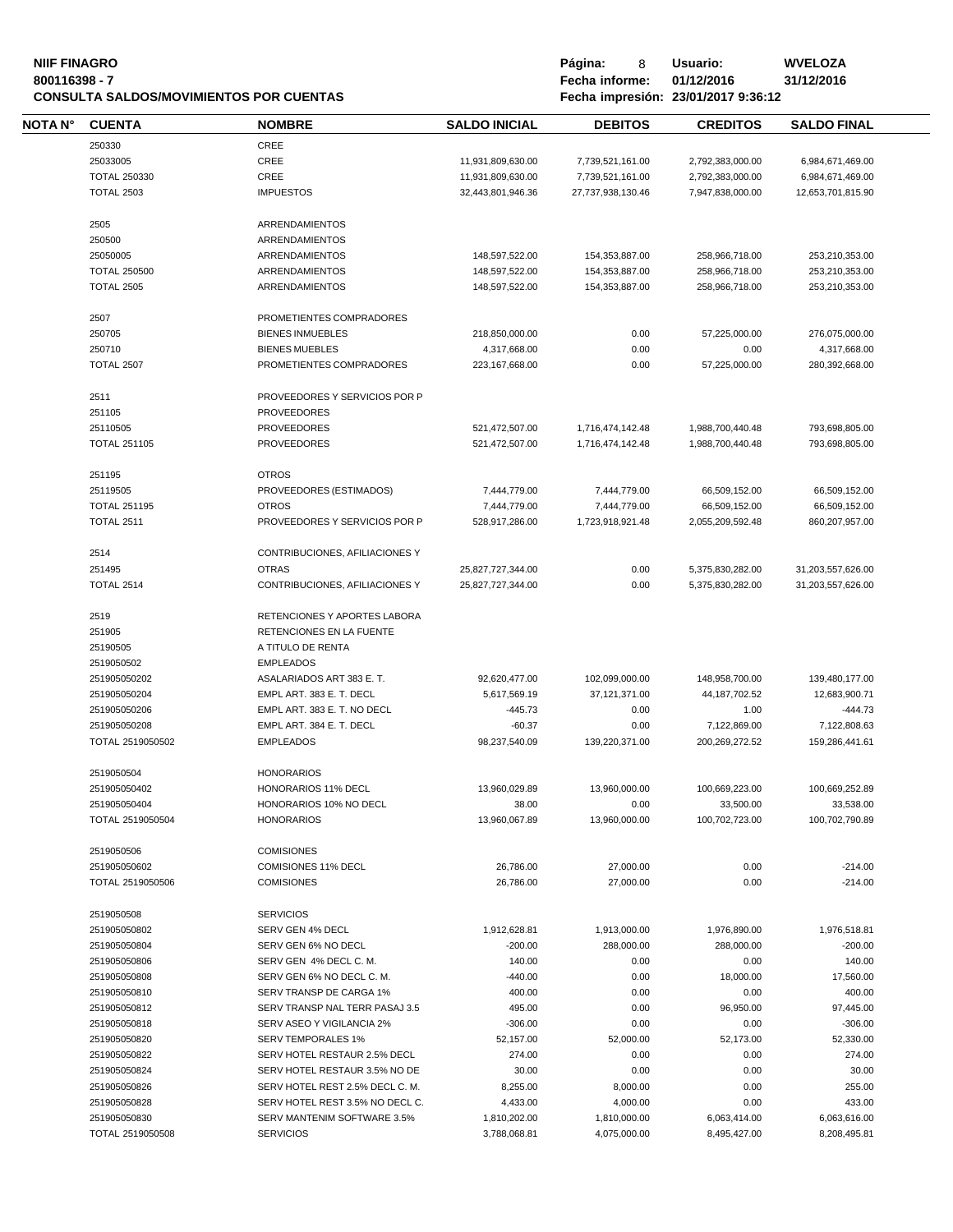# **NIIF FINAGRO P á g i n a :** 9 **U s u a r i o : WVELOZA CONSULTA SALDOS/MOVIMIENTOS POR CUENTAS**

**8** Fecha informe: 01/12/2016<br>**Fecha impresión: 23/01/2017** 9:36:12

| NOTA N° | <b>CUENTA</b>                | <b>NOMBRE</b>                                         | <b>SALDO INICIAL</b>  | <b>DEBITOS</b>   | <b>CREDITOS</b>         | <b>SALDO FINAL</b>      |
|---------|------------------------------|-------------------------------------------------------|-----------------------|------------------|-------------------------|-------------------------|
|         |                              |                                                       |                       |                  |                         |                         |
|         | 2519050510                   | <b>ARRENDAMIENTOS</b>                                 |                       |                  |                         |                         |
|         | 251905051002                 | ARREN INMUEBLES 3.5%                                  | $-93.00$              | 0.00             | 501,636.00              | 501,543.00              |
|         | 251905051004                 | <b>ARREN MUEBLES 4%</b>                               | 239,439.00            | 239,000.00       | 500,795.00              | 501,234.00              |
|         | 251905051008                 | ARREN MUEBLES 4% C.M.                                 | 200.00                | 0.00             | 0.00                    | 200.00                  |
|         | TOTAL 2519050510             | ARRENDAMIENTOS                                        | 239,546.00            | 239,000.00       | 1,002,431.00            | 1,002,977.00            |
|         | 2519050512                   | <b>COMPRAS</b>                                        |                       |                  |                         |                         |
|         | 251905051202                 | COMP GEN DECL 2.5%                                    | 903,450.29            | 903,000.00       | 2,294,235.00            | 2,294,685.29            |
|         | 251905051204                 | COMP GEN NO DECL 3.5%                                 | $-500.00$             | 0.00             | 0.00                    | $-500.00$               |
|         | 251905051206                 | COMP COMBUSTIBLES 0.1%                                | 1,258.00              | 1,000.00         | 1,844.00                | 2,102.00                |
|         | 251905051208                 | COMP GEN 2.5% DECL C. M.                              | 24,015.00             | 24,000.00        | 23,855.00               | 23,870.00               |
|         | TOTAL 2519050512             | <b>COMPRAS</b>                                        | 928,223.29            | 928,000.00       | 2,319,934.00            | 2,320,157.29            |
|         |                              |                                                       |                       |                  |                         |                         |
|         | 2519050514                   | OTROS INGRESOS TRIBUTARIOS                            |                       |                  |                         |                         |
|         | 251905051402                 | OTROS ING TRIB 2.5% DECL                              | 25.00                 | 0.00             | 0.00                    | 25.00                   |
|         | 251905051406                 | OTROS ING TRIB 2.5% DECL C. M.                        | $-241.00$             | 0.00             | 0.00                    | $-241.00$               |
|         | TOTAL 2519050514             | OTROS INGRESOS TRIBUTARIOS                            | $-216.00$             | 0.00             | 0.00                    | $-216.00$               |
|         | 2519050516                   | PAGOS AL EXTERIOR                                     |                       |                  |                         |                         |
|         | 251905051602                 | SERVICIOS DESDE EL EXTERIOR 10                        | $-242.00$             | 0.00             | 2,049,872.00            | 2,049,630.00            |
|         | 251905051604                 | <b>COMPRAS EN EL EXTERIOR 33%</b>                     | 288.00                | 0.00             | 0.00                    | 288.00                  |
|         | TOTAL 2519050516             | PAGOS AL EXTERIOR                                     | 46.00                 | 0.00             | 2,049,872.00            | 2,049,918.00            |
|         | TOTAL 25190505               | A TITULO DE RENTA                                     | 117,180,062.08        | 158,449,371.00   | 314,839,659.52          | 273,570,350.60          |
|         | 25190510                     | AUTORRETENCIONES DE RENTA                             |                       |                  |                         |                         |
|         | 2519051002                   | RENDIMIENTOS FINANCIEROS                              |                       |                  |                         |                         |
|         | 251905100202                 | <b>REND FINANCIEROS 4%</b>                            | 271,205,271.60        | 271,205,000.00   | 287,643,088.00          | 287,643,359.60          |
|         | 251905100204                 | <b>REND FINANCIEROS 7%</b>                            | 65,218,675.99         | 65,219,000.00    | 49,748,372.00           | 49,748,047.99           |
|         | 251905100206                 | REND CARTERA 2.5%                                     | 879,897,129.90        | 879,897,000.00   | 900,344,474.00          | 900,344,603.90          |
|         | 251905100208                 | REND INTERBANCARIOS 2.5%                              | 1,949,504.40          | 1,949,000.00     | 2,020,253.00            | 2,020,757.40            |
|         | TOTAL 2519051002             | RENDIMIENTOS FINANCIEROS                              | 1,218,270,581.89      | 1,218,270,000.00 | 1,239,756,187.00        | 1,239,756,768.89        |
|         | TOTAL 25190510               | AUTORRETENCIONES DE RENTA                             | 1,218,270,581.89      | 1,218,270,000.00 | 1,239,756,187.00        | 1,239,756,768.89        |
|         |                              |                                                       |                       |                  |                         |                         |
|         | 25190515                     | RETENCIONES DE CREE                                   |                       |                  |                         |                         |
|         | 2519051502                   | AUTORRETENCIONES DE CREE                              |                       |                  |                         |                         |
|         | 251905150204                 | AUTORRETENCION CREE 0.8%                              | 376,171,219.00        | 376,172,000.00   | 416,260,000.00          | 416,259,219.00          |
|         | TOTAL 2519051502             | AUTORRETENCIONES DE CREE                              | 376,171,219.00        | 376,172,000.00   | 416,260,000.00          | 416,259,219.00          |
|         | TOTAL 25190515               | RETENCIONES DE CREE                                   | 376.171.219.00        | 376.172.000.00   | 416,260,000.00          | 416,259,219.00          |
|         | 25190535                     | RETENCIONES EN LA FUENTE DE IV                        |                       |                  |                         |                         |
|         | 2519053502                   | RETENCIONES EN LA FUENTE DE IV                        |                       |                  |                         |                         |
|         | 251905350202                 | RETEIVA 15% SOBRE IVA 16% BIENE                       | 588,437.00            | 588,000.00       | 1,923,888.00            | 1,924,325.00            |
|         | 251905350204                 | RETEIVA 15% SOBRE IVA 16% SERV                        | 9,832,678.00          | 12,921,733.00    | 38,709,976.00           | 35,620,921.00           |
|         | 251905350206                 | RETEIVA 15% SOBRE IVA 5% BIENES                       | 393.00                | 0.00             | 12,572.00               | 12,965.00               |
|         | 251905350208                 | RETEIVA 15% SOBRE IVA 5% SERV                         | $-246.00$             | 0.00             | 0.00                    | $-246.00$               |
|         | 251905350210                 | RETEIVA 15% IVA 16% BIENES C.M.                       | 22,884.00             | 23,000.00        | 20,992.00               | 20,876.00               |
|         | 251905350212                 | RETEIVA 15% IVA 16% SERV C.M.                         | $-91.00$              | 0.00             | 7,448.00                | 7,357.00                |
|         | 251905350218                 | RETEIVA 100% IVA 16% BIENES                           | 449.00                | 0.00             | 0.00                    | 449.00                  |
|         | TOTAL 2519053502             | RETENCIONES EN LA FUENTE DE IV                        | 10,444,504.00         | 13,532,733.00    | 40,674,876.00           | 37,586,647.00           |
|         | TOTAL 25190535               | RETENCIONES EN LA FUENTE DE IV                        | 10,444,504.00         | 13,532,733.00    | 40,674,876.00           | 37,586,647.00           |
|         | 25190540                     | RETENCIONES EN LA FUENTE DE IC                        |                       |                  |                         |                         |
|         | 2519054002                   | RETENCIONES EN LA FUENTE DE IC                        |                       |                  |                         |                         |
|         | 251905400202                 | <b>TARIFA 4.14X1000 BIENES</b>                        | 78,525.00             | 0.00             | 62,241.00               | 140,766.00              |
|         | 251905400204                 | TARIFA 4.14X1000 SERVICIOS                            | 9,199.00              | 0.00             | 120,108.00              | 129,307.00              |
|         | 251905400208                 | TARIFA 6.9X1000 SERVICIOS                             | 2,161,505.00          | 888,011.00       | 8,649,259.00            | 9,922,753.00            |
|         | 251905400210                 | TARIFA 9.66X1000 BIENES                               | $-28.00$              | 0.00             | 0.00                    | $-28.00$                |
|         | 251905400212                 | TARIFA 9.66X1000 SERVICIOS                            | 1,039,512.00          | 0.00             | 2,998,109.00            | 4,037,621.00            |
|         | 251905400214                 | TARIFA 11.04X1000 BIENES                              | 146,169.00            | 0.00             | 1,439,296.00            | 1,585,465.00            |
|         |                              | TARIFA 11.04X1000 SERVICIOS                           | 10,234.00             | 0.00             | 662,400.00              | 672,634.00              |
|         |                              |                                                       |                       |                  |                         |                         |
|         | 251905400216                 |                                                       |                       |                  |                         |                         |
|         | 251905400218<br>251905400220 | TARIFA 13.8X1000 BIENES<br>TARIFA 13.8X1000 SERVICIOS | 69,511.00<br>3,455.00 | 0.00<br>0.00     | 26,487.00<br>140,740.00 | 95,998.00<br>144,195.00 |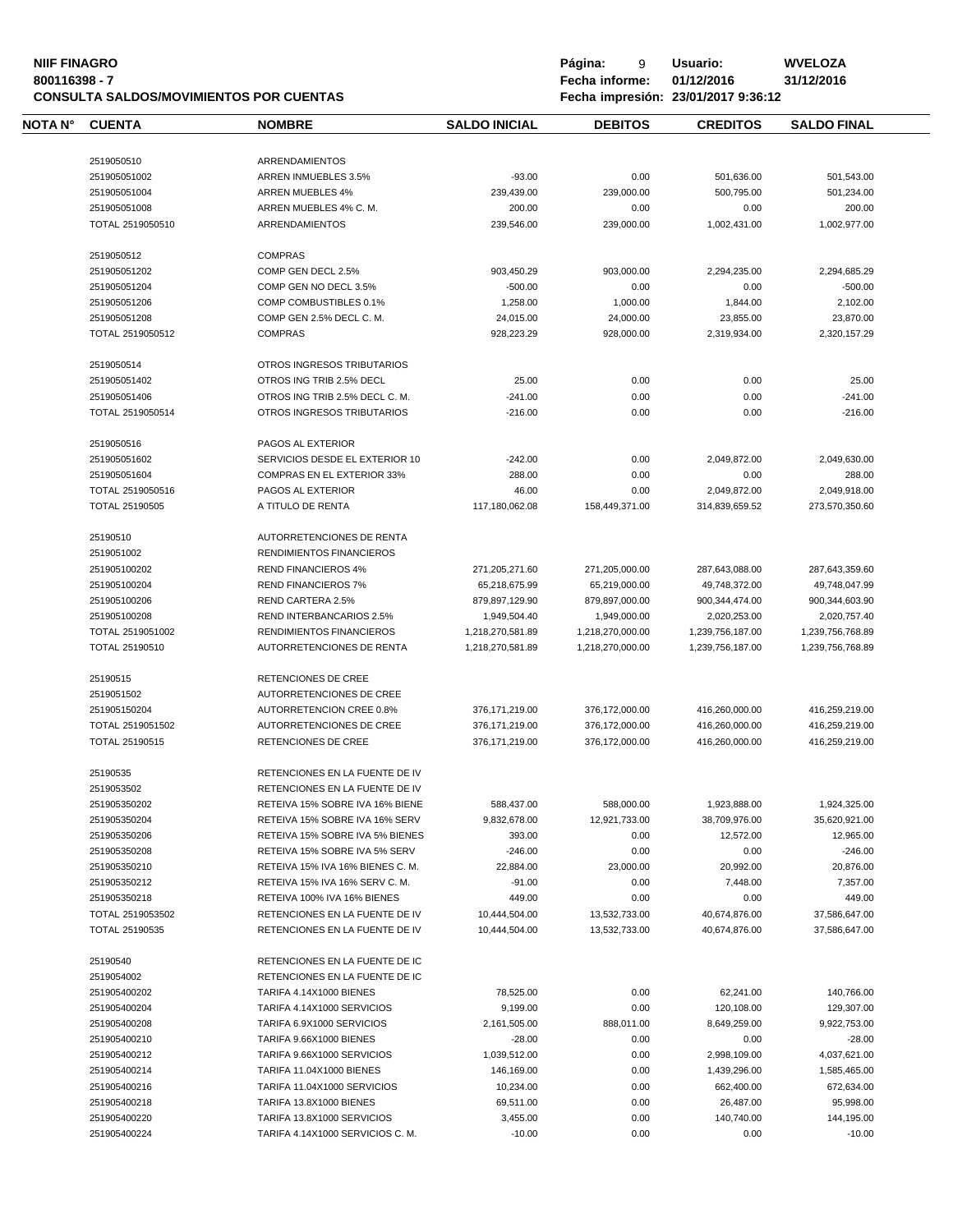# **NIIF FINAGRO P á g i n a :** 10 **U s u a r i o : WVELOZA CONSULTA SALDOS/MOVIMIENTOS POR CUENTAS**

| NOTA N° | <b>CUENTA</b>         | <b>NOMBRE</b>                    | <b>SALDO INICIAL</b> | <b>DEBITOS</b>     | <b>CREDITOS</b>       | <b>SALDO FINAL</b> |
|---------|-----------------------|----------------------------------|----------------------|--------------------|-----------------------|--------------------|
|         | 251905400228          | TARIFA 6.9X1000 SERVICIOS C. M.  | $-6.00$              | 0.00               | 0.00                  | $-6.00$            |
|         | 251905400230          | TARIFA 9.66X1000 BIENES C. M.    | 57.00                | 0.00               | 0.00                  | 57.00              |
|         | 251905400236          | TARIFA 11.04X1000 SERV C. M.     | 2,281.00             | 0.00               | 7,286.00              | 9,567.00           |
|         | 251905400240          | TARIFA 13.8X1000 SERVICIOS C. M. | 5,666.00             | 0.00               | 4,869.00              | 10,535.00          |
|         | TOTAL 2519054002      | RETENCIONES EN LA FUENTE DE IC   | 3,526,070.00         | 888,011.00         | 14,110,795.00         | 16,748,854.00      |
|         | <b>TOTAL 25190540</b> | RETENCIONES EN LA FUENTE DE IC   | 3,526,070.00         | 888,011.00         | 14,110,795.00         | 16,748,854.00      |
|         | 25190590              | OTRAS RETENCIONES                |                      |                    |                       |                    |
|         | 2519059004            | ESTAMPILLA PRO UNIVERSIDAD       |                      |                    |                       |                    |
|         | 251905900402          | ESTAMPILLA PRO UNIVERSIDAD       | 195,000.00           | 0.00               | 56,970.00             | 251,970.00         |
|         | TOTAL 2519059004      | ESTAMPILLA PRO UNIVERSIDAD       | 195,000.00           | 0.00               | 56,970.00             | 251,970.00         |
|         | <b>TOTAL 25190590</b> | OTRAS RETENCIONES                | 195,000.00           | 0.00               | 56,970.00             | 251,970.00         |
|         | <b>TOTAL 251905</b>   | RETENCIONES EN LA FUENTE         | 1,725,787,436.97     | 1,767,312,115.00   | 2,025,698,487.52      | 1,984,173,809.49   |
|         |                       |                                  |                      |                    |                       |                    |
|         | 251910                | <b>JUDICIALES</b>                |                      |                    |                       |                    |
|         | 25191005              | <b>EMBARGOS</b>                  |                      |                    |                       |                    |
|         | 2519100505            | <b>EMBARGOS</b>                  | 0.00                 | 5,654,461.00       | 5,654,461.00          | 0.00               |
|         | TOTAL 25191005        | <b>EMBARGOS</b>                  | 0.00                 | 5,654,461.00       | 5,654,461.00          | 0.00               |
|         | <b>TOTAL 251910</b>   | <b>JUDICIALES</b>                | 0.00                 | 5,654,461.00       | 5,654,461.00          | 0.00               |
|         | 251925                | FONDO DE EMPLEADOS               |                      |                    |                       |                    |
|         | 25192505              |                                  |                      |                    |                       |                    |
|         |                       | APORTES Y AHORRO EN FONDOS D     |                      |                    |                       |                    |
|         | 2519250505            | APORTES Y AHORRO EN FONDOS D     | 5,900,760.00         | 10,189,754.00      | 4,288,994.00          | 0.00               |
|         | <b>TOTAL 25192505</b> | APORTES Y AHORRO EN FONDOS D     | 5,900,760.00         | 10,189,754.00      | 4,288,994.00          | 0.00               |
|         | <b>TOTAL 251925</b>   | FONDO DE EMPLEADOS               | 5,900,760.00         | 10,189,754.00      | 4,288,994.00          | 0.00               |
|         | 251935                | CAJA COMPENSACIÓN FAMILIAR, IC   |                      |                    |                       |                    |
|         | 25193505              | CAJA COMPENSACIÓN FAMILIAR, IC   |                      |                    |                       |                    |
|         | 2519350505            | CAJA DE COMPENSACIÓN FAMILIAR    | 49,147,700.00        | 101,022,700.00     | 51,875,000.00         | 0.00               |
|         | 2519350510            | <b>SENA</b>                      | 12,698,300.00        | 36,282,900.00      | 23,584,600.00         | 0.00               |
|         | 2519350515            | <b>ICBF</b>                      | 19,046,800.00        | 54,421,000.00      | 35,374,200.00         | 0.00               |
|         | TOTAL 25193505        | CAJA COMPENSACIÓN FAMILIAR, IC   | 80,892,800.00        | 191,726,600.00     | 110,833,800.00        | 0.00               |
|         | <b>TOTAL 251935</b>   | CAJA COMPENSACIÓN FAMILIAR, IC   | 80,892,800.00        | 191,726,600.00     | 110,833,800.00        | 0.00               |
|         |                       |                                  |                      |                    |                       |                    |
|         | 251940                | FONDOS DE PENSIONES              |                      |                    |                       |                    |
|         | 25194005              | FONDOS DE PENSIONES              | 203,096,540.00       | 425,045,738.00     | 221,949,198.00        | 0.00               |
|         | <b>TOTAL 251940</b>   | <b>FONDOS DE PENSIONES</b>       | 203,096,540.00       | 425,045,738.00     | 221,949,198.00        | 0.00               |
|         | 251945                | RETENCIONES Y APORTES DE NOMI    |                      |                    |                       |                    |
|         | 25194505              | APORTES OBLIGATORIOS SALUD       | 101,201,010.00       | 254,674,010.00     | 153,473,000.00        | 0.00               |
|         | 25194510              | <b>APORTES ARL</b>               | 6,132,204.00         | 12,686,842.00      | 6,554,638.00          | 0.00               |
|         | 25194515              | APORTES VOLUNTARIOS FONDOS D     | 0.00                 | 33,582,968.00      | 33,582,968.00         | 0.00               |
|         | 25194520              | APORTES A CUENTAS AFC            | 0.00                 | 59,175,473.00      | 59,175,473.00         | 0.00               |
|         | 25194525              | PLANES COMPLEM MEDICINA ODON     | 5,639,691.00         | 117,739,057.00     | 118,421,160.00        | 6,321,794.00       |
|         | 25194530              | LIBRANZAS                        | 0.00                 | 49,108,282.00      | 49,108,282.00         | 0.00               |
|         | 25194535              | OTROS DESCUENTOS DE NOMINA       | 2,227,585.00         | 164,263,210.00     | 163,228,510.00        | 1,192,885.00       |
|         | <b>TOTAL 251945</b>   | RETENCIONES Y APORTES DE NOMI    | 115,200,490.00       | 691,229,842.00     | 583,544,031.00        | 7,514,679.00       |
|         | <b>TOTAL 2519</b>     | RETENCIONES Y APORTES LABORA     | 2,130,878,026.97     | 3,091,158,510.00   | 2,951,968,971.52      | 1,991,688,488.49   |
|         |                       |                                  |                      |                    |                       |                    |
|         | 2558                  | PASIVOS POR IMPUESTOS DIFERIDO   |                      |                    |                       |                    |
|         | 255805                | PASIVOS POR IMPUESTOS DIFERIDO   |                      |                    |                       |                    |
|         | 25580505              | PROPIEDADES PLANTA Y EQUIPO      | 6,521,282,288.00     | 37,096,908.00      | 0.00                  | 6,484,185,380.00   |
|         | 25580510              | <b>CUENTAS POR PAGAR</b>         | 207,247,646.00       | 0.00               | 168,808,381.00        | 376,056,027.00     |
|         | 25580522              | TITULOS DE INVERSION EN CIRCULA  | 9,974,688,788.00     | 9,974,688,788.00   | 0.00                  | 0.00               |
|         | 25580525              | BENEFICIO A EMPLEADOS            | 0.00                 | 0.00               | 137,220,826.00        | 137,220,826.00     |
|         | <b>TOTAL 255805</b>   | PASIVOS POR IMPUESTOS DIFERIDO   | 16,703,218,722.00    | 10,011,785,696.00  | 306,029,207.00        | 6,997,462,233.00   |
|         | <b>TOTAL 2558</b>     | PASIVOS POR IMPUESTOS DIFERIDO   | 16,703,218,722.00    | 10,011,785,696.00  | 306,029,207.00        | 6,997,462,233.00   |
|         | 2590                  | <b>DIVERSAS</b>                  |                      |                    |                       |                    |
|         | 259095                | <b>OTRAS</b>                     |                      |                    |                       |                    |
|         | 25909535              | ANTICIPOS GASTOS DE VIAJE        | 3,938,195.00         | 7,793,944.00       | 9,807,986.00          | 5,952,237.00       |
|         | 25909540              | PROGRAMAS ADMINISTRADOS          | 323,666.00           | 1,100,903,425.00   | 1,100,579,759.00      | 0.00               |
|         | 25909595              | OTRAS CUENTAS POR PAGAR          | 1,054,850,303.24     | 118,664,481,028.43 | 118, 187, 209, 971.84 | 577,579,246.65     |
|         |                       |                                  |                      |                    |                       |                    |
|         | <b>TOTAL 259095</b>   | <b>OTRAS</b>                     | 1,059,112,164.24     | 119,773,178,397.43 | 119,297,597,716.84    | 583,531,483.65     |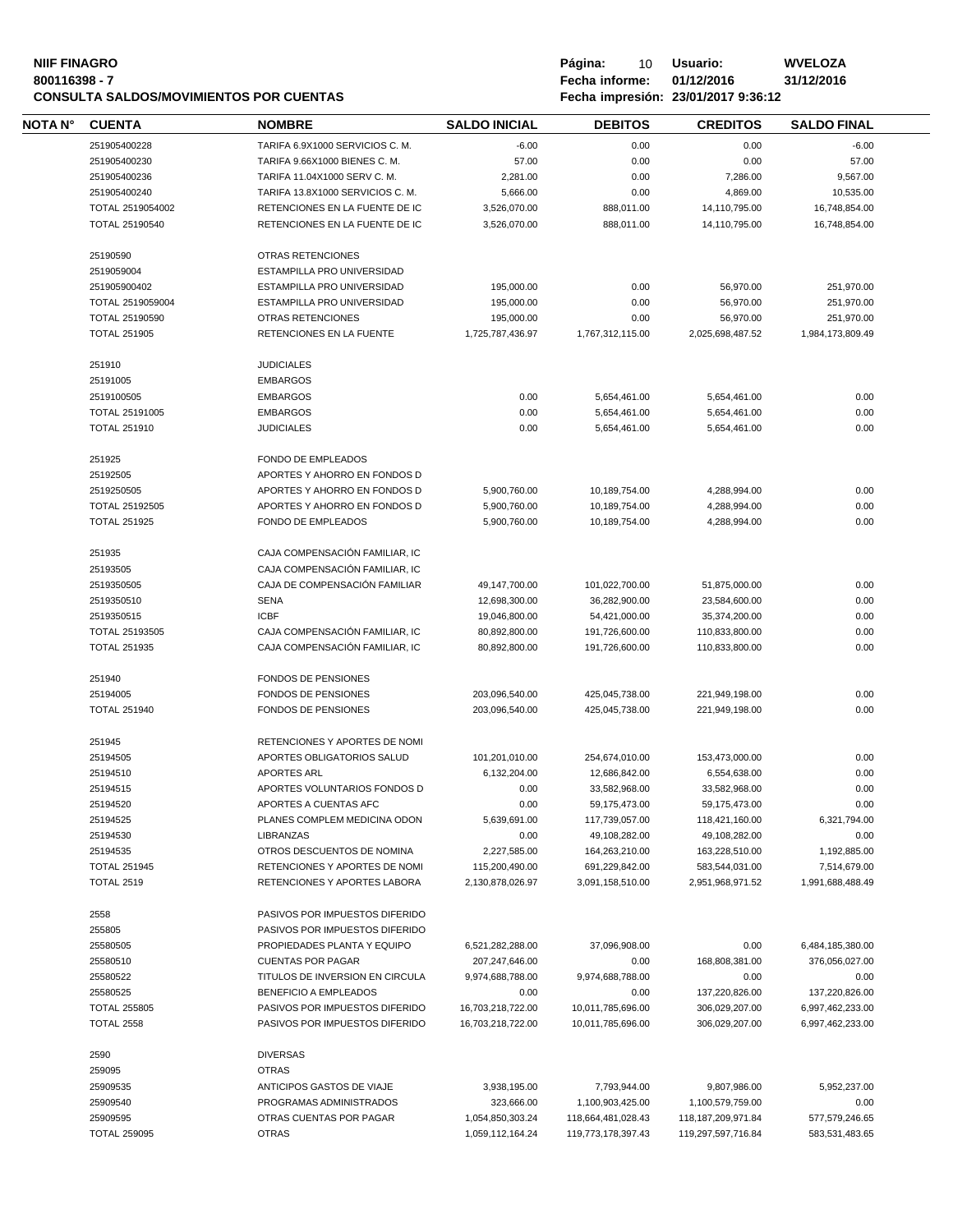#### **NIIF FINAGRO P á g i n a :** 11 **U s u a r i o : WVELOZA 800116398 - 7 Fecha informe: 01/12/2016 31/12/2016 CONSULTA SALDOS/MOVIMIENTOS POR CUENTAS**

| Página:        | 11 | Usuario:                                                 |
|----------------|----|----------------------------------------------------------|
| Fecha informe: |    | 01/12/20                                                 |
|                |    | $F = 1.2$ $F = 1.2$ $F = 1.2$ $F = 0.004$ in $F = 0.004$ |

| NOTA N° | <b>CUENTA</b>       | <b>NOMBRE</b>                          | <b>SALDO INICIAL</b>  | <b>DEBITOS</b>     | <b>CREDITOS</b>        | <b>SALDO FINAL</b>   |
|---------|---------------------|----------------------------------------|-----------------------|--------------------|------------------------|----------------------|
|         | TOTAL 2590          | <b>DIVERSAS</b>                        | 1,059,112,164.24      | 119,773,178,397.43 | 119,297,597,716.84     | 583,531,483.65       |
|         | TOTAL 25            | <b>CUENTAS POR PAGAR</b>               | 106, 183, 169, 185.02 | 187,545,522,583.87 | 187,849,872,103.50     | 106,487,518,704.65   |
|         |                     | OBLIGACIONES LABORALES                 |                       |                    |                        |                      |
|         | 27                  |                                        |                       |                    |                        |                      |
|         | 2705                | NOMINA POR PAGAR                       |                       |                    |                        |                      |
|         | 270500              | NOMINA POR PAGAR                       | 6,317,878.00          | 2,198,949,326.00   | 2,198,316,468.00       | 5,685,020.00         |
|         | <b>TOTAL 2705</b>   | NOMINA POR PAGAR                       | 6,317,878.00          | 2,198,949,326.00   | 2,198,316,468.00       | 5,685,020.00         |
|         | 2710                | <b>CESANTÍAS</b>                       |                       |                    |                        |                      |
|         | 271000              | <b>CESANTÍAS</b>                       | 595,645,936.00        | 0.00               | 56,586,154.00          | 652,232,090.00       |
|         | <b>TOTAL 2710</b>   | <b>CESANTÍAS</b>                       | 595,645,936.00        | 0.00               | 56,586,154.00          | 652,232,090.00       |
|         | 2715                | INTERESES SOBRE CESANTIAS              |                       |                    |                        |                      |
|         | 271500              | INTERESES SOBRE CESANTÍAS              | 36,927,446.00         | 0.00               | 39,915,678.00          | 76,843,124.00        |
|         | <b>TOTAL 2715</b>   | INTERESES SOBRE CESANTÍAS              | 36,927,446.00         | 0.00               | 39,915,678.00          | 76,843,124.00        |
|         |                     |                                        |                       |                    |                        |                      |
|         | 2720<br>272000      | <b>VACACIONES</b><br><b>VACACIONES</b> | 2,027,456,118.00      | 179,690,024.00     | 20,212,503.00          | 1,867,978,597.00     |
|         |                     |                                        |                       |                    |                        |                      |
|         | <b>TOTAL 2720</b>   | VACACIONES                             | 2,027,456,118.00      | 179,690,024.00     | 20,212,503.00          | 1,867,978,597.00     |
|         | 2725                | PRIMA LEGAL                            |                       |                    |                        |                      |
|         | 272500              | PRIMA LEGAL                            | 280,063,065.00        | 340,488,399.00     | 60,425,334.00          | 0.00                 |
|         | <b>TOTAL 2725</b>   | PRIMA LEGAL                            | 280,063,065.00        | 340,488,399.00     | 60,425,334.00          | 0.00                 |
|         | 2730                | PRIMAS EXTRALEGAL                      |                       |                    |                        |                      |
|         | 273000              | PRIMAS EXTRALEGAL                      |                       |                    |                        |                      |
|         | 27300005            | PRIMA DE VACACIONES                    |                       |                    |                        | 494,583,424.00       |
|         | 27300010            | PRIMA EXTRALEGAL DE SERVICIOS          | 510,805,513.00        | 35,199,369.00      | 18,977,280.00          |                      |
|         |                     |                                        | 415,321,586.00        | 443,379,969.00     | 28,058,383.00          | 0.00                 |
|         | 27300015            | PRIMA DE ANTIGÜEDAD                    | 201,220,412.00        | 19,492,746.00      | 0.00                   | 181,727,666.00       |
|         | <b>TOTAL 273000</b> | PRIMAS EXTRALEGAL                      | 1,127,347,511.00      | 498,072,084.00     | 47,035,663.00          | 676,311,090.00       |
|         | <b>TOTAL 2730</b>   | PRIMAS EXTRALEGAL                      | 1,127,347,511.00      | 498,072,084.00     | 47,035,663.00          | 676,311,090.00       |
|         | 2750                | PROVIS NO CORRIENTES POR BENE          |                       |                    |                        |                      |
|         | 275000              | PROV NO CORRIENTE POR BENEFIC          |                       |                    |                        |                      |
|         | 27500005            | QUINQUENIOS A EMPLEADOS                | 251,059,252.00        | 689,454.00         | 5,168,339.00           | 255,538,137.00       |
|         | <b>TOTAL 275000</b> | PROV NO CORRIENTE POR BENEFIC          | 251,059,252.00        | 689,454.00         | 5,168,339.00           | 255,538,137.00       |
|         | <b>TOTAL 2750</b>   | PROVIS NO CORRIENTES POR BENE          | 251,059,252.00        | 689,454.00         | 5,168,339.00           | 255,538,137.00       |
|         | TOTAL 27            | OBLIGACIONES LABORALES                 | 4,324,817,206.00      | 3,217,889,287.00   | 2,427,660,139.00       | 3,534,588,058.00     |
|         |                     | <b>PROVISIONES</b>                     |                       |                    |                        |                      |
|         | 28                  |                                        |                       |                    |                        |                      |
|         | 2814                | MULTAS Y SANCIONES, LITIGIOS, IN       |                       |                    |                        |                      |
|         | 281420              | DEMANDAS LABORALES                     |                       |                    |                        |                      |
|         | 28142005            | DEMANDAS LABORALES                     | 2,095,962.80          | 0.00               | 8,756.95               | 2,104,719.75         |
|         | <b>TOTAL 281420</b> | DEMANDAS LABORALES                     | 2,095,962.80          | 0.00               | 8,756.95               | 2,104,719.75         |
|         | 281435              | OTROS LITIGIOS EN PROCESO ADMI         |                       |                    |                        |                      |
|         | 28143505            | OTROS LITIGIOS EN PROCESO ADMI         | 124,288,980.00        | 0.00               | 0.00                   | 124,288,980.00       |
|         | <b>TOTAL 281435</b> | OTROS LITIGIOS EN PROCESO ADMI         | 124,288,980.00        | 0.00               | 0.00                   | 124,288,980.00       |
|         | TOTAL 2814          | MULTAS Y SANCIONES, LITIGIOS, IN       | 126,384,942.80        | 0.00               | 8,756.95               | 126,393,699.75       |
|         | TOTAL 28            | <b>PROVISIONES</b>                     | 126,384,942.80        | 0.00               | 8,756.95               | 126.393.699.75       |
|         | 29                  | OTROS PASIVOS                          |                       |                    |                        |                      |
|         | 2990                | <b>DIVERSOS</b>                        |                       |                    |                        |                      |
|         | 299005              | ABONOS PARA APLICAR A OBLIGACI         |                       |                    |                        |                      |
|         | 29900570            | ABONOS PARA APLICAR A OBLIG AL         | 29,364,000.00         | 29,364,000.00      | 0.00                   | 0.00                 |
|         | <b>TOTAL 299005</b> | ABONOS PARA APLICAR A OBLIGACI         | 29,364,000.00         | 29,364,000.00      | 0.00                   | 0.00                 |
|         |                     |                                        |                       |                    |                        |                      |
|         | 299095              | <b>OTROS</b>                           |                       |                    |                        |                      |
|         | 29909540            | SALDOS A FAVOR ENTIDADES EN LI         | 218,846,500.00        | 17,423,533.00      | 12,045,306.00          | 213,468,273.00       |
|         | <b>TOTAL 299095</b> | <b>OTROS</b>                           | 218,846,500.00        | 17,423,533.00      | 12,045,306.00          | 213,468,273.00       |
|         | TOTAL 2990          | <b>DIVERSOS</b>                        | 248,210,500.00        | 46,787,533.00      | 12,045,306.00          | 213,468,273.00       |
|         | TOTAL 29            | OTROS PASIVOS                          | 248,210,500.00        | 46,787,533.00      | 12,045,306.00          | 213,468,273.00       |
|         | <b>TOTAL 2</b>      | PASIVO                                 | 7,946,069,351,878.81  | 322,626,028,403.87 | 322, 105, 415, 305. 45 | 7,945,548,738,780.39 |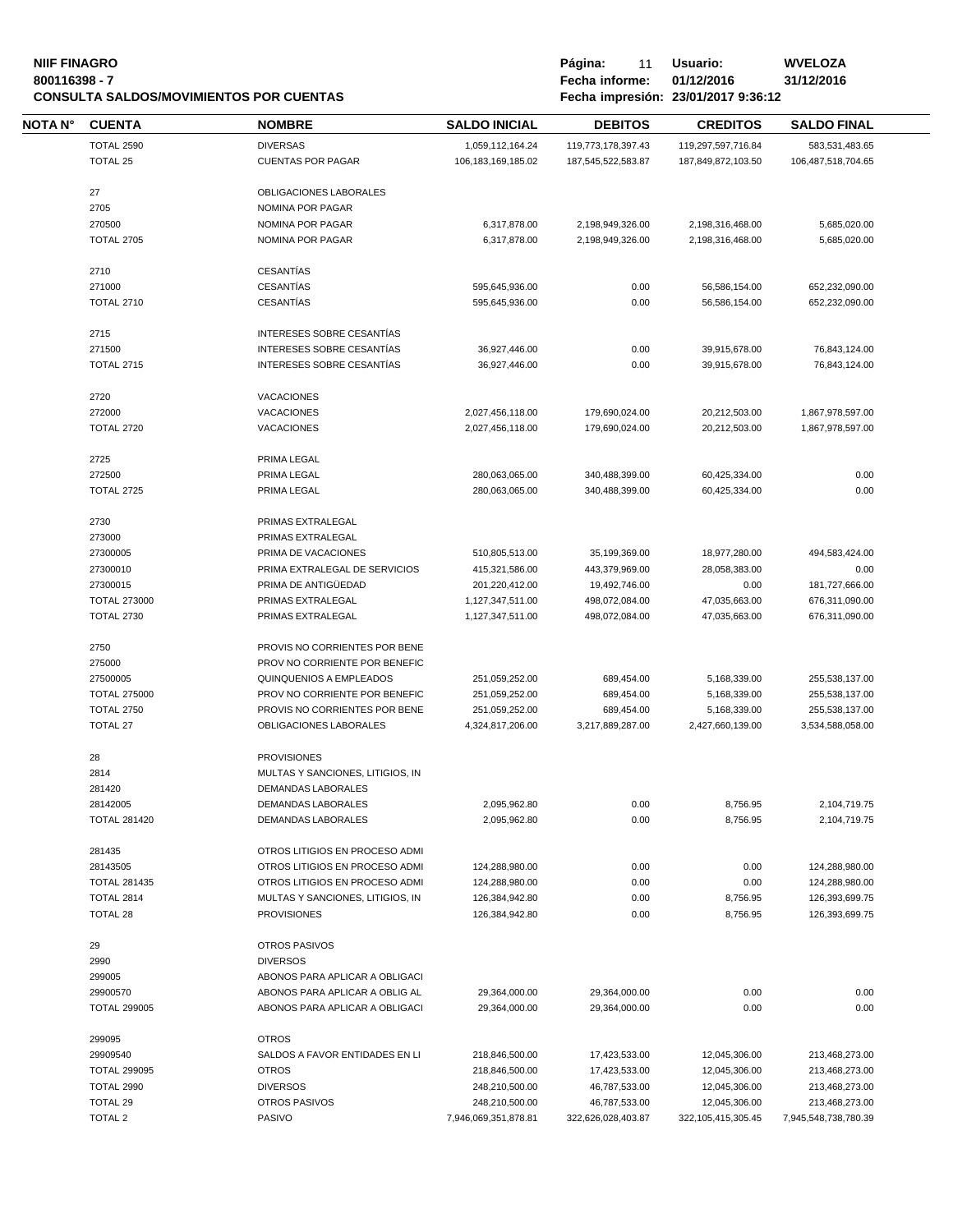| <b>NIIF FINAGRO</b>                            | Página:        | 12 | Usuario:                            | <b>WVELOZA</b> |
|------------------------------------------------|----------------|----|-------------------------------------|----------------|
| 800116398 - 7                                  | Fecha informe: |    | 01/12/2016                          | 31/12/2016     |
| <b>CONSULTA SALDOS/MOVIMIENTOS POR CUENTAS</b> |                |    | Fecha impresión: 23/01/2017 9:36:12 |                |

**CONSULTA SALDOS/MOVIMIENTOS POR CUENTAS Fecha impresión: 23/01/2017 9:36:12**

| NOTA N° | <b>CUENTA</b>       | <b>NOMBRE</b>                                      | <b>SALDO INICIAL</b>   | <b>DEBITOS</b> | <b>CREDITOS</b>  | <b>SALDO FINAL</b>     |
|---------|---------------------|----------------------------------------------------|------------------------|----------------|------------------|------------------------|
|         | 3                   | <b>PATRIMONIO</b>                                  |                        |                |                  |                        |
|         | 31                  | <b>CAPITAL SOCIAL</b>                              |                        |                |                  |                        |
|         | 3105                | CAPITAL SUSCRITO Y PAGADO                          |                        |                |                  |                        |
|         | 310505              | CAPITAL AUTORIZADO                                 | 450,000,000,000.00     | 0.00           | 0.00             | 450,000,000,000.00     |
|         | 310510              | <b>CAPITAL POR SUSCRIBIR</b>                       | 89, 161, 202, 000. 00  | 0.00           | 0.00             | 89, 161, 202, 000. 00  |
|         | <b>TOTAL 3105</b>   | CAPITAL SUSCRITO Y PAGADO                          | 360,838,798,000.00     | 0.00           | 0.00             | 360,838,798,000.00     |
|         | <b>TOTAL 31</b>     | <b>CAPITAL SOCIAL</b>                              | 360,838,798,000.00     | 0.00           | 0.00             | 360,838,798,000.00     |
|         |                     |                                                    |                        |                |                  |                        |
|         | 32                  | <b>RESERVAS</b>                                    |                        |                |                  |                        |
|         | 3205                | RESERVA LEGAL                                      |                        |                |                  |                        |
|         | 320505              | APROPIACIÓN DE UTILIDADES LIQUI                    | 83,367,919,076.59      | 0.00           | 0.00             | 83,367,919,076.59      |
|         | <b>TOTAL 3205</b>   | RESERVA LEGAL                                      | 83,367,919,076.59      | 0.00           | 0.00             | 83,367,919,076.59      |
|         |                     |                                                    |                        |                |                  |                        |
|         | 3215<br>321530      | RESERVAS OCASIONALES<br>POR DISPOSICIONES FISCALES |                        |                |                  |                        |
|         |                     |                                                    |                        |                |                  |                        |
|         | 32153005            | D.2336/95 VALOR INV.RENTA FIJA                     | 263,131,791.00         | 0.00           | 0.00             | 263,131,791.00         |
|         | <b>TOTAL 321530</b> | POR DISPOSICIONES FISCALES                         | 263,131,791.00         | 0.00           | 0.00             | 263,131,791.00         |
|         | 321595              | <b>OTRAS</b>                                       |                        |                |                  |                        |
|         | 32159505            | RESERVA PROG CRED PEQUEÑOS P                       | 4,529,180,000.00       | 0.00           | 0.00             | 4,529,180,000.00       |
|         | <b>TOTAL 321595</b> | <b>OTRAS</b>                                       | 4,529,180,000.00       | 0.00           | 0.00             | 4,529,180,000.00       |
|         | <b>TOTAL 3215</b>   | RESERVAS OCASIONALES                               | 4,792,311,791.00       | 0.00           | 0.00             | 4,792,311,791.00       |
|         | TOTAL 32            | <b>RESERVAS</b>                                    | 88,160,230,867.59      | 0.00           | 0.00             | 88,160,230,867.59      |
|         |                     |                                                    |                        |                |                  |                        |
|         | 38                  | SUPERÁVIT O DÉFICIT                                |                        |                |                  |                        |
|         | 3805                | PRIMA EN COLOCACIÓN DE ACCION                      |                        |                |                  |                        |
|         | 380505              | PRIMA EN COLOCACIÓN DE ACCION                      | 405, 131, 279, 853. 10 | 0.00           | 0.00             | 405, 131, 279, 853. 10 |
|         | <b>TOTAL 3805</b>   | PRIMA EN COLOCACIÓN DE ACCION                      | 405, 131, 279, 853. 10 | 0.00           | 0.00             | 405, 131, 279, 853. 10 |
|         |                     |                                                    |                        |                |                  |                        |
|         | 3815                | GANANCIAS O PÉRDIDAS NO REALI                      |                        |                |                  |                        |
|         | 381505              | REVALORIZACIÓN ACTIVOS                             |                        |                |                  |                        |
|         | 38150505            | REVALORIZACIÓN ACTIVOS                             | 12,093,098,007.00      | 26,461,921.00  | 0.00             | 12,066,636,086.00      |
|         | <b>TOTAL 381505</b> | REVALORIZACIÓN ACTIVOS                             | 12,093,098,007.00      | 26,461,921.00  | 0.00             | 12,066,636,086.00      |
|         | <b>TOTAL 3815</b>   | GANANCIAS O PÉRDIDAS NO REALI                      | 12,093,098,007.00      | 26,461,921.00  | 0.00             | 12,066,636,086.00      |
|         | TOTAL 38            | SUPERÁVIT O DÉFICIT                                | 417,224,377,860.10     | 26,461,921.00  | 0.00             | 417,197,915,939.10     |
|         | 39                  | <b>GANANCIAS O PÉRDIDAS</b>                        |                        |                |                  |                        |
|         |                     | <b>GANANCIAS ACUMULADAS EJERCICI</b>               |                        |                |                  |                        |
|         | 3905                |                                                    |                        |                |                  |                        |
|         | 390500              | GANANCIAS ACUMULADAS EJERCICI                      |                        |                |                  |                        |
|         | 39050005            | <b>GANANCIAS ACUMULADAS EJERCICI</b>               | -124,481,758.61        | 0.00           | 0.00             | -124,481,758.61        |
|         | 39050010            | <b>GANANCIAS EJERCICIOS ANTERIOR</b>               | 608,624,183.00         | 0.00           | 26,461,921.00    | 635,086,104.00         |
|         | <b>TOTAL 390500</b> | <b>GANANCIAS ACUMULADAS EJERCICI</b>               | 484, 142, 424. 39      | 0.00           | 26,461,921.00    | 510,604,345.39         |
|         | <b>TOTAL 3905</b>   | GANANCIAS ACUMULADAS EJERCICI                      | 484, 142, 424. 39      | 0.00           | 26,461,921.00    | 510,604,345.39         |
|         | 3915                | <b>GANANCIA DEL EJERCICIO</b>                      |                        |                |                  |                        |
|         | 391500              | <b>GANANCIA DEL EJERCICIO</b>                      | 48,108,611,030.09      | 0.00           | 9,287,780,254.23 | 57,396,391,284.32      |
|         |                     |                                                    |                        |                |                  |                        |
|         | <b>TOTAL 3915</b>   | <b>GANANCIA DEL EJERCICIO</b>                      | 48,108,611,030.09      | 0.00           | 9,287,780,254.23 | 57,396,391,284.32      |
|         | 3930                | RESULTADOS ACUMULADOS PROCE                        |                        |                |                  |                        |
|         | 393010              | PÉRDIDA                                            |                        |                |                  |                        |
|         | 39301011            | <b>DISPONIBLE</b>                                  |                        |                |                  |                        |
|         | 3930101195          | PROVISIÓN DEL DISPONIBLE                           | $-2,574,423.08$        | 0.00           | 0.00             | $-2,574,423.08$        |
|         | TOTAL 39301011      | <b>DISPONIBLE</b>                                  | $-2,574,423.08$        | 0.00           | 0.00             | $-2,574,423.08$        |
|         |                     |                                                    |                        |                |                  |                        |
|         | 39301016            | <b>CUENTAS POR COBRAR</b>                          |                        |                |                  |                        |
|         | 3930101698          | OTRAS PROVISIONES CUENTAS PO                       | 283,946,738.00         | 0.00           | 0.00             | 283,946,738.00         |
|         | TOTAL 39301016      | <b>CUENTAS POR COBRAR</b>                          | 283,946,738.00         | 0.00           | 0.00             | 283,946,738.00         |
|         |                     |                                                    |                        |                |                  |                        |
|         | 39301018            | PROPIEDAD PLANTA Y EQUIPO                          |                        |                |                  |                        |
|         | 3930101850          | <b>LEASING FINANCIERO</b>                          | -4,440,494,868.00      | 0.00           | 0.00             | -4,440,494,868.00      |
|         | TOTAL 39301018      | PROPIEDAD PLANTA Y EQUIPO                          | -4,440,494,868.00      | 0.00           | 0.00             | -4,440,494,868.00      |
|         | 39301019            | OTROS ACTIVOS                                      |                        |                |                  |                        |
|         | 3930101910          | IMPUESTO DIFERIDO ACTIVO                           | -12,282,000,614.00     | 0.00           | 0.00             | -12,282,000,614.00     |
|         |                     |                                                    |                        |                |                  |                        |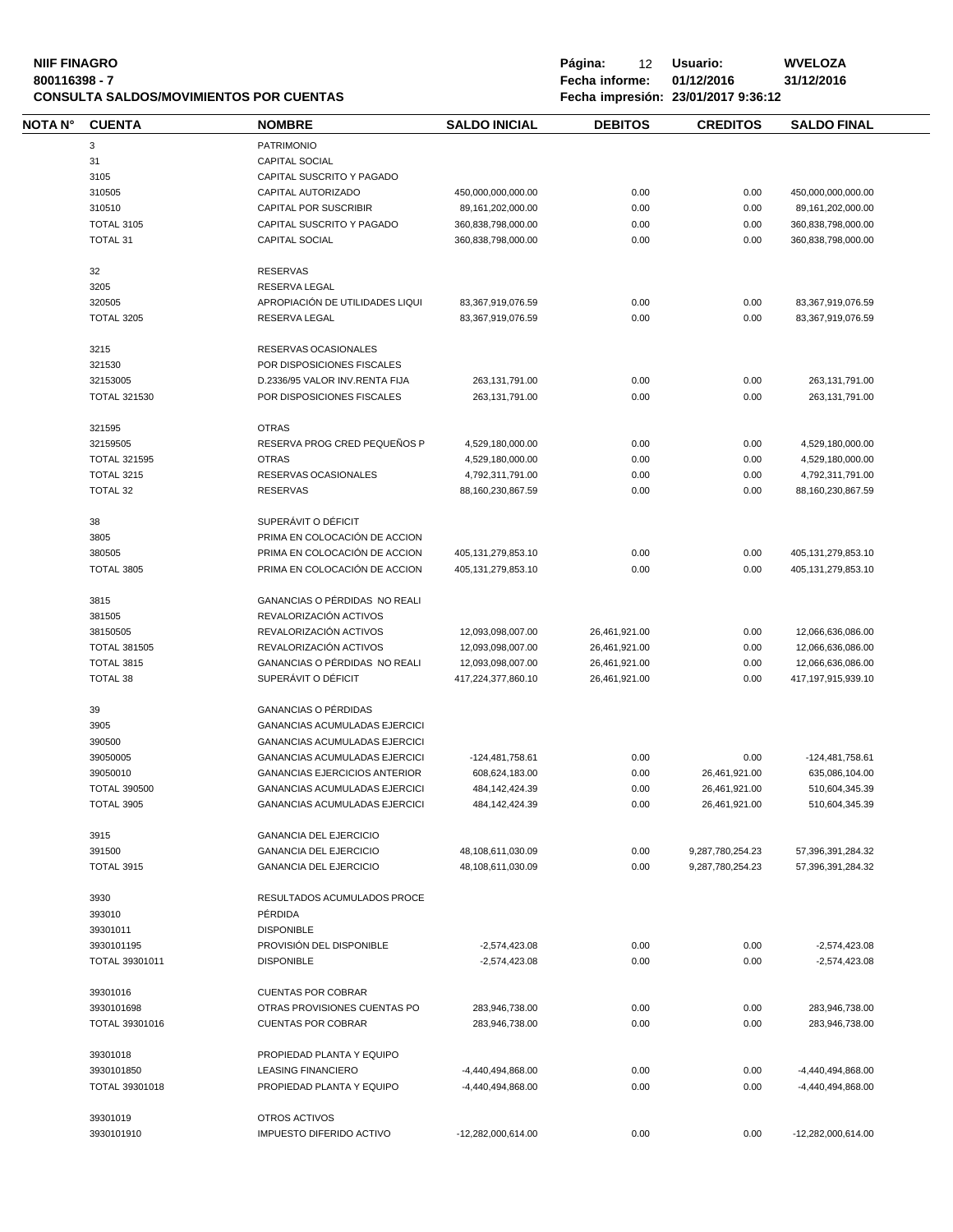#### **NIIF FINAGRO P á g i n a :** 13 **U s u a r i o : WVELOZA 800116398 - 7 Fecha informe: 01/12/2016 31/12/2016 CONSULTA SALDOS/MOVIMIENTOS POR CUENTAS Fecha impresión: 23/01/2017 9:36:12**

| Página:        | 13 | Usuario:                                      |
|----------------|----|-----------------------------------------------|
| Fecha informe: |    | 01/12/2016                                    |
|                |    | $F_{\alpha\alpha}$ ka imperión. 22/04/2017.02 |

| <b>NOTA N°</b> | <b>CUENTA</b>                         | <b>NOMBRE</b>                                     | <b>SALDO INICIAL</b>         | <b>DEBITOS</b>         | <b>CREDITOS</b>          | <b>SALDO FINAL</b>           |
|----------------|---------------------------------------|---------------------------------------------------|------------------------------|------------------------|--------------------------|------------------------------|
|                | 3930101920                            | <b>CARGOS DIFERIDOS</b>                           | 13,859,723,502.19            | 0.00                   | 0.00                     | 13,859,723,502.19            |
|                | 3930101990                            | <b>DIVERSOS</b>                                   | 34,547,033.64                | 0.00                   | 0.00                     | 34,547,033.64                |
|                | TOTAL 39301019                        | OTROS ACTIVOS                                     | 1,612,269,921.83             | 0.00                   | 0.00                     | 1,612,269,921.83             |
|                | 39301025                              | <b>CUENTAS POR PAGAR</b>                          |                              |                        |                          |                              |
|                | 3930102502                            | GASTOS Y COSTOS POR PAGAR                         | 4,870,624,538.44             | 0.00                   | 0.00                     | 4,870,624,538.44             |
|                | 3930102555                            | RETENCIONES Y APORTES LABORA                      | $-1,192,114.00$              | 0.00                   | 0.00                     | $-1,192,114.00$              |
|                | 3930102558                            | <b>IMPUESTO DIFERIDO PASIVO</b>                   | 7,296,059,462.00             | 0.00                   | 0.00                     | 7,296,059,462.00             |
|                | 3930102595                            | <b>DIVERSAS</b>                                   |                              |                        |                          | $-131,954.00$                |
|                |                                       |                                                   | $-131,954.00$                | 0.00                   | 0.00                     |                              |
|                | TOTAL 39301025                        | <b>CUENTAS POR PAGAR</b>                          | 12, 165, 359, 932. 44        | 0.00                   | 0.00                     | 12, 165, 359, 932. 44        |
|                | 39301027                              | OBLIGACIONES LABORALES                            |                              |                        |                          |                              |
|                | 3930102705                            | QUINQUENIOS EMPLEADOS                             | 325,372,989.00               | 0.00                   | 0.00                     | 325,372,989.00               |
|                | TOTAL 39301027                        | OBLIGACIONES LABORALES                            | 325,372,989.00               | 0.00                   | 0.00                     | 325,372,989.00               |
|                | 39301034                              | <b>SUPERAVITDEFICIT</b>                           |                              |                        |                          |                              |
|                | 3930103410                            | <b>DONACIONES</b>                                 | -4,535,469,249.97            | 0.00                   | 0.00                     | -4,535,469,249.97            |
|                |                                       | AJUSTES POR INFLACION AL PATRI                    |                              |                        |                          |                              |
|                | 3930103417                            |                                                   | $-2,652.78$                  | 0.00                   | 0.00                     | $-2,652.78$                  |
|                | TOTAL 39301034                        | <b>SUPERAVITDEFICIT</b>                           | -4,535,471,902.75            | 0.00                   | 0.00                     | -4,535,471,902.75            |
|                | <b>TOTAL 393010</b>                   | PÉRDIDA                                           | 5,408,408,387.44             | 0.00                   | 0.00                     | 5,408,408,387.44             |
|                | <b>TOTAL 3930</b>                     | RESULTADOS ACUMULADOS PROCE                       | -5,408,408,387.44            | 0.00                   | 0.00                     | -5,408,408,387.44            |
|                | TOTAL 39                              | <b>GANANCIAS O PÉRDIDAS</b>                       | 43, 184, 345, 067. 04        | 0.00                   | 9,314,242,175.23         | 52,498,587,242.27            |
|                | <b>TOTAL 3</b>                        | <b>PATRIMONIO</b>                                 | 909, 407, 751, 794. 73       | 26,461,921.00          | 9,314,242,175.23         | 918,695,532,048.96           |
|                | 4                                     | <b>INGRESOS DE OPERACIONES</b>                    |                              |                        |                          |                              |
|                | 41                                    | INGRESOS DE OPERACIONES ORDIN                     |                              |                        |                          |                              |
|                | 4102                                  | <b>INGRESOS FINANCIEROS CARTERA</b>               |                              |                        |                          |                              |
|                | 410202                                | <b>CRÉDITOS COMERCIALES</b>                       |                              |                        |                          |                              |
|                | 41020205                              | <b>REDESCUENTO</b>                                |                              |                        |                          |                              |
|                |                                       |                                                   |                              |                        |                          |                              |
|                | 4102020505                            | <b>BANCOS</b>                                     | 287,236,006,348.00           | 192,049,621.00         | 35,312,642,778.00        | 322,356,599,505.00           |
|                | 4102020510                            | COMPAÑÍAS DE FINANCIAMIENTO C                     | 8,855,180,073.00             | 518,895.00             | 558,958,872.00           | 9,413,620,050.00             |
|                | 4102020515                            | COOP VIG SUPERFINANCIERA                          | 471,985,196.00               | 592.00                 | 52,716,907.00            | 524,701,511.00               |
|                | 4102020520                            | COOP VIG SUPERSOLIDARIA                           | 1,156,039,807.00             | 52,215.00              | 131,532,322.00           | 1,287,519,914.00             |
|                | 4102020525                            | <b>SUBSIDIO DE TASA</b>                           | 836,647,214.00               | 0.00                   | 65,781,883.00            | 902,429,097.00               |
|                | TOTAL 41020205                        | <b>REDESCUENTO</b>                                | 298,555,858,638.00           | 192,621,323.00         | 36, 121, 632, 762.00     | 334,484,870,077.00           |
|                | 41020210                              | CARTERA DIRECTA Y CREDITOS DIR                    |                              |                        |                          |                              |
|                | 4102021050                            | CARTERA DIRECTA (FINAGRO)                         | 1,010,036,252.42             | 0.00                   | 83,864,436.00            | 1,093,900,688.42             |
|                | TOTAL 41020210                        | CARTERA DIRECTA Y CREDITOS DIR                    | 1,010,036,252.42             | 0.00                   | 83,864,436.00            | 1,093,900,688.42             |
|                | <b>TOTAL 410202</b>                   | CRÉDITOS COMERCIALES                              | 299,565,894,890.42           | 192,621,323.00         | 36,205,497,198.00        | 335,578,770,765.42           |
|                |                                       |                                                   |                              |                        |                          |                              |
|                | 410204<br>41020405                    | <b>CRÉDITOS DE CONSUMO</b><br>CRÉDITOS DE CONSUMO |                              |                        |                          |                              |
|                |                                       |                                                   |                              |                        |                          |                              |
|                | 4102040505                            | CRÉDITOS DE CONSUMO                               | 3,096,410.13                 | 50,336.00              | 325,346.00               | 3,371,420.13                 |
|                | TOTAL 41020405<br><b>TOTAL 410204</b> | CRÉDITOS DE CONSUMO<br>CRÉDITOS DE CONSUMO        | 3,096,410.13<br>3,096,410.13 | 50,336.00<br>50,336.00 | 325,346.00<br>325,346.00 | 3,371,420.13<br>3,371,420.13 |
|                |                                       |                                                   |                              |                        |                          |                              |
|                | 410238                                | MORATORIOS CARTERA DE CONSU                       |                              |                        |                          |                              |
|                | 41023805                              | MORATORIOS CARTERA DE CONSU                       |                              |                        |                          |                              |
|                | 4102380505                            | MORATORIOS CARTERA DE CONSU                       | 431,282.00                   | 2,853.00               | 163,797.00               | 592,226.00                   |
|                | TOTAL 41023805                        | MORATORIOS CARTERA DE CONSU                       | 431,282.00                   | 2,853.00               | 163,797.00               | 592,226.00                   |
|                | <b>TOTAL 410238</b>                   | MORATORIOS CARTERA DE CONSU                       | 431,282.00                   | 2,853.00               | 163,797.00               | 592,226.00                   |
|                | 410242                                | MORATORIOS CARTERA COMERCIA                       |                              |                        |                          |                              |
|                | 41024205                              |                                                   |                              |                        |                          |                              |
|                |                                       | MORATORIOS CARTERA COMERCIA                       |                              |                        |                          |                              |
|                | 4102420505                            | MORATORIOS CARTERA COMERCIA                       | 32,592,684.00                | 0.00                   | 467,144.00               | 33,059,828.00                |
|                | TOTAL 41024205                        | MORATORIOS CARTERA COMERCIA                       | 32,592,684.00                | 0.00                   | 467,144.00               | 33,059,828.00                |
|                | <b>TOTAL 410242</b>                   | MORATORIOS CARTERA COMERCIA                       | 32,592,684.00                | 0.00                   | 467,144.00               | 33,059,828.00                |
|                | TOTAL 4102                            | INGRESOS FINANCIEROS CARTERA                      | 299,602,015,266.55           | 192,674,512.00         | 36,206,453,485.00        | 335,615,794,239.55           |
|                | 4103                                  | INGRESOS FINANCIEROS OPERACIO                     |                              |                        |                          |                              |
|                |                                       |                                                   |                              |                        |                          |                              |
|                |                                       |                                                   |                              |                        |                          |                              |
|                | 410305<br>41030505                    | DEPÓSITOS A LA VISTA<br>DEPÓSITOS A LA VISTA      | 25,566,042,810.35            | 0.00                   | 2,777,920,684.40         | 28,343,963,494.75            |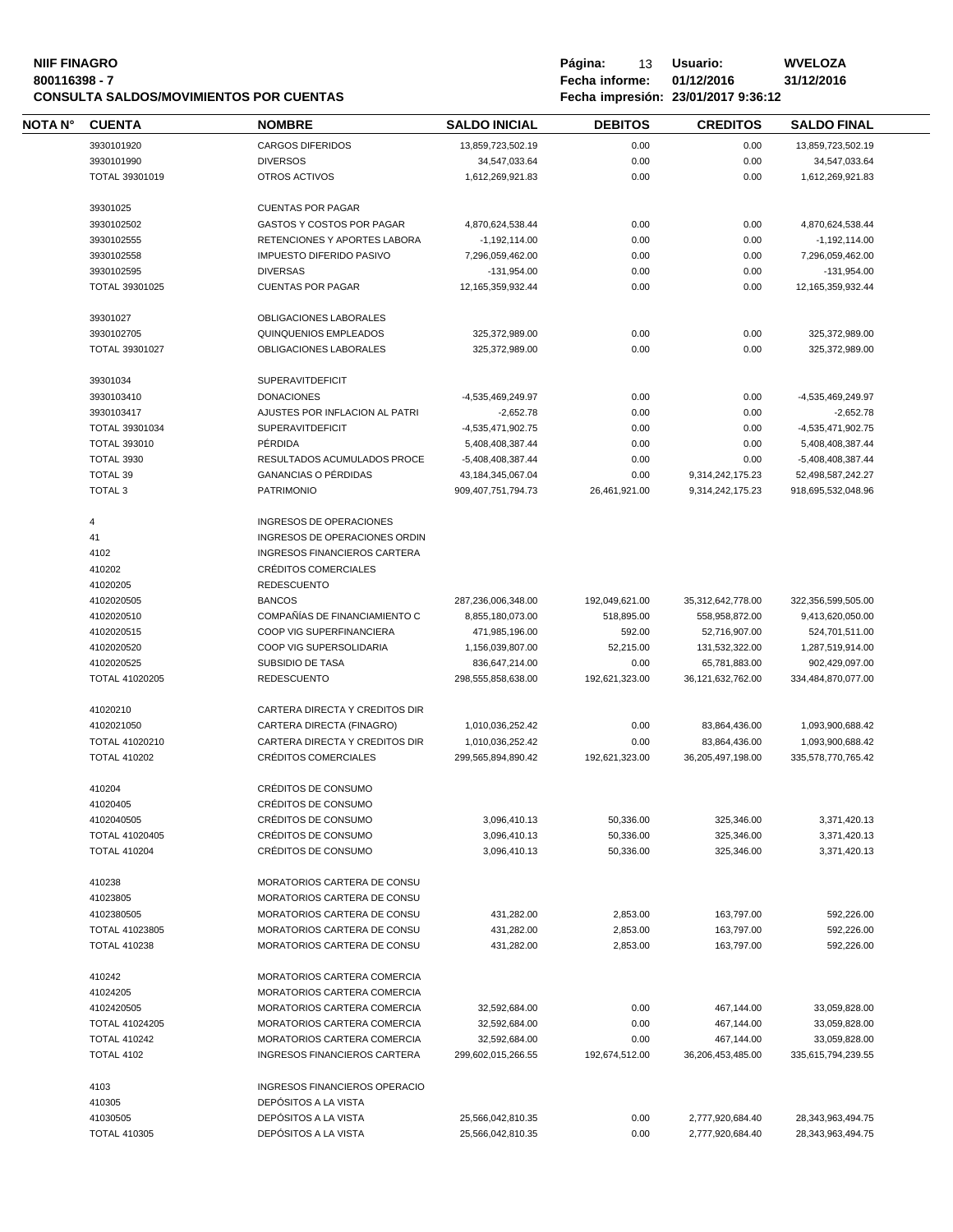# **NIIF FINAGRO P á g i n a :** 14 **U s u a r i o : WVELOZA CONSULTA SALDOS/MOVIMIENTOS POR CUENTAS**

| <b>NOTA N°</b> | <b>CUENTA</b>                     | <b>NOMBRE</b>                        | <b>SALDO INICIAL</b>                   | <b>DEBITOS</b>                 | <b>CREDITOS</b>                      | <b>SALDO FINAL</b>                     |
|----------------|-----------------------------------|--------------------------------------|----------------------------------------|--------------------------------|--------------------------------------|----------------------------------------|
|                |                                   |                                      |                                        |                                |                                      |                                        |
|                | 410310                            | FONDOS INTERBANCARIOS VENDID         |                                        |                                |                                      |                                        |
|                | 41031005                          | <b>BANCOS</b>                        | 445,048,302.00                         | 0.00                           | 11,746,056.00                        | 456,794,358.00                         |
|                | 41031010                          | <b>CORPORACIONES FINANCIERAS</b>     | 358,106,164.67                         | 0.00                           | 69,064,055.00                        | 427,170,219.67                         |
|                | <b>TOTAL 410310</b>               | <b>FONDOS INTERBANCARIOS VENDID</b>  | 803, 154, 466.67                       | 0.00                           | 80,810,111.00                        | 883,964,577.67                         |
|                | 410395                            | <b>OTROS INTERESES</b>               |                                        |                                |                                      |                                        |
|                | 41039505                          | <b>CREDITOS A EMPLEADOS</b>          | 208,223,095.00                         | 0.00                           | 21,248,489.00                        | 229,471,584.00                         |
|                | <b>TOTAL 410395</b>               | <b>OTROS INTERESES</b>               | 208,223,095.00                         | 0.00                           | 21,248,489.00                        | 229,471,584.00                         |
|                | <b>TOTAL 4103</b>                 | <b>INGRESOS FINANCIEROS OPERACIO</b> | 26,577,420,372.02                      | 0.00                           | 2,879,979,284.40                     | 29,457,399,656.42                      |
|                | 4107                              | POR VALORACIÓN DE INVERSIONES        |                                        |                                |                                      |                                        |
|                | 410705                            | POR AUMENTO EN EL VALOR RAZO         |                                        |                                |                                      |                                        |
|                | 41070535                          | <b>BONOS</b>                         | 732,341,537.25                         | 42,000.00                      | 107,254,000.00                       | 839,553,537.25                         |
|                | 41070540                          | <b>TÍTULOS HIPOTECARIOS</b>          | 480,506,610.99                         | 0.00                           | 22,865,506.18                        | 503,372,117.17                         |
|                | 41070555                          | TIT EMIT AVAL ACEP GARAN INST VI     | 61,425,715,018.24                      | 52,500.24                      | 7,975,734,527.21                     | 69,401,397,045.21                      |
|                | <b>TOTAL 410705</b>               | POR AUMENTO EN EL VALOR RAZO         | 62,638,563,166.48                      | 94,500.24                      | 8,105,854,033.39                     | 70,744,322,699.63                      |
|                | TOTAL 4107                        | POR VALORACIÓN DE INVERSIONES        | 62,638,563,166.48                      | 94,500.24                      | 8,105,854,033.39                     | 70,744,322,699.63                      |
|                |                                   |                                      |                                        |                                |                                      |                                        |
|                | 4111                              | POR VALORACIÓN A COSTO AMORTI        |                                        |                                |                                      |                                        |
|                | 411105                            | POR INCREMENTO EN EL VALOR PR        |                                        |                                |                                      |                                        |
|                | 41110510                          | CERTIFICADOS DE DEPOSITO A TER       | 8.282.068.502.85                       | 0.00                           | 335,240,015.92                       | 8,617,308,518.77                       |
|                | 41110515                          | TES EN PESOS                         | 3,991,077,345.96                       | 0.00                           | 0.00                                 | 3,991,077,345.96                       |
|                | 41110520                          | TES EN UVR                           | 22,526,691.12                          | 1,494,185.54                   | 17,865,816.81                        | 38,898,322.39                          |
|                | <b>TOTAL 411105</b>               | POR INCREMENTO EN EL VALOR PR        | 12,295,672,539.93                      | 1,494,185.54                   | 353,105,832.73                       | 12,647,284,187.12                      |
|                | TOTAL 4111                        | POR VALORACIÓN A COSTO AMORTI        | 12.295.672.539.93                      | 1,494,185.54                   | 353.105.832.73                       | 12,647,284,187.12                      |
|                | 4195                              | <b>DIVERSOS</b>                      |                                        |                                |                                      |                                        |
|                | 419530                            | RECOBROS Y RECUPERACIONES            |                                        |                                |                                      |                                        |
|                | 41953040                          | REINTEGRO INCAPACIDADES PAGA         | 67,790,701.00                          | 0.00                           | 0.00                                 | 67,790,701.00                          |
|                | 41953045                          | REEMB GRAVAMEN MOVIMIENTOS F         | 100,371,029.53                         | 154,497.34                     | 9,492,428.62                         | 109,708,960.81                         |
|                | 41953050                          | RECUPERACIONES Y REINTEGROS          | 670,500.00                             | 0.00                           | 0.00                                 | 670,500.00                             |
|                | 41953055                          | RECUPERACIONES PAGOS PROVEE          | 29,795,619.00                          | 0.00                           | 1,473,840.00                         | 31,269,459.00                          |
|                | 41953060                          | RECUPERACIONES GTOS COBRANZ          | 353,264,022.00                         | 0.00                           | 5,492,416.00                         | 358,756,438.00                         |
|                | 41953075                          | RECUPERACION POR IMPUESTO DIF        | 0.00                                   | 0.00                           | 613,281,051.00                       | 613,281,051.00                         |
|                | <b>TOTAL 419530</b>               | RECOBROS Y RECUPERACIONES            | 551,891,871.53                         | 154,497.34                     | 629,739,735.62                       | 1,181,477,109.81                       |
|                | 419595                            | <b>OTROS</b>                         |                                        |                                |                                      |                                        |
|                | 41959502                          | ADMINISTRACION PROGRAMAS             | 13,283,381,407.07                      | 17,261,414.20                  | 5,752,500,056.00                     | 19,018,620,048.87                      |
|                | 41959504                          | <b>VENTA DE MADERA</b>               | 543,718,993.00                         | 0.00                           | 200,000,000.00                       | 743,718,993.00                         |
|                | 41959510                          | REINTEGRO PROV.IMPTO DE RENTA        | 1,239,999,000.00                       | 0.00                           | 0.00                                 | 1,239,999,000.00                       |
|                | 41959511                          | REINTEGRO PROV.IMPTO DEL CREE        | 1,072,541,000.00                       | 0.00                           | 0.00                                 | 1,072,541,000.00                       |
|                | 41959514                          | RECUP.GASTOS PERIODO ANTERIO         | 2,600.00                               | 2,600.00                       | 0.00                                 | 0.00                                   |
|                | 41959526                          | <b>INGRESOS VARIOS</b>               | 5,465,400.00                           | 0.00                           |                                      |                                        |
|                | 41959590                          | VALORACION PROGAMAS DE REFOR         |                                        | 0.00                           | 0.00<br>0.00                         | 5,465,400.00                           |
|                |                                   | <b>OTROS</b>                         | 2,307,341,597.67                       |                                |                                      | 2,307,341,597.67                       |
|                | 41959595                          |                                      | 50,825,726.22                          | 0.00                           | 4,909,629.00                         | 55,735,355.22                          |
|                | <b>TOTAL 419595</b><br>TOTAL 4195 | <b>OTROS</b><br><b>DIVERSOS</b>      | 18,503,275,723.96<br>19,055,167,595.49 | 17,264,014.20<br>17,418,511.54 | 5,957,409,685.00<br>6,587,149,420.62 | 24,443,421,394.76<br>25,624,898,504.57 |
|                |                                   |                                      |                                        |                                |                                      |                                        |
|                | 4198                              | RECUPERACIONES DETERIORO (PR         |                                        |                                |                                      |                                        |
|                | 419805                            | REINTEGRO PROVISIONES CUENTA         |                                        |                                |                                      |                                        |
|                | 41980505                          | REINT PROV OTRAS CTAS X COB          |                                        |                                |                                      |                                        |
|                | 4198050505                        | REINT PROV OTRAS CTAS X COB          | 145,540,768.00                         | 0.00                           | 31,357.00                            | 145,572,125.00                         |
|                | <b>TOTAL 41980505</b>             | REINT PROV OTRAS CTAS X COB          | 145,540,768.00                         | 0.00                           | 31,357.00                            | 145,572,125.00                         |
|                | <b>TOTAL 419805</b>               | REINTEGRO PROVISIONES CUENTA         | 145,540,768.00                         | 0.00                           | 31,357.00                            | 145,572,125.00                         |
|                | 419810                            | REINTEGRO PROVISIONES DE CART        |                                        |                                |                                      |                                        |
|                | 41981005                          | REINT. PROV CAPITAL CARTERA          | 13,237,822,813.00                      | 2,563,657.00                   | 12,565,888.00                        | 13,247,825,044.00                      |
|                | <b>TOTAL 419810</b>               | REINTEGRO PROVISIONES DE CART        | 13,237,822,813.00                      | 2,563,657.00                   | 12,565,888.00                        | 13,247,825,044.00                      |
|                | 419835                            | REIN PROV COMP INDIV CONTRA CA       |                                        |                                |                                      |                                        |
|                | 41983505                          | REIN PROV COMP INDIV CONTRA CA       | 72,718,042.00                          | 273,683.00                     | 341,319.00                           | 72,785,678.00                          |
|                | <b>TOTAL 419835</b>               | REIN PROV COMP INDIV CONTRA CA       | 72,718,042.00                          | 273,683.00                     | 341,319.00                           | 72,785,678.00                          |
|                |                                   |                                      |                                        |                                |                                      |                                        |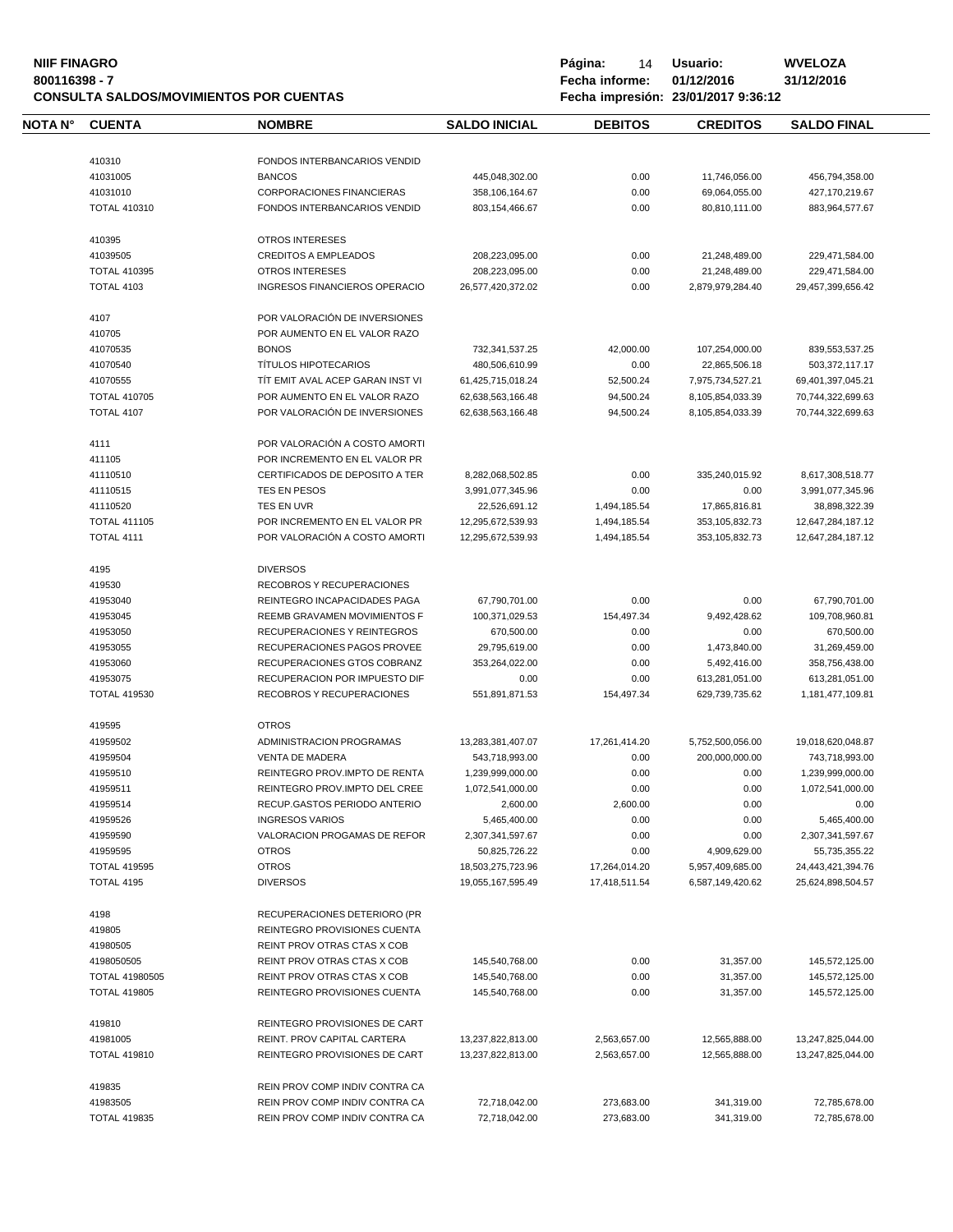| <b>NIIF FINAGRO</b><br>800116398 - 7<br><b>CONSULTA SALDOS/MOVIMIENTOS POR CUENTAS</b> |                                 |                                                                |                                | Página:<br>15<br>Fecha informe: | Usuario:<br>01/12/2016<br>Fecha impresión: 23/01/2017 9:36:12 | <b>WVELOZA</b><br>31/12/2016   |  |
|----------------------------------------------------------------------------------------|---------------------------------|----------------------------------------------------------------|--------------------------------|---------------------------------|---------------------------------------------------------------|--------------------------------|--|
| NOTA N°                                                                                | <b>CUENTA</b>                   | <b>NOMBRE</b>                                                  | <b>SALDO INICIAL</b>           | <b>DEBITOS</b>                  | <b>CREDITOS</b>                                               | <b>SALDO FINAL</b>             |  |
|                                                                                        | 419855                          | RECUPERACIÓN CARTERA Y OPERA                                   |                                |                                 |                                                               |                                |  |
|                                                                                        | 41985505                        | <b>CARTERA DE CREDITOS</b>                                     |                                |                                 |                                                               |                                |  |
|                                                                                        | 4198550505                      | CAPITAL                                                        | 710,247,086.00                 | 0.00                            | 0.00                                                          | 710,247,086.00                 |  |
|                                                                                        |                                 |                                                                |                                |                                 |                                                               |                                |  |
|                                                                                        | <b>TOTAL 41985505</b>           | <b>CARTERA DE CREDITOS</b>                                     | 710,247,086.00                 | 0.00                            | 0.00                                                          | 710,247,086.00                 |  |
|                                                                                        | <b>TOTAL 419855</b>             | RECUPERACIÓN CARTERA Y OPERA                                   | 710,247,086.00                 | 0.00                            | 0.00                                                          | 710,247,086.00                 |  |
|                                                                                        | TOTAL 4198                      | RECUPERACIONES DETERIORO (PR                                   | 14,166,328,709.00              | 2,837,340.00                    | 12,938,564.00                                                 | 14,176,429,933.00              |  |
|                                                                                        | <b>TOTAL 41</b>                 | INGRESOS DE OPERACIONES ORDIN                                  | 434, 335, 167, 649. 47         | 214,519,049.32                  | 54,145,480,620.14                                             | 488,266,129,220.29             |  |
|                                                                                        | <b>TOTAL 4</b>                  | INGRESOS DE OPERACIONES                                        | 434, 335, 167, 649. 47         | 214,519,049.32                  | 54,145,480,620.14                                             | 488,266,129,220.29             |  |
|                                                                                        | 5                               | <b>GASTOS</b>                                                  |                                |                                 |                                                               |                                |  |
|                                                                                        |                                 |                                                                |                                |                                 |                                                               |                                |  |
|                                                                                        | 51                              | <b>GASTOS DE OPERACIONES</b>                                   |                                |                                 |                                                               |                                |  |
|                                                                                        | 5104                            | FINANCIEROS POR OPERACIONES D                                  |                                |                                 |                                                               |                                |  |
|                                                                                        | 510405                          | FONDOS INTERBANCARIOS COMPR                                    |                                |                                 |                                                               |                                |  |
|                                                                                        | 51040505                        | FONDOS INTERB COMPRADOS ORDI                                   |                                |                                 |                                                               |                                |  |
|                                                                                        | 5104050505                      | <b>BANCOS</b>                                                  | 464,261,110.00                 | 34,787,888.00                   | 0.00                                                          | 499,048,998.00                 |  |
|                                                                                        |                                 |                                                                |                                |                                 |                                                               |                                |  |
|                                                                                        | 5104050510                      | <b>CORPORACIONES FINANCIERAS</b>                               | 4,624,361.00                   | 0.00                            | 0.00                                                          | 4,624,361.00                   |  |
|                                                                                        | TOTAL 51040505                  | FONDOS INTERB COMPRADOS ORDI                                   | 468,885,471.00                 | 34,787,888.00                   | 0.00                                                          | 503,673,359.00                 |  |
|                                                                                        | <b>TOTAL 510405</b>             | FONDOS INTERBANCARIOS COMPR                                    | 468,885,471.00                 | 34,787,888.00                   | 0.00                                                          | 503,673,359.00                 |  |
|                                                                                        |                                 |                                                                |                                |                                 |                                                               |                                |  |
|                                                                                        | 510420<br>51042005              | INTERESES Y AMORTIZACION DESC<br>POR INCREMENTO EN EL VALOR DE |                                |                                 |                                                               |                                |  |
|                                                                                        | 5104200505                      | TIT DE DESARROLLO AGROPECUARI                                  | 103,524,114,452.58             | 24,331,471,007.84               | 12,276,863,972.02                                             | 115,578,721,488.40             |  |
|                                                                                        |                                 |                                                                |                                |                                 |                                                               |                                |  |
|                                                                                        | 5104200510                      | TIT DE DESARROLLO AGROPECUARI                                  | 129,243,822,423.01             | 12,276,863,972.02               | 0.00                                                          | 141,520,686,395.03             |  |
|                                                                                        | TOTAL 51042005                  | POR INCREMENTO EN EL VALOR DE                                  | 232,767,936,875.59             | 36,608,334,979.86               | 12,276,863,972.02                                             | 257,099,407,883.43             |  |
|                                                                                        | <b>TOTAL 510420</b>             | INTERESES Y AMORTIZACION DESC                                  | 232,767,936,875.59             | 36,608,334,979.86               | 12,276,863,972.02                                             | 257,099,407,883.43             |  |
|                                                                                        | 510495                          | OTROS INTERESES                                                |                                |                                 |                                                               |                                |  |
|                                                                                        | 51049505                        | OTROS INTERESES                                                |                                |                                 |                                                               |                                |  |
|                                                                                        | 5104950510                      |                                                                |                                |                                 |                                                               |                                |  |
|                                                                                        |                                 | RECONOC. COSTO FINANCIERO AR                                   | 23,052,167.05                  | 0.00                            | 0.00                                                          | 23,052,167.05                  |  |
|                                                                                        | <b>TOTAL 51049505</b>           | OTROS INTERESES                                                | 23,052,167.05                  | 0.00                            | 0.00                                                          | 23,052,167.05                  |  |
|                                                                                        | <b>TOTAL 510495</b>             | <b>OTROS INTERESES</b>                                         | 23,052,167.05                  | 0.00                            | 0.00                                                          | 23,052,167.05                  |  |
|                                                                                        | <b>TOTAL 5104</b>               | FINANCIEROS POR OPERACIONES D                                  | 233,259,874,513.64             | 36,643,122,867.86               | 12,276,863,972.02                                             | 257,626,133,409.48             |  |
|                                                                                        | 5106                            | VALORACIÓN INVERSIONES A VALO                                  |                                |                                 |                                                               |                                |  |
|                                                                                        | 510605                          | POR DISMINUCION EN EL VALOR RA                                 |                                |                                 |                                                               |                                |  |
|                                                                                        | 51060535                        | <b>BONOS</b>                                                   | 59,706,537.25                  | 0.00                            | 0.00                                                          | 59,706,537.25                  |  |
|                                                                                        |                                 |                                                                |                                |                                 |                                                               |                                |  |
|                                                                                        | 51060540                        | <b>TÍTULOS HIPOTECARIOS</b>                                    | 295,037,634.78                 | 7,049,197.94                    | 0.00                                                          | 302,086,832.72                 |  |
|                                                                                        | 51060555                        | TÍT EMIT AVAL ACEP GARAN INST VI                               | 5,247,784,704.03               | 189, 157, 118.38                | 0.00                                                          | 5,436,941,822.41               |  |
|                                                                                        | <b>TOTAL 510605</b>             | POR DISMINUCION EN EL VALOR RA                                 | 5,602,528,876.06               | 196,206,316.32                  | 0.00                                                          | 5,798,735,192.38               |  |
|                                                                                        | TOTAL 5106                      | VALORACION INVERSIONES A VALO                                  | 5,602,528,876.06               | 196,206,316.32                  | 0.00                                                          | 5,798,735,192.38               |  |
|                                                                                        | 5107                            | POR VALORACIÓN COSTO AMORTIZ                                   |                                |                                 |                                                               |                                |  |
|                                                                                        |                                 |                                                                |                                |                                 |                                                               |                                |  |
|                                                                                        | 510705                          | POR DISMINUCIÓN EN EL VALOR PR                                 |                                |                                 |                                                               |                                |  |
|                                                                                        | 51070520                        | TES EN UVR                                                     | 5,514,353.27                   | 0.00                            | 0.00                                                          | 5,514,353.27                   |  |
|                                                                                        | <b>TOTAL 510705</b>             | POR DISMINUCIÓN EN EL VALOR PR                                 | 5,514,353.27                   | 0.00                            | 0.00                                                          | 5,514,353.27                   |  |
|                                                                                        | <b>TOTAL 5107</b>               | POR VALORACIÓN COSTO AMORTIZ                                   | 5,514,353.27                   | 0.00                            | 0.00                                                          | 5,514,353.27                   |  |
|                                                                                        | 5113                            | SERVICIOS DE ADMINISTRACIÓN E I                                |                                |                                 |                                                               |                                |  |
|                                                                                        | 511325                          | CUSTODIA DE VALORES O TÍTULOS                                  |                                |                                 |                                                               |                                |  |
|                                                                                        |                                 |                                                                |                                |                                 |                                                               |                                |  |
|                                                                                        | 51132505                        | SERVICIOS CUSTODIA Y ADMINISTR                                 | 465,069,496.00                 | 107,703,869.00                  | 0.00                                                          | 572,773,365.00                 |  |
|                                                                                        | <b>TOTAL 511325</b>             | CUSTODIA DE VALORES O TÍTULOS                                  | 465,069,496.00                 | 107,703,869.00                  | 0.00                                                          | 572,773,365.00                 |  |
|                                                                                        | <b>TOTAL 5113</b>               | SERVICIOS DE ADMINISTRACIÓN E I                                | 465.069.496.00                 | 107,703,869.00                  | 0.00                                                          | 572,773,365.00                 |  |
|                                                                                        | 5115                            | <b>COMISIONES</b>                                              |                                |                                 |                                                               |                                |  |
|                                                                                        | 511512                          | <b>SERVICIOS BANCARIOS</b>                                     |                                |                                 |                                                               |                                |  |
|                                                                                        |                                 |                                                                |                                |                                 |                                                               |                                |  |
|                                                                                        | 51151205<br><b>TOTAL 511512</b> | SERVICIOS BANCARIOS<br>SERVICIOS BANCARIOS                     | 82,948,299.07<br>82,948,299.07 | 7,323,152.64<br>7,323,152.64    | 0.00<br>0.00                                                  | 90,271,451.71<br>90,271,451.71 |  |
|                                                                                        |                                 |                                                                |                                |                                 |                                                               |                                |  |
|                                                                                        | 511518                          | NEGOCIOS FIDUCIARIOS                                           |                                |                                 |                                                               |                                |  |
|                                                                                        | 51151805                        | NEGOCIOS FIDUCIARIOS                                           | 2,489,802,254.76               | 250,876,241.11                  | 0.00                                                          | 2,740,678,495.87               |  |
|                                                                                        | <b>TOTAL 511518</b>             | NEGOCIOS FIDUCIARIOS                                           | 2,489,802,254.76               | 250,876,241.11                  | 0.00                                                          | 2,740,678,495.87               |  |
|                                                                                        | <b>TOTAL 5115</b>               | <b>COMISIONES</b>                                              | 2,572,750,553.83               | 258,199,393.75                  | 0.00                                                          | 2,830,949,947.58               |  |
|                                                                                        | 5118                            | <b>LEGALES</b>                                                 |                                |                                 |                                                               |                                |  |
|                                                                                        |                                 |                                                                |                                |                                 |                                                               |                                |  |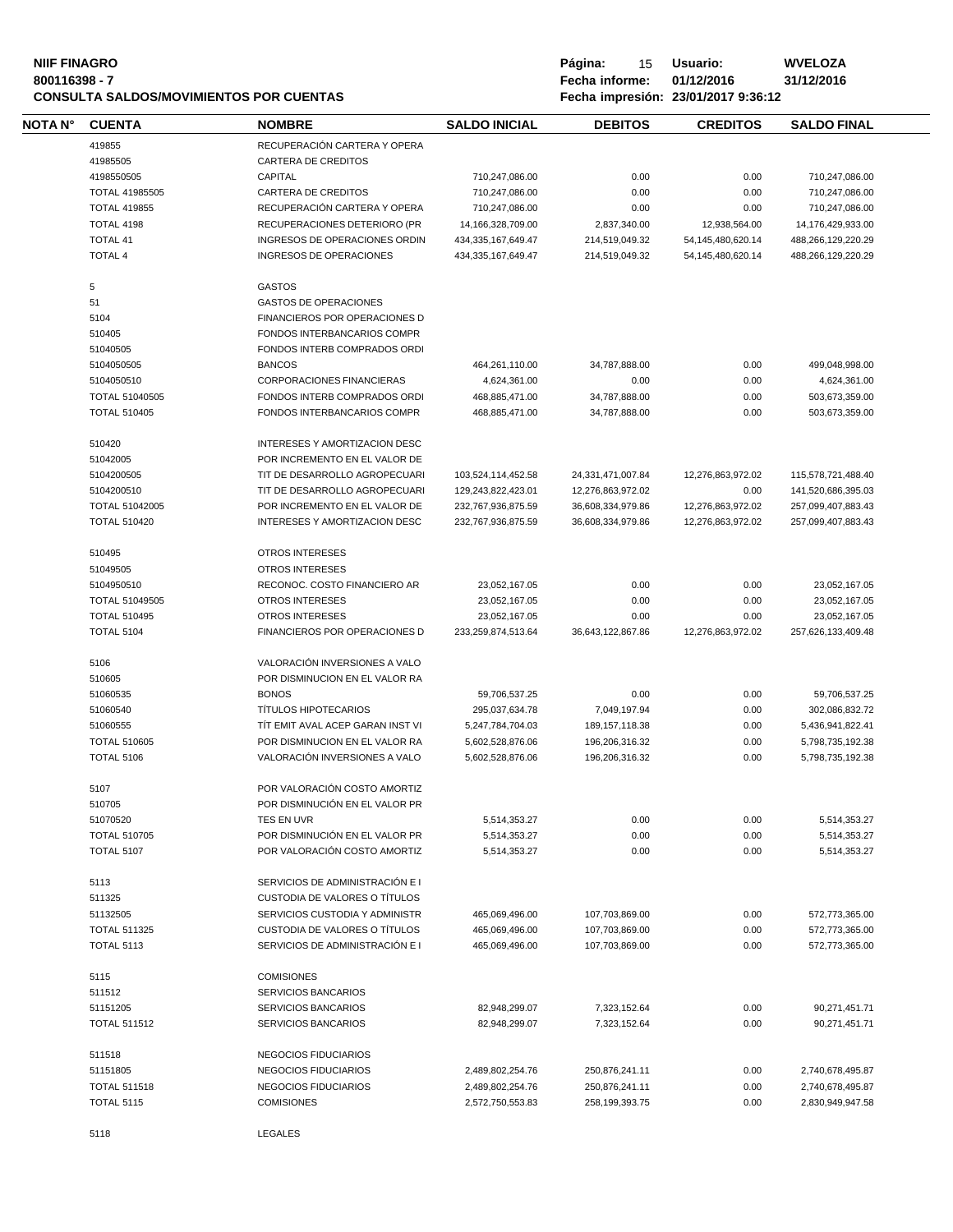# **NIIF FINAGRO P á g i n a :** 16 **U s u a r i o : WVELOZA CONSULTA SALDOS/MOVIMIENTOS POR CUENTAS**

| <b>NOTA N°</b> | <b>CUENTA</b>       | <b>NOMBRE</b>                    | <b>SALDO INICIAL</b> | <b>DEBITOS</b> | <b>CREDITOS</b> | <b>SALDO FINAL</b> |
|----------------|---------------------|----------------------------------|----------------------|----------------|-----------------|--------------------|
|                | 511805              | <b>NOTARIALES</b>                |                      |                |                 |                    |
|                | 51180505            | <b>NOTARIALES</b>                | 60,839,388.00        | 0.00           | 1,028,729.00    | 59,810,659.00      |
|                | <b>TOTAL 511805</b> | <b>NOTARIALES</b>                | 60,839,388.00        | 0.00           | 1,028,729.00    | 59,810,659.00      |
|                | <b>TOTAL 5118</b>   | <b>LEGALES</b>                   | 60,839,388.00        | 0.00           | 1,028,729.00    | 59,810,659.00      |
|                |                     |                                  |                      |                |                 |                    |
|                | 5120                | BENEFICIOS A EMPLEADOS           |                      |                |                 |                    |
|                | 512001              | SALARIO INTEGRAL                 |                      |                |                 |                    |
|                | 51200105            | SALARIO INTEGRAL                 | 7,925,615,641.00     | 663,758,650.00 | 0.00            | 8,589,374,291.00   |
|                | 51200110            | INCAPACIDADES SALARIO INTEGRAL   | 44,929,066.00        | 9,332,134.00   | 0.00            | 54,261,200.00      |
|                | 51200115            | AUXILIO DE INCAPACIDAD SALARIO I | 27,535,032.00        | 3,999,485.00   | 0.00            | 31,534,517.00      |
|                | <b>TOTAL 512001</b> | <b>SALARIO INTEGRAL</b>          | 7,998,079,739.00     | 677,090,269.00 | 0.00            | 8,675,170,008.00   |
|                |                     |                                  |                      |                |                 |                    |
|                | 512002              | <b>SUELDOS</b>                   |                      |                |                 |                    |
|                | 51200205            | <b>SUELDOS</b>                   | 6,810,092,792.00     | 657,029,646.00 | 0.00            | 7,467,122,438.00   |
|                | 51200210            | <b>INCAPACIDADES SUELDOS</b>     | 126,189,410.00       | 7,850,798.00   | 0.00            | 134,040,208.00     |
|                | 51200220            | AUXILIO LICENCIA DE MATERNIDAD   | 69,882,260.00        | 0.00           | 0.00            | 69,882,260.00      |
|                | <b>TOTAL 512002</b> | <b>SUELDOS</b>                   | 7,006,164,462.00     | 664,880,444.00 | 0.00            | 7,671,044,906.00   |
|                |                     |                                  |                      |                |                 |                    |
|                | 512003              | <b>HORAS EXTRAS</b>              |                      |                |                 |                    |
|                | 51200305            | <b>HORAS EXTRAS</b>              | 31,218,928.00        | 2,700,599.00   | 0.00            | 33,919,527.00      |
|                | <b>TOTAL 512003</b> | <b>HORAS EXTRAS</b>              | 31,218,928.00        | 2,700,599.00   | 0.00            | 33,919,527.00      |
|                | 512004              | AUXILIO DE TRANSPORTE            |                      |                |                 |                    |
|                | 51200405            | AUXILIO DE TRANSPORTE            | 9,774,660.00         | 880,600.00     | 0.00            | 10,655,260.00      |
|                | <b>TOTAL 512004</b> | AUXILIO DE TRANSPORTE            | 9,774,660.00         | 880,600.00     | 0.00            | 10,655,260.00      |
|                |                     |                                  |                      |                |                 |                    |
|                | 512005              | SUBSIDIO DE ALIMENTACION         |                      |                |                 |                    |
|                | 51200505            | SUBSIDIO DE ALIMENTACIÓN         | 24,309,396.00        | 2,222,821.00   | 0.00            | 26,532,217.00      |
|                | <b>TOTAL 512005</b> | SUBSIDIO DE ALIMENTACION         | 24,309,396.00        | 2,222,821.00   | 0.00            | 26,532,217.00      |
|                |                     |                                  |                      |                |                 |                    |
|                | 512006              | <b>CESANTIAS</b>                 |                      |                |                 |                    |
|                | 51200605            | <b>CESANTIAS</b>                 | 628,129,507.00       | 56,586,154.00  | 0.00            | 684,715,661.00     |
|                | <b>TOTAL 512006</b> | CESANTIAS                        | 628,129,507.00       | 56,586,154.00  | 0.00            | 684,715,661.00     |
|                | 512007              | <b>INTERESES SOBRE CESANTIAS</b> |                      |                |                 |                    |
|                | 51200705            | INTERESES SOBRE CESANTIAS        | 38,978,179.00        | 39,915,678.00  | 0.00            | 78,893,857.00      |
|                | <b>TOTAL 512007</b> | <b>INTERESES SOBRE CESANTIAS</b> | 38,978,179.00        | 39,915,678.00  | 0.00            | 78,893,857.00      |
|                |                     |                                  |                      |                |                 |                    |
|                | 512008              | PRIMA LEGAL                      |                      |                |                 |                    |
|                | 51200805            | PRIMA LEGAL DE SERVICIOS         | 626,592,227.00       | 60,425,334.00  | 0.00            | 687,017,561.00     |
|                | <b>TOTAL 512008</b> | PRIMA LEGAL                      | 626,592,227.00       | 60,425,334.00  | 0.00            | 687,017,561.00     |
|                |                     |                                  |                      |                |                 |                    |
|                | 512009              | PRIMA EXTRALEGAL                 |                      |                |                 |                    |
|                | 51200910            | PRIMA DE NAVIDAD                 | 433,606,795.00       | 28,058,383.00  | 0.00            | 461,665,178.00     |
|                | <b>TOTAL 512009</b> | PRIMA EXTRALEGAL                 | 433,606,795.00       | 28,058,383.00  | 0.00            | 461,665,178.00     |
|                | 512010              | <b>VACACIONES</b>                |                      |                |                 |                    |
|                |                     |                                  |                      |                |                 |                    |
|                | 51201005            | VACACIONES DISFRUTADAS           | 1,221,136,976.00     | 21,271,882.00  | 1,059,379.00    | 1,241,349,479.00   |
|                | <b>TOTAL 512010</b> | <b>VACACIONES</b>                | 1,221,136,976.00     | 21,271,882.00  | 1,059,379.00    | 1,241,349,479.00   |
|                | 512011              | PRIMA DE VACACIONES              |                      |                |                 |                    |
|                | 51201105            | PRIMA DE VACACIONES              | 341,538,756.00       | 19,299,003.00  | 321,723.00      | 360,516,036.00     |
|                | <b>TOTAL 512011</b> | PRIMA DE VACACIONES              | 341,538,756.00       | 19,299,003.00  | 321,723.00      | 360,516,036.00     |
|                |                     |                                  |                      |                |                 |                    |
|                | 512012              | PRIMA DE ANTIGÜEDAD              |                      |                |                 |                    |
|                | 51201205            | PRIMA DE ANTIGÜEDAD              | 330,968,554.00       | 69,159.00      | 6,308,550.00    | 324,729,163.00     |
|                | <b>TOTAL 512012</b> | PRIMA DE ANTIGÜEDAD              | 330,968,554.00       | 69,159.00      | 6,308,550.00    | 324,729,163.00     |
|                |                     |                                  |                      |                |                 |                    |
|                | 512015              | <b>BONIFICACIONES</b>            |                      |                |                 |                    |
|                | 51201505            | <b>BONIFICACIONES</b>            | 47,900,000.00        | 0.00           | 0.00            | 47,900,000.00      |
|                | 51201510            | BONIFICACIÓN QUINQUENIO          | 109,409,946.00       | 5,168,339.00   | 0.00            | 114,578,285.00     |
|                | <b>TOTAL 512015</b> | <b>BONIFICACIONES</b>            | 157,309,946.00       | 5,168,339.00   | 0.00            | 162,478,285.00     |
|                |                     |                                  |                      |                |                 |                    |
|                | 512016              | <b>INDEMNIZACIONES</b>           |                      |                |                 |                    |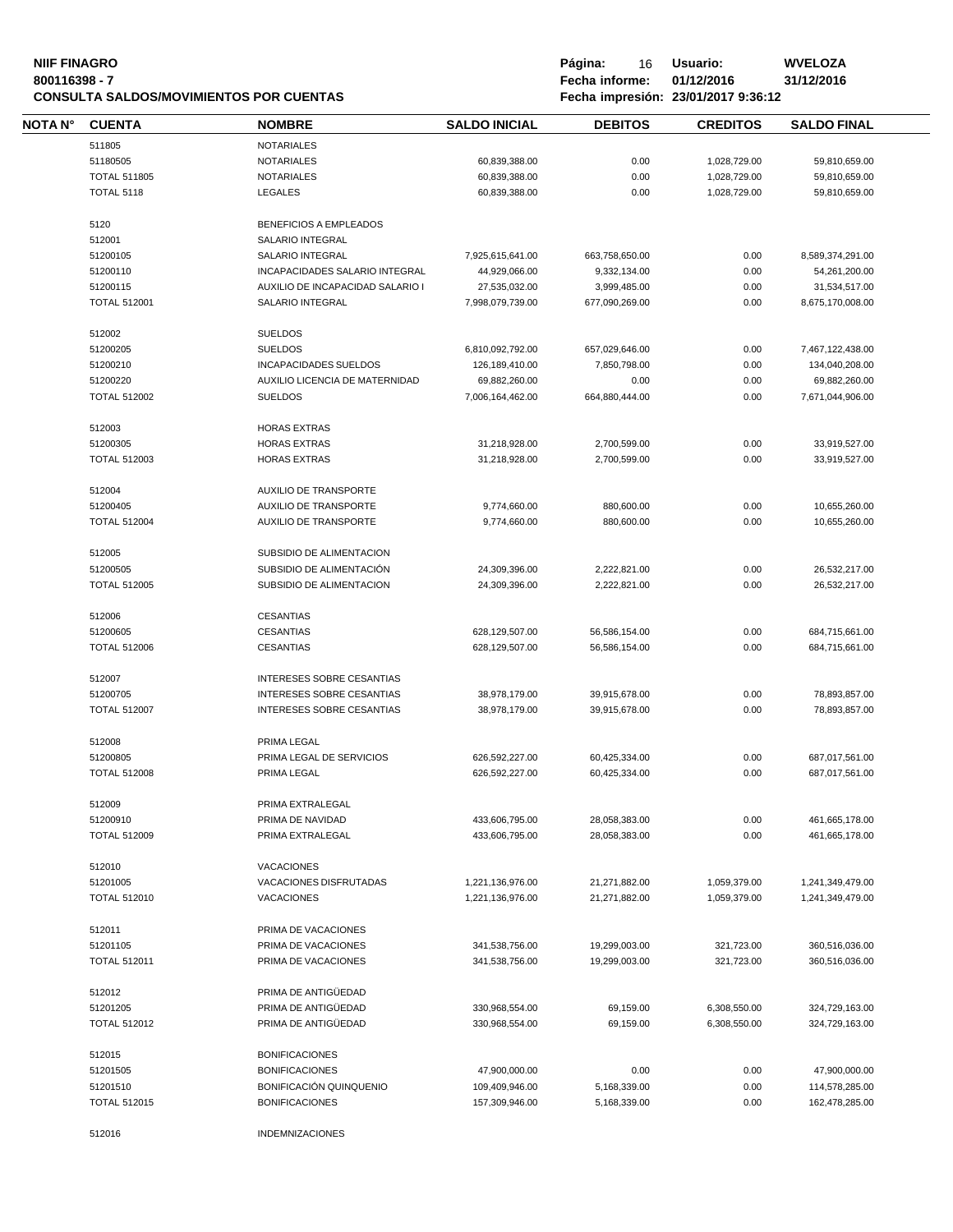#### **NIIF FINAGRO P á g i n a :** 17 **U s u a r i o : WVELOZA 800116398 - 7 Fecha informe: 01/12/2016 31/12/2016 CONSULTA SALDOS/MOVIMIENTOS POR CUENTAS Fecha impresión:** 23/01/2017 9:36:

| Página: | 17             | Usuario:                          |
|---------|----------------|-----------------------------------|
|         | Fecha informe: | 01/12/2016                        |
|         |                | Fecha impresión 23/01/2017 9:36:1 |

| <b>NOTA N°</b> | <b>CUENTA</b>       | <b>NOMBRE</b>                                        | <b>SALDO INICIAL</b>                 | <b>DEBITOS</b>   | <b>CREDITOS</b>                | <b>SALDO FINAL</b>                   |
|----------------|---------------------|------------------------------------------------------|--------------------------------------|------------------|--------------------------------|--------------------------------------|
|                | 51201605            | <b>INDEMNIZACIONES</b>                               | 70,277,852.00                        | 0.00             | 0.00                           | 70,277,852.00                        |
|                | <b>TOTAL 512016</b> | <b>INDEMNIZACIONES</b>                               | 70,277,852.00                        | 0.00             | 0.00                           | 70,277,852.00                        |
|                |                     |                                                      |                                      |                  |                                |                                      |
|                | 512019              | APORTES CAJA COMPENSACION FA                         |                                      |                  |                                |                                      |
|                | 51201905            | CAJA DE COMPENSACIÓN FAMILIAR                        | 376,638,600.00                       | 51,875,000.00    | 108,805,500.00                 | 319,708,100.00                       |
|                | 51201910            | SENA SALARIO BASICO                                  | 78,501,100.00                        | 23,584,600.00    | 54,305,600.00                  | 47,780,100.00                        |
|                | 51201915            | ICBF SALARIO BASICO                                  | 117,246,600.00                       | 35,374,200.00    | 81,457,200.00                  | 71,163,600.00                        |
|                | 51201920            | CAJA DE COMPENSACIÓN FAMILIAR                        | 149,043,300.00                       | 108,805,500.00   | 0.00                           | 257,848,800.00                       |
|                | 51201925            | SENA SALARIO INTEGRAL                                | 74,213,900.00                        | 54,305,600.00    | 0.00                           | 128,519,500.00                       |
|                | 51201930            | <b>ICBF SALARIO INTEGRAL</b>                         | 111,815,700.00                       | 81,457,200.00    | 0.00                           | 193,272,900.00                       |
|                | <b>TOTAL 512019</b> | APORTES CAJA COMPENSACION FA                         | 907,459,200.00                       | 355,402,100.00   | 244,568,300.00                 | 1,018,293,000.00                     |
|                |                     |                                                      |                                      |                  |                                |                                      |
|                | 512030              | APORTES POR SALUD                                    |                                      |                  |                                |                                      |
|                | 51203005            | APORTES OBLIGATORIOS SALUD                           | 656,096,758.00                       | 98,171,229.00    | 17,420,700.00                  | 736,847,287.00                       |
|                | 51203010            | <b>APORTES ARL</b>                                   | 66,873,261.00                        | 6,554,638.00     | 698,400.00                     | 72,729,499.00                        |
|                | <b>TOTAL 512030</b> | APORTES POR SALUD                                    | 722,970,019.00                       | 104,725,867.00   | 18,119,100.00                  | 809,576,786.00                       |
|                |                     |                                                      |                                      |                  |                                |                                      |
|                | 512031<br>51203105  | APORTES POR PENSIONES<br>APORTES OBLIGATORIOS FONDOS |                                      | 152,962,820.00   |                                |                                      |
|                | <b>TOTAL 512031</b> | APORTES POR PENSIONES                                | 1,565,991,145.00<br>1,565,991,145.00 | 152,962,820.00   | 23,697,400.00<br>23,697,400.00 | 1,695,256,565.00<br>1,695,256,565.00 |
|                |                     |                                                      |                                      |                  |                                |                                      |
|                | 512043              | OTROS BENEFICIOS A EMPLEADOS                         |                                      |                  |                                |                                      |
|                | 51204305            | DOTACION AL PERSONAL                                 |                                      |                  |                                |                                      |
|                | 5120430505          | DOTACION AL PERSONAL                                 | 28,292,432.00                        | 1,127,000.00     | 0.00                           | 29,419,432.00                        |
|                | TOTAL 51204305      | DOTACION AL PERSONAL                                 | 28,292,432.00                        | 1,127,000.00     | 0.00                           | 29,419,432.00                        |
|                |                     |                                                      |                                      |                  |                                |                                      |
|                | 51204310            | DESCUENTO AMORTIZADO CRED LI                         |                                      |                  |                                |                                      |
|                | 5120431005          | DESCUENTO AMORTIZADO CRED LI                         | 188,458,208.02                       | 20,566,472.80    | 2,423.00                       | 209,022,257.82                       |
|                | TOTAL 51204310      | DESCUENTO AMORTIZADO CRED LI                         | 188,458,208.02                       | 20,566,472.80    | 2,423.00                       | 209,022,257.82                       |
|                | <b>TOTAL 512043</b> | OTROS BENEFICIOS A EMPLEADOS                         | 216,750,640.02                       | 21,693,472.80    | 2,423.00                       | 238,441,689.82                       |
|                | <b>TOTAL 5120</b>   | BENEFICIOS A EMPLEADOS                               | 22,331,256,981.02                    | 2,213,352,924.80 | 294,076,875.00                 | 24,250,533,030.82                    |
|                |                     |                                                      |                                      |                  |                                |                                      |
|                | 5130                | <b>HONORARIOS</b>                                    |                                      |                  |                                |                                      |
|                | 513010              | <b>JUNTA DIRECTIVA</b>                               |                                      |                  |                                |                                      |
|                | 51301005            | <b>JUNTA DIRECTIVA</b>                               | 122,722,938.00                       | 12,410,190.00    | 0.00                           | 135, 133, 128.00                     |
|                | <b>TOTAL 513010</b> | <b>JUNTA DIRECTIVA</b>                               | 122,722,938.00                       | 12,410,190.00    | 0.00                           | 135, 133, 128.00                     |
|                |                     |                                                      |                                      |                  |                                |                                      |
|                | 513015              | REVISORÍA FISCAL Y AUDITORIA EX                      |                                      |                  |                                |                                      |
|                | 51301505            | REVISORÍA FISCAL Y AUDITORIA EX                      | 257,383,756.00                       | 23,006,666.00    | 0.00                           | 280,390,422.00                       |
|                | <b>TOTAL 513015</b> | REVISORÍA FISCAL Y AUDITORIA EX                      | 257,383,756.00                       | 23,006,666.00    | 0.00                           | 280,390,422.00                       |
|                | 513025              | ASESORÍAS JURÍDICAS                                  |                                      |                  |                                |                                      |
|                | 51302505            | ASESORÍAS JURÍDICAS                                  | 1,056,534,000.00                     | 281,518,574.00   | 20,671,200.00                  | 1,317,381,374.00                     |
|                | <b>TOTAL 513025</b> | ASESORÍAS JURÍDICAS                                  | 1,056,534,000.00                     | 281,518,574.00   | 20,671,200.00                  | 1,317,381,374.00                     |
|                |                     |                                                      |                                      |                  |                                |                                      |
|                | 513095              | <b>OTROS</b>                                         |                                      |                  |                                |                                      |
|                | 51309505            | OTROS HONORARIOS                                     | 1,965,828,251.00                     | 858,734,628.00   | 0.00                           | 2,824,562,879.00                     |
|                | <b>TOTAL 513095</b> | <b>OTROS</b>                                         | 1,965,828,251.00                     | 858,734,628.00   | 0.00                           | 2,824,562,879.00                     |
|                | <b>TOTAL 5130</b>   | <b>HONORARIOS</b>                                    | 3,402,468,945.00                     | 1,175,670,058.00 | 20,671,200.00                  | 4,557,467,803.00                     |
|                |                     |                                                      |                                      |                  |                                |                                      |
|                | 5140                | <b>IMPUESTOS Y TASAS</b>                             |                                      |                  |                                |                                      |
|                | 514005              | <b>IMPUESTOS Y TASAS</b>                             |                                      |                  |                                |                                      |
|                | 51400510            | <b>INDUSTRIA Y COMERCIO</b>                          | 3,752,387,000.00                     | 494,815,000.00   | 0.00                           | 4,247,202,000.00                     |
|                | 51400515            | PREDIAL                                              | 168,834,667.00                       | 0.00             | 0.00                           | 168,834,667.00                       |
|                | 51400520            | <b>VEHÍCULOS</b>                                     | 5,856,000.00                         | 0.00             | 0.00                           | 5,856,000.00                         |
|                | 51400535            | <b>GRAVAMEN MOVIMIENTOS FINANCIE</b>                 | 7,489,076,019.85                     | 41,101,684.21    | 0.00                           | 7,530,177,704.06                     |
|                | 51400550            | <b>PEAJES</b>                                        | 2,649,200.00                         | 413,700.00       | 68,400.00                      | 2,994,500.00                         |
|                | 51400555            | IMPUESTO A LA RIQUEZA Y SOBRET                       | 8,839,165,100.00                     | 0.00             | 0.00                           | 8,839,165,100.00                     |
|                | 51400560            | IMPUESTOS ASUMIDOS (GMF)                             | 4,597,704.41                         | 449,289.46       | 0.00                           | 5,046,993.87                         |
|                | <b>TOTAL 514005</b> | <b>IMPUESTOS Y TASAS</b>                             | 20,262,565,691.26                    | 536,779,673.67   | 68,400.00                      | 20,799,276,964.93                    |
|                | <b>TOTAL 5140</b>   | <b>IMPUESTOS Y TASAS</b>                             | 20,262,565,691.26                    | 536,779,673.67   | 68,400.00                      | 20,799,276,964.93                    |
|                |                     | <b>ARRENDAMIENTOS</b>                                |                                      |                  |                                |                                      |
|                | 5145<br>514505      | EQUIPO DE COMPUTACIÓN                                |                                      |                  |                                |                                      |
|                |                     |                                                      |                                      |                  |                                |                                      |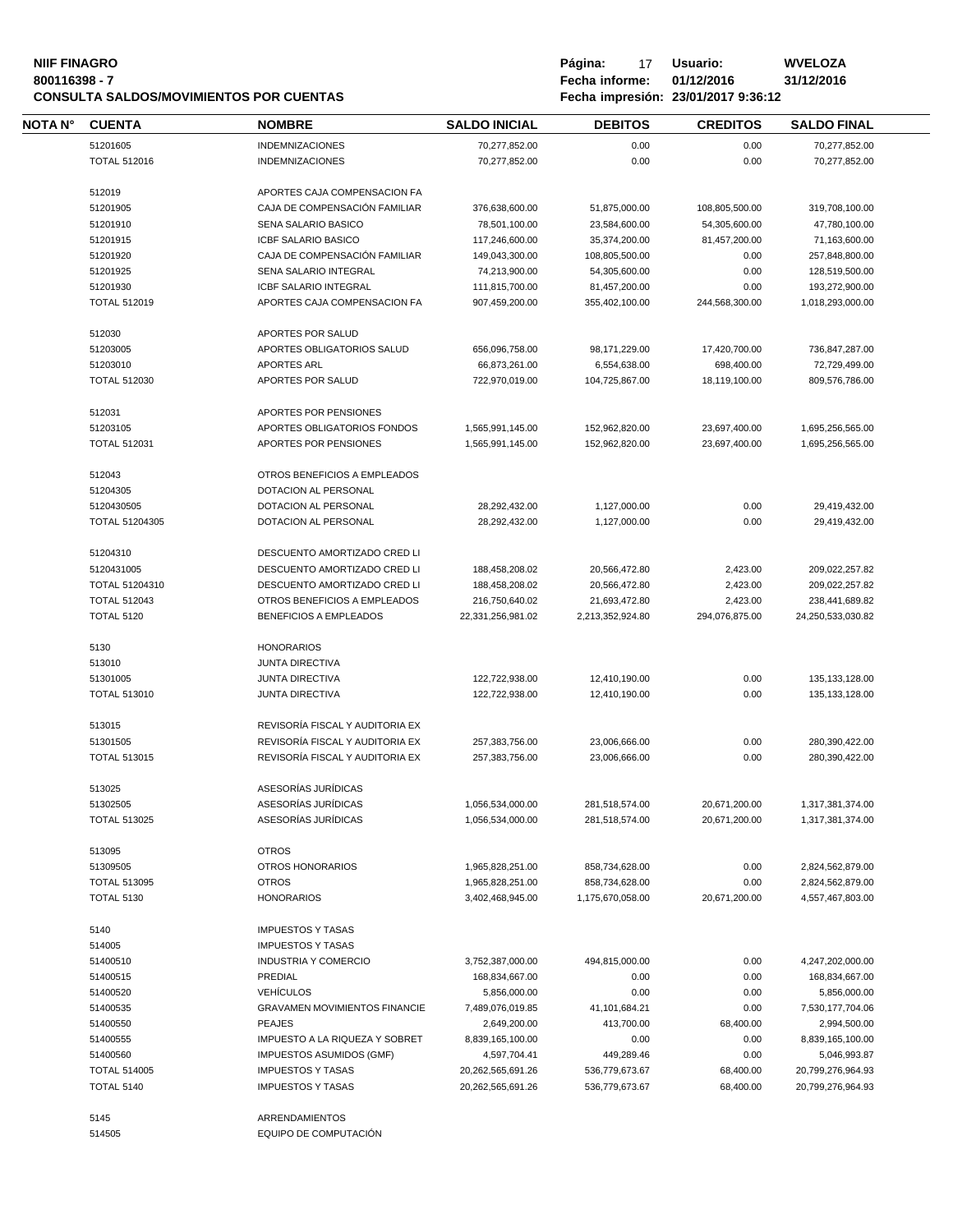# **NIIF FINAGRO P á g i n a :** 18 **U s u a r i o : WVELOZA CONSULTA SALDOS/MOVIMIENTOS POR CUENTAS**

| NOTA N° | <b>CUENTA</b>       | <b>NOMBRE</b>                   | <b>SALDO INICIAL</b> | <b>DEBITOS</b>           | <b>CREDITOS</b> | <b>SALDO FINAL</b> |
|---------|---------------------|---------------------------------|----------------------|--------------------------|-----------------|--------------------|
|         | 51450505            | EQUIPO DE COMPUTACIÓN           | 151,902,057.00       | 101,972,787.00           | 0.00            | 253,874,844.00     |
|         | <b>TOTAL 514505</b> | EQUIPO DE COMPUTACIÓN           | 151,902,057.00       | 101,972,787.00           | 0.00            | 253,874,844.00     |
|         |                     |                                 |                      |                          |                 |                    |
|         | 514510              | <b>LOCALES Y OFICINAS</b>       |                      |                          |                 |                    |
|         | 51451005            | LOCALES Y OFICINAS              | 51,041,100.00        | 9,736,826.00             | 3,733,647.00    | 57,044,279.00      |
|         | <b>TOTAL 514510</b> | LOCALES Y OFICINAS              | 51,041,100.00        | 9,736,826.00             | 3,733,647.00    | 57,044,279.00      |
|         |                     |                                 |                      |                          |                 |                    |
|         | 514515              | PARQUEADEROS                    |                      |                          |                 |                    |
|         | 51451505            | PARQUEADEROS                    | 38,093,341.00        | 14,241,070.00            | 0.00            | 52,334,411.00      |
|         | <b>TOTAL 514515</b> | PARQUEADEROS                    | 38,093,341.00        | 14,241,070.00            | 0.00            | 52,334,411.00      |
|         |                     |                                 |                      |                          |                 |                    |
|         | 514535              | <b>MAQUINARIA Y EQUIPO</b>      |                      |                          |                 |                    |
|         | 51453505            | MAQUINARIA Y EQUIPO             | 2,136,431,905.00     | 330,419,260.00           | 149,288,740.00  | 2,317,562,425.00   |
|         | <b>TOTAL 514535</b> | <b>MAQUINARIA Y EQUIPO</b>      | 2,136,431,905.00     | 330,419,260.00           | 149,288,740.00  | 2,317,562,425.00   |
|         | 514595              |                                 |                      |                          |                 |                    |
|         | 51459505            | <b>OTROS</b><br><b>OTROS</b>    | 451,017.00           |                          | 0.00            | 577,130.00         |
|         | <b>TOTAL 514595</b> | <b>OTROS</b>                    | 451,017.00           | 126,113.00<br>126,113.00 | 0.00            | 577,130.00         |
|         | <b>TOTAL 5145</b>   | ARRENDAMIENTOS                  | 2,377,919,420.00     | 456,496,056.00           | 153,022,387.00  | 2,681,393,089.00   |
|         |                     |                                 |                      |                          |                 |                    |
|         | 5150                | CONTRIBUCIONES, AFILIACIONES Y  |                      |                          |                 |                    |
|         | 515005              | SUPERINTENDENCIA FINANCIERA D   |                      |                          |                 |                    |
|         | 51500505            | SUPERINTENDENCIA FINANCIERA D   | 1,539,887,065.30     | 113,421,624.70           | 270,099,701.00  | 1,383,208,989.00   |
|         | <b>TOTAL 515005</b> | SUPERINTENDENCIA FINANCIERA D   | 1,539,887,065.30     | 113,421,624.70           | 270,099,701.00  | 1,383,208,989.00   |
|         |                     |                                 |                      |                          |                 |                    |
|         | 515010              | ASOCIACIÓN BANCARIA Y DE ENTID  |                      |                          |                 |                    |
|         | 51501005            | ASOCIACIÓN BANCARIA Y DE ENTID  | 150,334,946.00       | 150,334,946.00           | 0.00            | 300,669,892.00     |
|         | <b>TOTAL 515010</b> | ASOCIACIÓN BANCARIA Y DE ENTID  | 150,334,946.00       | 150,334,946.00           | 0.00            | 300,669,892.00     |
|         |                     |                                 |                      |                          |                 |                    |
|         | 515055              | CONTRALORÍA GENERAL DE LA REP   |                      |                          |                 |                    |
|         | 51505505            | CONTRALORIA GENERAL DE LA REP   | 69,740,747.09        | 6,340,067.91             | 0.00            | 76,080,815.00      |
|         | <b>TOTAL 515055</b> | CONTRALORÍA GENERAL DE LA REP   | 69,740,747.09        | 6,340,067.91             | 0.00            | 76,080,815.00      |
|         |                     |                                 |                      |                          |                 |                    |
|         | 515095              | OTRAS ENTIDADES Y AGREMIACION   |                      |                          |                 |                    |
|         | 51509505            | CONTRIBUCION AL FAG             | 25,827,727,344.00    | 5,375,830,282.00         | 0.00            | 31,203,557,626.00  |
|         | 51509595            | OTRAS CONTRIBUCIONES            | 178,300,746.00       | 0.00                     | 150,334,946.00  | 27,965,800.00      |
|         | <b>TOTAL 515095</b> | OTRAS ENTIDADES Y AGREMIACION   | 26,006,028,090.00    | 5,375,830,282.00         | 150,334,946.00  | 31,231,523,426.00  |
|         | <b>TOTAL 5150</b>   | CONTRIBUCIONES, AFILIACIONES Y  | 27,765,990,848.39    | 5,645,926,920.61         | 420,434,647.00  | 32,991,483,122.00  |
|         |                     | <b>SEGUROS</b>                  |                      |                          |                 |                    |
|         | 5155<br>515505      | <b>MANEJO</b>                   |                      |                          |                 |                    |
|         | 51550505            | <b>MANEJO</b>                   | 3,196,356.00         | 290,000.00               | 0.00            | 3,486,356.00       |
|         | <b>TOTAL 515505</b> | <b>MANEJO</b>                   | 3,196,356.00         | 290,000.00               | 0.00            | 3,486,356.00       |
|         |                     |                                 |                      |                          |                 |                    |
|         | 515510              | <b>CUMPLIMIENTO</b>             |                      |                          |                 |                    |
|         | 51551005            | <b>CUMPLIMIENTO</b>             | 767,512,874.67       | 67,207,500.00            | 0.00            | 834,720,374.67     |
|         | <b>TOTAL 515510</b> | <b>CUMPLIMIENTO</b>             | 767,512,874.67       | 67,207,500.00            | 0.00            | 834,720,374.67     |
|         |                     |                                 |                      |                          |                 |                    |
|         | 515515              | <b>CORRIENTE DÉBIL</b>          |                      |                          |                 |                    |
|         | 51551505            | <b>CORRIENTE DÉBIL</b>          | 5,682,564.67         | 429,602.00               | 0.00            | 6,112,166.67       |
|         | <b>TOTAL 515515</b> | <b>CORRIENTE DÉBIL</b>          | 5,682,564.67         | 429,602.00               | 0.00            | 6,112,166.67       |
|         |                     |                                 |                      |                          |                 |                    |
|         | 515520              | VIDA COLECTIVA                  |                      |                          |                 |                    |
|         | 51552005            | VIDA COLECTIVA EMPLEADOS        | 77,274,226.10        | 6,942,563.10             | 0.00            | 84,216,789.20      |
|         | <b>TOTAL 515520</b> | VIDA COLECTIVA                  | 77,274,226.10        | 6,942,563.10             | 0.00            | 84,216,789.20      |
|         |                     |                                 |                      |                          |                 |                    |
|         | 515530              | INFIDELIDAD Y RIESGOS FINANCIER |                      |                          |                 |                    |
|         | 51553005            | INFIDELIDAD Y RIESGOS FINANCIER | 583,964,553.07       | 46,088,925.25            | 0.00            | 630,053,478.32     |
|         | <b>TOTAL 515530</b> | INFIDELIDAD Y RIESGOS FINANCIER | 583,964,553.07       | 46,088,925.25            | 0.00            | 630,053,478.32     |
|         |                     |                                 |                      |                          |                 |                    |
|         | 515550              | <b>INCENDIO Y TERREMOTO</b>     |                      |                          |                 |                    |
|         | 51555005            | <b>INCENDIO</b>                 | 27,002,358.83        | 2,746,024.50             | 0.00            | 29,748,383.33      |
|         | 51555010            | <b>TERREMOTO</b>                | 15,923,137.24        | 1,591,935.08             | 0.00            | 17,515,072.32      |
|         | <b>TOTAL 515550</b> | <b>INCENDIO Y TERREMOTO</b>     | 42,925,496.07        | 4,337,959.58             | 0.00            | 47,263,455.65      |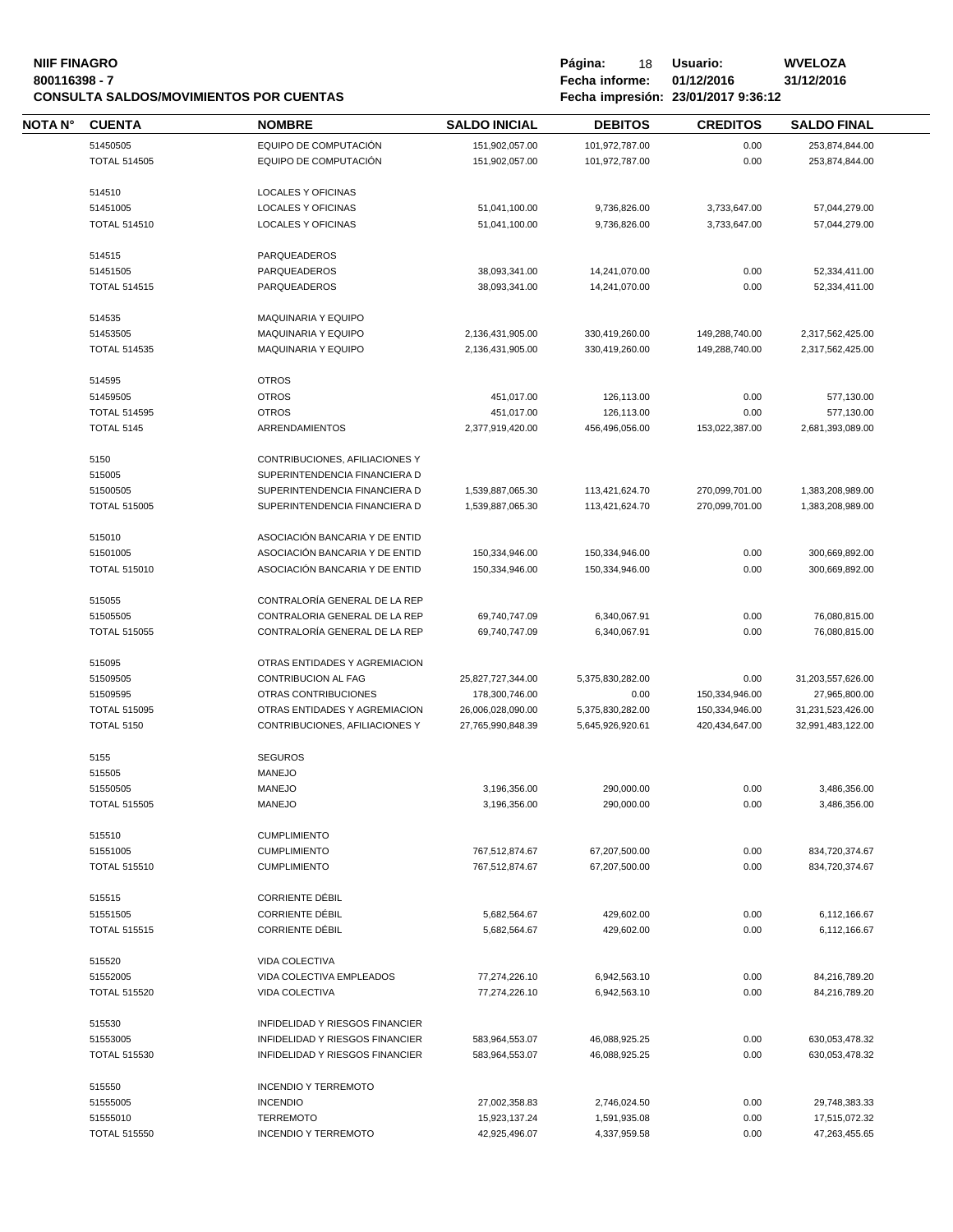# **NIIF FINAGRO P á g i n a :** 19 **U s u a r i o : WVELOZA CONSULTA SALDOS/MOVIMIENTOS POR CUENTAS**

| NOTA N° | <b>CUENTA</b>                   | <b>NOMBRE</b>                                      | <b>SALDO INICIAL</b>               | <b>DEBITOS</b>                    | <b>CREDITOS</b>              | <b>SALDO FINAL</b>                 |
|---------|---------------------------------|----------------------------------------------------|------------------------------------|-----------------------------------|------------------------------|------------------------------------|
|         |                                 |                                                    |                                    |                                   |                              |                                    |
|         | 515555                          | <b>SUSTRACCIÓN</b>                                 |                                    |                                   |                              |                                    |
|         | 51555505                        | <b>SUSTRACCIÓN</b>                                 | 1,538,091.57                       | 217,036.08                        | 0.00                         | 1,755,127.65                       |
|         | <b>TOTAL 515555</b>             | <b>SUSTRACCIÓN</b>                                 | 1,538,091.57                       | 217,036.08                        | 0.00                         | 1,755,127.65                       |
|         | 515560                          | <b>VEHÍCULOS</b>                                   |                                    |                                   |                              |                                    |
|         | 51556005                        | <b>VEHÍCULOS</b>                                   | 18,634,172.00                      | 1,241,200.00                      | 0.00                         | 19,875,372.00                      |
|         | <b>TOTAL 515560</b>             | <b>VEHÍCULOS</b>                                   |                                    | 1,241,200.00                      | 0.00                         |                                    |
|         |                                 |                                                    | 18,634,172.00                      |                                   |                              | 19,875,372.00                      |
|         | 515595                          | <b>OTROS</b>                                       |                                    |                                   |                              |                                    |
|         | 51559505                        | OTROS SEGUROS                                      | 231,353,078.27                     | 26,706,666.00                     | 0.00                         | 258,059,744.27                     |
|         | <b>TOTAL 515595</b>             | <b>OTROS</b>                                       | 231,353,078.27                     | 26,706,666.00                     | 0.00                         | 258,059,744.27                     |
|         | <b>TOTAL 5155</b>               | <b>SEGUROS</b>                                     | 1,732,081,412.42                   | 153,461,452.01                    | 0.00                         | 1,885,542,864.43                   |
|         | 5160                            | MANTENIMIENTO Y REPARACIONES                       |                                    |                                   |                              |                                    |
|         |                                 |                                                    |                                    |                                   |                              |                                    |
|         | 516005                          | EQUIPO DE COMPUTACIÓN                              |                                    |                                   |                              |                                    |
|         | 51600505                        | EQUIPO DE COMPUTACIÓN                              | 1,162,020,102.63                   | 358,490,148.00                    | 534,382,946.00               | 986,127,304.63                     |
|         | <b>TOTAL 516005</b>             | EQUIPO DE COMPUTACIÓN                              | 1,162,020,102.63                   | 358,490,148.00                    | 534,382,946.00               | 986,127,304.63                     |
|         | 516010                          | <b>EQUIPO DE OFICINA</b>                           |                                    |                                   |                              |                                    |
|         | 51601005                        | <b>EQUIPO DE OFICINA</b>                           | 38,732,043.00                      | 6,346,052.00                      | 0.00                         | 45,078,095.00                      |
|         | <b>TOTAL 516010</b>             | <b>EQUIPO DE OFICINA</b>                           | 38,732,043.00                      | 6,346,052.00                      | 0.00                         | 45,078,095.00                      |
|         |                                 |                                                    |                                    |                                   |                              |                                    |
|         | 516015                          | <b>MUEBLES Y ENSERES</b>                           |                                    |                                   |                              |                                    |
|         | 51601505                        | <b>MUEBLES Y ENSERES</b>                           | 8,917,852.00                       | 1,290,000.00                      | 0.00                         | 10,207,852.00                      |
|         | <b>TOTAL 516015</b>             | <b>MUEBLES Y ENSERES</b>                           | 8,917,852.00                       | 1,290,000.00                      | 0.00                         | 10,207,852.00                      |
|         |                                 |                                                    |                                    |                                   |                              |                                    |
|         | 516020                          | <b>VEHÍCULOS</b>                                   |                                    |                                   |                              |                                    |
|         | 51602005                        | <b>MANTENIMIENTO</b>                               | 6,455,739.00                       | 283,000.00                        | 0.00                         | 6,738,739.00                       |
|         | 51602010                        | <b>COMBUSTIBLE</b>                                 | 18,433,282.00                      | 1,844,371.00                      | 0.00                         | 20,277,653.00                      |
|         | <b>TOTAL 516020</b>             | <b>VEHÍCULOS</b>                                   | 24,889,021.00                      | 2,127,371.00                      | 0.00                         | 27,016,392.00                      |
|         | 516095                          | <b>OTROS</b>                                       |                                    |                                   |                              |                                    |
|         | 51609505                        | SUMINISTROS PARA MANTENIMIENT                      | 23,054,679.00                      | 320,000.00                        | 0.00                         | 23,374,679.00                      |
|         | 51609510                        | MANTENIMIENTO DE OFICINAS                          | 10,452,646.00                      | 3,069,969.00                      | 0.00                         | 13,522,615.00                      |
|         | <b>TOTAL 516095</b>             | <b>OTROS</b>                                       | 33,507,325.00                      | 3,389,969.00                      | 0.00                         | 36,897,294.00                      |
|         | <b>TOTAL 5160</b>               | MANTENIMIENTO Y REPARACIONES                       | 1,268,066,343.63                   | 371,643,540.00                    | 534,382,946.00               | 1,105,326,937.63                   |
|         |                                 |                                                    |                                    |                                   |                              |                                    |
|         | 5165                            | ADECUACIÓN E INSTALACIÓN                           |                                    |                                   |                              |                                    |
|         | 516505                          | INSTALACIONES ELÉCTRICAS                           |                                    |                                   |                              |                                    |
|         | 51650505                        | INSTALACIONES ELÉCTRICAS                           | 0.00                               | 560,199.00                        | 0.00                         | 560,199.00                         |
|         | <b>TOTAL 516505</b>             | INSTALACIONES ELÉCTRICAS                           | 0.00                               | 560,199.00                        | 0.00                         | 560,199.00                         |
|         | 516510                          | ARREGLOS ORNAMENTALES                              |                                    |                                   |                              |                                    |
|         | 51651005                        | ARREGLOS ORNAMENTALES                              | 2,698,904.00                       | 0.00                              | 0.00                         | 2,698,904.00                       |
|         | <b>TOTAL 516510</b>             | ARREGLOS ORNAMENTALES                              | 2,698,904.00                       | 0.00                              | 0.00                         | 2,698,904.00                       |
|         |                                 |                                                    |                                    |                                   |                              |                                    |
|         | 516515                          | REPARACIONES LOCATIVAS                             |                                    |                                   |                              |                                    |
|         | 51651505                        | REPARACIONES LOCATIVAS                             | 85,015,295.00                      | 15,831,640.00                     | 0.00                         | 100,846,935.00                     |
|         | <b>TOTAL 516515</b>             | REPARACIONES LOCATIVAS                             | 85,015,295.00                      | 15,831,640.00                     | 0.00                         | 100,846,935.00                     |
|         | <b>TOTAL 5165</b>               | ADECUACIÓN E INSTALACIÓN                           | 87,714,199.00                      | 16,391,839.00                     | 0.00                         | 104,106,038.00                     |
|         | 5170                            | DETERIORO (PROVISIONES)                            |                                    |                                   |                              |                                    |
|         | 517005                          | CARTERA DE CRÉDITOS                                |                                    |                                   |                              |                                    |
|         | 51700505                        | PROVISION GENERAL                                  | 3,044,000.00                       | 499,000.00                        | 0.00                         | 3,543,000.00                       |
|         | 51700510                        | PROVISIÓN PROCICLICA CARTERA C                     | 13,667,962,581.00                  | 1,225,601,030.00                  | 209,583,344.00               | 14,683,980,267.00                  |
|         | 51700525                        | CARTERA DIRECTA COMERCIAL OT                       | 8,152,505,680.00                   | 361,423,078.00                    | 436,839,186.00               | 8,077,089,572.00                   |
|         |                                 |                                                    |                                    |                                   |                              |                                    |
|         | 51700530<br><b>TOTAL 517005</b> | CARTERA CONSUMO CATEGORIA E<br>CARTERA DE CRÉDITOS | 20,197,720.00<br>21,843,709,981.00 | 12,890,619.00<br>1,600,413,727.00 | 541,942.00<br>646,964,472.00 | 32,546,397.00<br>22,797,159,236.00 |
|         |                                 |                                                    |                                    |                                   |                              |                                    |
|         | 517020                          | <b>CUENTAS POR COBRAR</b>                          |                                    |                                   |                              |                                    |
|         | 51702015                        | SEGURO DE VIDAD DEUDORES                           | 14,385,416.00                      | 3,156,000.00                      | 1,227,345.00                 | 16,314,071.00                      |
|         | 51702020                        | INTERES CART DIREC CIAL OTRAS G                    | 93,292,304.00                      | 65,782,535.00                     | 19,076,925.00                | 139,997,914.00                     |
|         | 51702030                        | INTERESES CARTERA CONSUMO CA                       | 687,893.00                         | 534,959.00                        | 0.00                         | 1,222,852.00                       |
|         |                                 |                                                    |                                    |                                   |                              |                                    |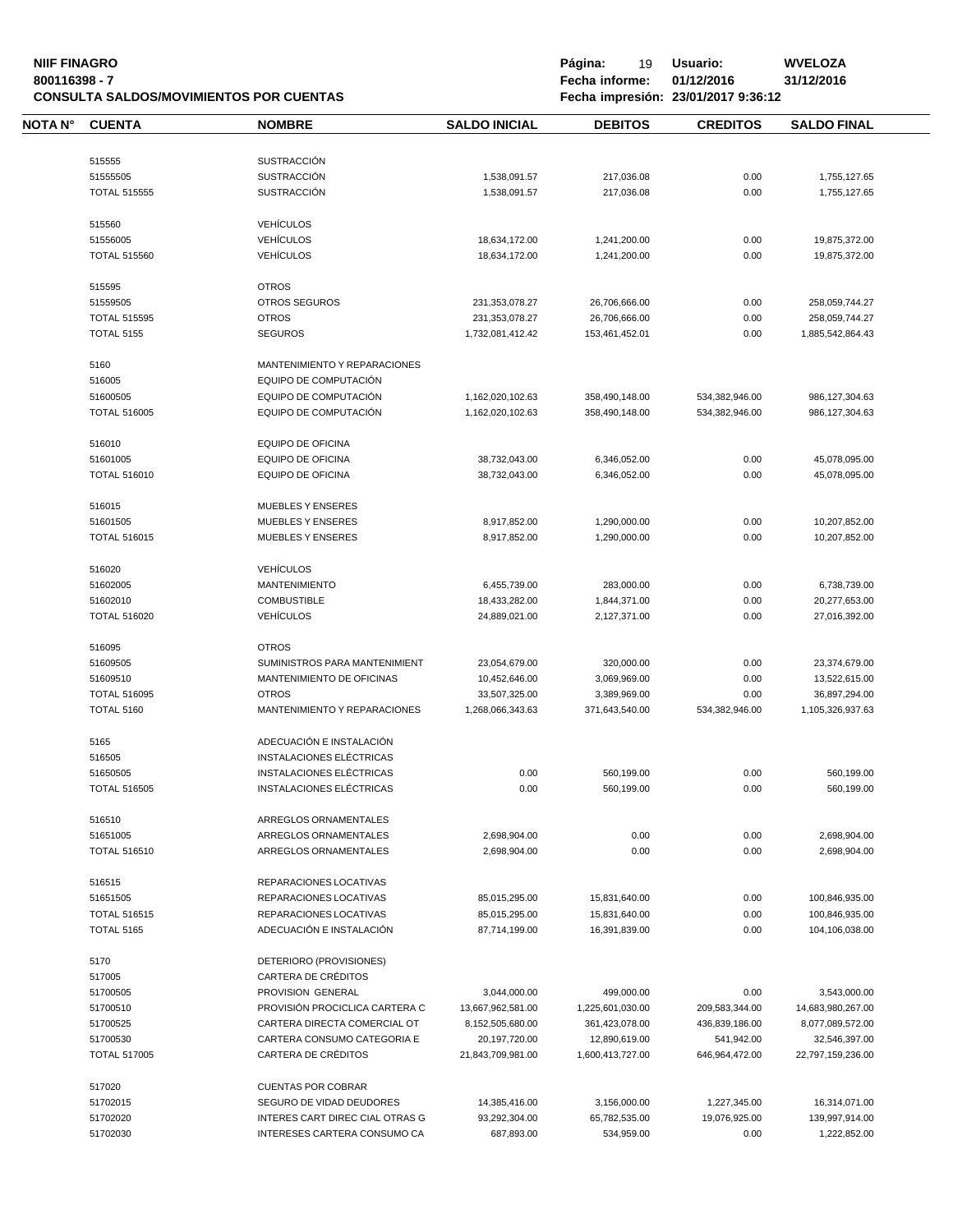#### **NIIF FINAGRO P á g i n a :** 20 **U s u a r i o : WVELOZA 800116398 - 7 Fecha informe: 01/12/2016 31/12/2016 CONSULTA SALDOS/MOVIMIENTOS POR CUENTAS Fecha impresión: 23/01/2017 9:36:12**

| Página: | 20             | Usuario:                      |  |
|---------|----------------|-------------------------------|--|
|         | Fecha informe: |                               |  |
|         |                | Eache impresión. 22/04/2017 0 |  |

| NOTA N° | <b>CUENTA</b>                            | <b>NOMBRE</b>                                                  | <b>SALDO INICIAL</b>                 | <b>DEBITOS</b>                   | <b>CREDITOS</b> | <b>SALDO FINAL</b>                   |
|---------|------------------------------------------|----------------------------------------------------------------|--------------------------------------|----------------------------------|-----------------|--------------------------------------|
|         | <b>TOTAL 517020</b>                      | <b>CUENTAS POR COBRAR</b>                                      | 108,365,613.00                       | 69,473,494.00                    | 20,304,270.00   | 157,534,837.00                       |
|         | <b>TOTAL 5170</b>                        | DETERIORO (PROVISIONES)                                        | 21,952,075,594.00                    | 1,669,887,221.00                 | 667,268,742.00  | 22,954,694,073.00                    |
|         |                                          |                                                                |                                      |                                  |                 |                                      |
|         | 5171                                     | COMPONENTE CONTRACÍCLICO DET                                   |                                      |                                  |                 |                                      |
|         | 517115                                   | CRÉDITOS Y OPERACIONES DE LEA                                  | 3,117,136,694.00                     | 333,425,119.00                   | 1,597,031.00    | 3,448,964,782.00                     |
|         | <b>TOTAL 5171</b>                        | COMPONENTE CONTRACÍCLICO DET                                   | 3,117,136,694.00                     | 333,425,119.00                   | 1,597,031.00    | 3,448,964,782.00                     |
|         | 5172                                     | MULTAS Y SANCIONES, LITIGIOS, IN                               |                                      |                                  |                 |                                      |
|         | 517240                                   | DEMANDAS LABORALES                                             |                                      |                                  |                 |                                      |
|         | 51724005                                 | <b>DEMANDAS LABORALES</b>                                      | 105,746.81                           | 8,756.95                         | 0.00            | 114,503.76                           |
|         | <b>TOTAL 517240</b>                      | <b>DEMANDAS LABORALES</b>                                      | 105,746.81                           | 8,756.95                         | 0.00            | 114,503.76                           |
|         | <b>TOTAL 5172</b>                        | MULTAS Y SANCIONES, LITIGIOS, IN                               | 105,746.81                           | 8,756.95                         | 0.00            | 114,503.76                           |
|         |                                          |                                                                |                                      |                                  |                 |                                      |
|         | 5175<br>517506                           | DEPRECIACIÓN DE LA PPE<br><b>VEHÍCULOS</b>                     |                                      |                                  |                 |                                      |
|         |                                          |                                                                |                                      |                                  |                 |                                      |
|         | 51750605                                 | <b>VEHÍCULOS</b>                                               | 21,925,189.53                        | 1,993,199.53                     | 0.00            | 23,918,389.06                        |
|         | <b>TOTAL 517506</b>                      | <b>VEHÍCULOS</b>                                               | 21,925,189.53                        | 1,993,199.53                     | 0.00            | 23,918,389.06                        |
|         | 517507                                   | <b>EDIFICIOS</b>                                               |                                      |                                  |                 |                                      |
|         | 51750705                                 | <b>EDIFICIOS</b>                                               | 239,016,621.47                       | 22,243,152.47                    | 0.00            | 261,259,773.94                       |
|         | 51750710                                 | DEPRECIACION PROP TOMADAS EN                                   | 29,939,164.42                        | 0.00                             | 0.00            | 29,939,164.42                        |
|         | 51750750                                 | ARRENDAMIENTO FINANCIERO (LEA                                  | 8,224,723.00                         | 0.00                             | 0.00            | 8,224,723.00                         |
|         | <b>TOTAL 517507</b>                      | <b>EDIFICIOS</b>                                               | 277,180,508.89                       | 22,243,152.47                    | 0.00            | 299,423,661.36                       |
|         |                                          |                                                                |                                      |                                  |                 |                                      |
|         | 517510                                   | <b>EQUIPO DE OFICINA</b>                                       |                                      |                                  |                 |                                      |
|         | 51751005                                 | EQUIPO, MUEBLES Y ENSERES DE O                                 | 108,742,925.18                       | 10,504,914.37                    | 0.00            | 119,247,839.55                       |
|         | <b>TOTAL 517510</b>                      | <b>EQUIPO DE OFICINA</b>                                       | 108,742,925.18                       | 10,504,914.37                    | 0.00            | 119,247,839.55                       |
|         | 517512                                   | EQUIPO INFORMÁTICO                                             |                                      |                                  |                 |                                      |
|         | 51751205                                 | EQUIPO DE COMPUTACIÓN                                          | 62,467,064.61                        | 7,034,483.76                     | 0.00            | 69,501,548.37                        |
|         | <b>TOTAL 517512</b>                      | <b>EQUIPO INFORMÁTICO</b>                                      | 62,467,064.61                        | 7,034,483.76                     | 0.00            | 69,501,548.37                        |
|         | <b>TOTAL 5175</b>                        | DEPRECIACIÓN DE LA PPE                                         | 470,315,688.21                       | 41,775,750.13                    | 0.00            | 512,091,438.34                       |
|         | 5180                                     | AMORTIZACIÓN DE ACTIVOS INTAN                                  |                                      |                                  |                 |                                      |
|         | 518020                                   | PROGRAMAS Y APLICACIONES INFO                                  |                                      |                                  |                 |                                      |
|         | 51802005                                 | PROGRAMAS PARA COMPUTADOR (                                    |                                      |                                  |                 |                                      |
|         | 5180200505                               | PROGRAMAS PARA COMPUTADOR (                                    |                                      | 52,041,907.69                    | 0.00            | 568,587,630.31                       |
|         | 5180200510                               | PROGRAMAS DESARROLLADOS INT                                    | 516,545,722.62                       |                                  |                 | 2,318,005,315.54                     |
|         | TOTAL 51802005                           | PROGRAMAS PARA COMPUTADOR (                                    | 1,999,302,838.72                     | 318,702,476.82                   | 0.00            |                                      |
|         |                                          |                                                                | 2,515,848,561.34                     | 370,744,384.51                   | 0.00            | 2,886,592,945.85                     |
|         | <b>TOTAL 518020</b><br><b>TOTAL 5180</b> | PROGRAMAS Y APLICACIONES INFO<br>AMORTIZACIÓN DE ACTIVOS INTAN | 2,515,848,561.34<br>2,515,848,561.34 | 370,744,384.51<br>370,744,384.51 | 0.00<br>0.00    | 2,886,592,945.85<br>2,886,592,945.85 |
|         |                                          |                                                                |                                      |                                  |                 |                                      |
|         | 5190                                     | <b>DIVERSOS</b>                                                |                                      |                                  |                 |                                      |
|         | 519005                                   | SERVICIO DE ASEO Y VIGILANCIA                                  |                                      |                                  |                 |                                      |
|         | 51900505                                 | SERVICIO DE ASEO Y VIGILANCIA                                  |                                      |                                  |                 |                                      |
|         | 5190050505                               | <b>SERVICIO DE ASEO</b>                                        | 61,540,760.00                        | 5,731,363.00                     | 0.00            | 67,272,123.00                        |
|         | 5190050510                               | SERVICIO DE VIGILANCIA                                         | 114,476,009.00                       | 22,835,202.00                    | 0.00            | 137,311,211.00                       |
|         | TOTAL 51900505                           | SERVICIO DE ASEO Y VIGILANCIA                                  | 176,016,769.00                       | 28,566,565.00                    | 0.00            | 204,583,334.00                       |
|         | <b>TOTAL 519005</b>                      | SERVICIO DE ASEO Y VIGILANCIA                                  | 176,016,769.00                       | 28,566,565.00                    | 0.00            | 204,583,334.00                       |
|         | 519010                                   | <b>SERVICIOS TEMPORALES</b>                                    |                                      |                                  |                 |                                      |
|         | 51901005                                 | SERVICIOS TEMPORALES                                           |                                      |                                  |                 |                                      |
|         | 5190100505                               | <b>SERVICIOS TEMPORALES</b>                                    | 307,711,668.00                       | 53,007,326.00                    | 0.00            | 360,718,994.00                       |
|         | <b>TOTAL 51901005</b>                    | <b>SERVICIOS TEMPORALES</b>                                    | 307,711,668.00                       | 53,007,326.00                    | 0.00            | 360,718,994.00                       |
|         | <b>TOTAL 519010</b>                      | SERVICIOS TEMPORALES                                           | 307,711,668.00                       | 53,007,326.00                    | 0.00            | 360,718,994.00                       |
|         |                                          |                                                                |                                      |                                  |                 |                                      |
|         | 519015                                   | PUBLICIDAD Y PROPAGANDA                                        |                                      |                                  |                 |                                      |
|         | 51901505                                 | PUBLICIDAD Y PROPAGANDA                                        |                                      |                                  |                 |                                      |
|         | 5190150505                               | <b>DIVULGACIÓN</b>                                             | 498,793,902.00                       | 450,876,619.00                   | 0.00            | 949,670,521.00                       |
|         | 5190150510                               | PUBLICIDAD IMPRESA                                             | 67,295,920.00                        | 61,049,762.00                    | 0.00            | 128,345,682.00                       |
|         | <b>TOTAL 51901505</b>                    | PUBLICIDAD Y PROPAGANDA                                        | 566,089,822.00                       | 511,926,381.00                   | 0.00            | 1,078,016,203.00                     |
|         | <b>TOTAL 519015</b>                      | PUBLICIDAD Y PROPAGANDA                                        | 566,089,822.00                       | 511,926,381.00                   | 0.00            | 1,078,016,203.00                     |
|         | 519020                                   | RELACIONES PÚBLICAS                                            |                                      |                                  |                 |                                      |
|         |                                          |                                                                |                                      |                                  |                 |                                      |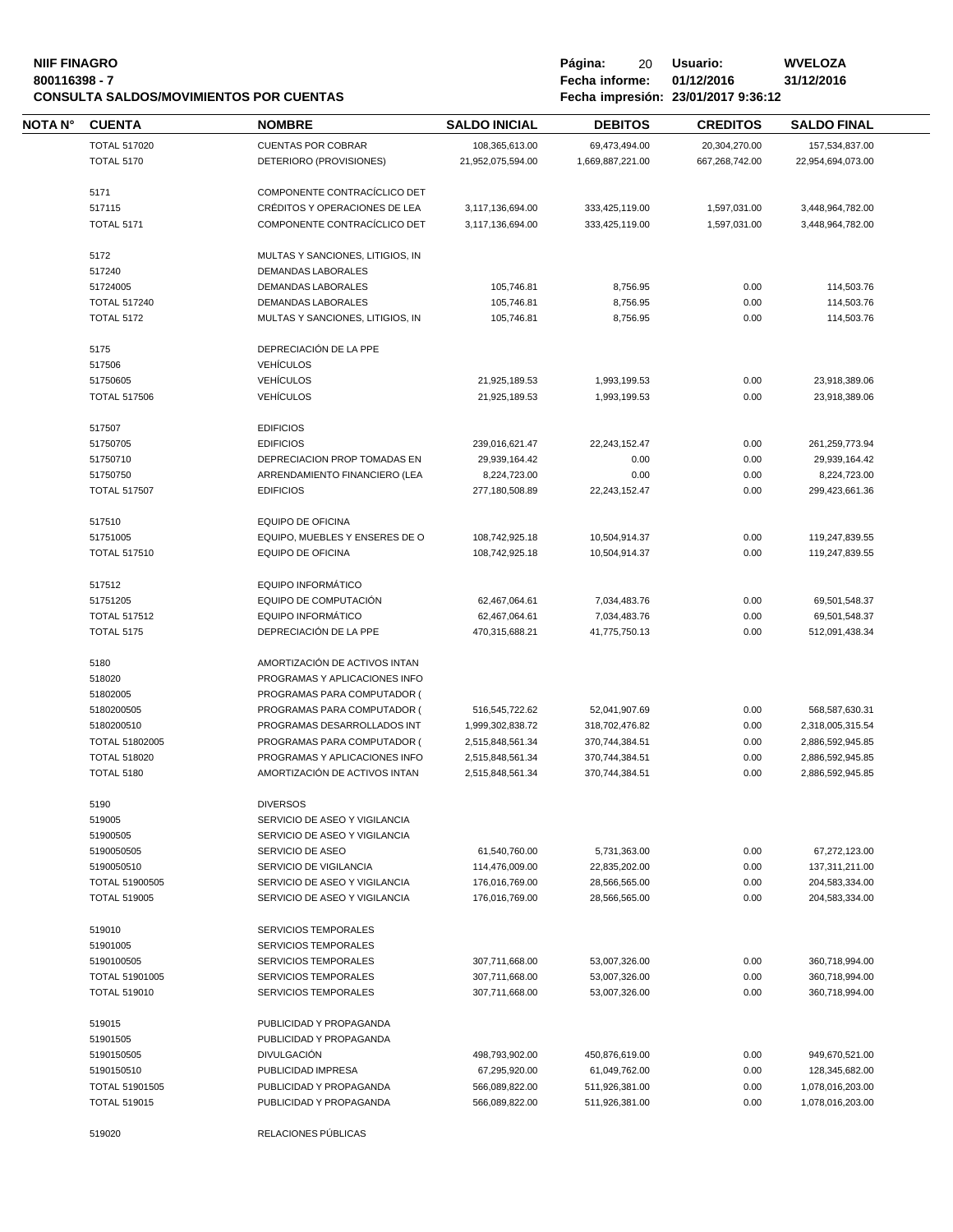#### **NIIF FINAGRO P á g i n a :** 21 **U s u a r i o : WVELOZA CONSULTA SALDOS/MOVIMIENTOS POR CUENTAS**

| <b>NOTA N°</b> | <b>CUENTA</b>       | <b>NOMBRE</b>                       | <b>SALDO INICIAL</b> | <b>DEBITOS</b> | <b>CREDITOS</b> | <b>SALDO FINAL</b> |
|----------------|---------------------|-------------------------------------|----------------------|----------------|-----------------|--------------------|
|                | 51902005            | RELACIONES PÚBLICAS                 |                      |                |                 |                    |
|                | 5190200505          | RELACIONES PÚBLICAS                 | 1,145,405.00         | 0.00           | 0.00            | 1,145,405.00       |
|                | TOTAL 51902005      | RELACIONES PÚBLICAS                 | 1,145,405.00         | 0.00           | 0.00            | 1,145,405.00       |
|                | <b>TOTAL 519020</b> | RELACIONES PÚBLICAS                 |                      | 0.00           | 0.00            |                    |
|                |                     |                                     | 1,145,405.00         |                |                 | 1,145,405.00       |
|                | 519025              | SERVICIOS PÚBLICOS                  |                      |                |                 |                    |
|                | 51902505            | SERVICIOS PÚBLICOS                  |                      |                |                 |                    |
|                | 5190250505          | <b>ENERGIA ELECTRICA</b>            | 90,479,735.00        | 18,521,003.00  | 490,570.00      | 108,510,168.00     |
|                | 5190250510          | ACUEDUCTO Y ALCANTARILLADO          | 24,042,075.00        | 4,113,603.00   | 0.00            | 28,155,678.00      |
|                | 5190250515          | <b>TELEFONO</b>                     | 60,989,228.00        | 12,456,649.00  | 0.00            | 73,445,877.00      |
|                | 5190250520          | CABLES, TELEGRAMAS Y CORREOS        | 32,770,098.00        | 7,012,832.00   | 0.00            | 39,782,930.00      |
|                | 5190250525          | SERVICIO DE CELULAR                 | 40,133,105.00        | 4,014,059.00   | 0.00            | 44, 147, 164.00    |
|                | 5190250597          | IMPUESTO AL CONSUMO SERVICIOS       | 1,035,541.00         | 105,051.00     | 0.00            | 1,140,592.00       |
|                | TOTAL 51902505      | SERVICIOS PÚBLICOS                  | 249,449,782.00       | 46,223,197.00  | 490,570.00      | 295,182,409.00     |
|                | <b>TOTAL 519025</b> | SERVICIOS PÚBLICOS                  | 249,449,782.00       | 46,223,197.00  | 490,570.00      | 295,182,409.00     |
|                | 519030              | PROCESAMIENTO ELECTRÓNICO DE        |                      |                |                 |                    |
|                |                     |                                     |                      |                |                 |                    |
|                | 51903005            | PROCESAMIENTO ELECTRÓNICO DE        |                      |                |                 |                    |
|                | 5190300505          | SERV ELECTRÓNICO SEBRA BANCO        | 29,552,131.00        | 3,466,319.00   | 0.00            | 33,018,450.00      |
|                | 5190300510          | APLICATIVO CONSULTA MERCADEO        | 7,964,894.00         | 2,234,494.00   | 0.00            | 10,199,388.00      |
|                | 5190300515          | SERVICIOS SISTEMAS DE INFORMAC      | 206,891,615.00       | 48,467,838.00  | 0.00            | 255,359,453.00     |
|                | 5190300525          | SISTEMAS TRANSACCIONALES            | 7,341,260.00         | 2,317,448.00   | 0.00            | 9,658,708.00       |
|                | TOTAL 51903005      | PROCESAMIENTO ELECTRÓNICO DE        | 251,749,900.00       | 56,486,099.00  | 0.00            | 308,235,999.00     |
|                | <b>TOTAL 519030</b> | PROCESAMIENTO ELECTRÓNICO DE        | 251,749,900.00       | 56,486,099.00  | 0.00            | 308,235,999.00     |
|                | 519035              | <b>GASTOS DE VIAJE</b>              |                      |                |                 |                    |
|                | 51903505            | <b>GASTOS DE VIAJE</b>              |                      |                |                 |                    |
|                | 5190350505          | MANUTENCIÓN Y ALOJAMIENTO VIA       | 159,143,366.00       | 10,768,606.00  | 701,600.00      | 169,210,372.00     |
|                | 5190350510          | MANUT Y ALOJAMIENTO VIAJES AL E     | 23,079,630.00        | 0.00           | 0.00            | 23,079,630.00      |
|                | 5190350515          | MANUTENCION Y ALOJAMIENTO CO        | 5,093,409.00         | 1,161,560.00   | 0.00            | 6,254,969.00       |
|                | 5190350530          | AUXILIO DE ALIMENTACIÓN - COMIS     | 270,000.00           | 0.00           | 0.00            | 270,000.00         |
|                | 5190350597          | IMPUESTO AL CONSUMO MANUT Y A       |                      |                |                 | 300,586.00         |
|                |                     |                                     | 300,586.00           | 0.00           | 0.00            |                    |
|                | TOTAL 51903505      | <b>GASTOS DE VIAJE</b>              | 187,886,991.00       | 11,930,166.00  | 701,600.00      | 199,115,557.00     |
|                | <b>TOTAL 519035</b> | <b>GASTOS DE VIAJE</b>              | 187,886,991.00       | 11,930,166.00  | 701,600.00      | 199,115,557.00     |
|                | 519040              | TRANSPORTE                          |                      |                |                 |                    |
|                | 51904005            | <b>TRANSPORTE</b>                   |                      |                |                 |                    |
|                | 5190400505          | TRANSPORTE AEREO FUNCIONARIO        | 303,115,992.00       | 22,108,390.00  | 0.00            | 325,224,382.00     |
|                | 5190400510          | <b>TRANSPORTE AEREO TERCEROS</b>    | 9,847,804.00         | 1,511,018.00   | 0.00            | 11,358,822.00      |
|                | 5190400515          | TRANSPORTE TERRESTRE FUNCION        | 186,927,579.00       | 33,076,836.00  | 863,200.00      | 219,141,215.00     |
|                | 5190400520          | TRANSPORTE TERRESTRE TERCER         | 1,386,483.00         | 0.00           | 0.00            | 1,386,483.00       |
|                | 5190400525          | TRANSPORTE EXTERIOR AEREO Y T       | 21.473.771.00        | 0.00           | 0.00            | 21,473,771.00      |
|                | TOTAL 51904005      | <b>TRANSPORTE</b>                   | 522,751,629.00       | 56,696,244.00  | 863,200.00      | 578,584,673.00     |
|                | <b>TOTAL 519040</b> | <b>TRANSPORTE</b>                   | 522,751,629.00       | 56,696,244.00  | 863,200.00      | 578,584,673.00     |
|                | 519045              | ÚTILES Y PAPELERÍA                  |                      |                |                 |                    |
|                | 51904505            | ÚTILES Y PAPELERÍA                  |                      |                |                 |                    |
|                |                     | ÚTILES Y PAPELERÍA                  |                      |                |                 |                    |
|                | 5190450505          |                                     | 81,412,552.00        | 27,262,487.00  | 0.00            | 108,675,039.00     |
|                | 5190450510          | <b>FOTOCOPIAS</b>                   | 3,128,710.00         | 69,300.00      | 0.00            | 3,198,010.00       |
|                | TOTAL 51904505      | ÚTILES Y PAPELERÍA                  | 84,541,262.00        | 27,331,787.00  | 0.00            | 111,873,049.00     |
|                | <b>TOTAL 519045</b> | ÚTILES Y PAPELERÍA                  | 84,541,262.00        | 27,331,787.00  | 0.00            | 111,873,049.00     |
|                | 519065              | PUBLICACIONES Y SUSCRIPCIONES       |                      |                |                 |                    |
|                | 51906505            | SUSCRIPCIONES DIARIOS Y REVIST      | 25,298,805.00        | 2,683,543.00   | 0.00            | 27,982,348.00      |
|                | <b>TOTAL 519065</b> | PUBLICACIONES Y SUSCRIPCIONES       | 25,298,805.00        | 2,683,543.00   | 0.00            | 27,982,348.00      |
|                | 519095              | <b>OTROS</b>                        |                      |                |                 |                    |
|                | 51909505            | OTROS GASTOS                        |                      |                |                 |                    |
|                | 5190950516          | MENSAJES DE TEXTO                   | 7,172,025.00         | 2,184,814.00   | 0.00            | 9,356,839.00       |
|                | 5190950518          | SALUD OCUPACIONAL                   | 14,670,070.00        | 236,830.00     | 0.00            | 14,906,900.00      |
|                | 5190950520          | SERVICIO DE CAFETERIA               | 82,878,431.00        | 10,902,143.00  | 0.00            | 93,780,574.00      |
|                |                     |                                     |                      |                |                 |                    |
|                | 5190950522          | SUMINISTROS DE ASEO                 | 40,413,051.00        | 5,368,205.00   | 0.00            | 45,781,256.00      |
|                | 5190950524          | SUMINISTROS DE CAFETERIA            | 54,565,503.00        | 10,267,280.00  | 0.00            | 64,832,783.00      |
|                | 5190950526          | <b>IMPUESTO CONS ELEMENTOS SERV</b> | 2,793,368.00         | 643,131.00     | 0.00            | 3,436,499.00       |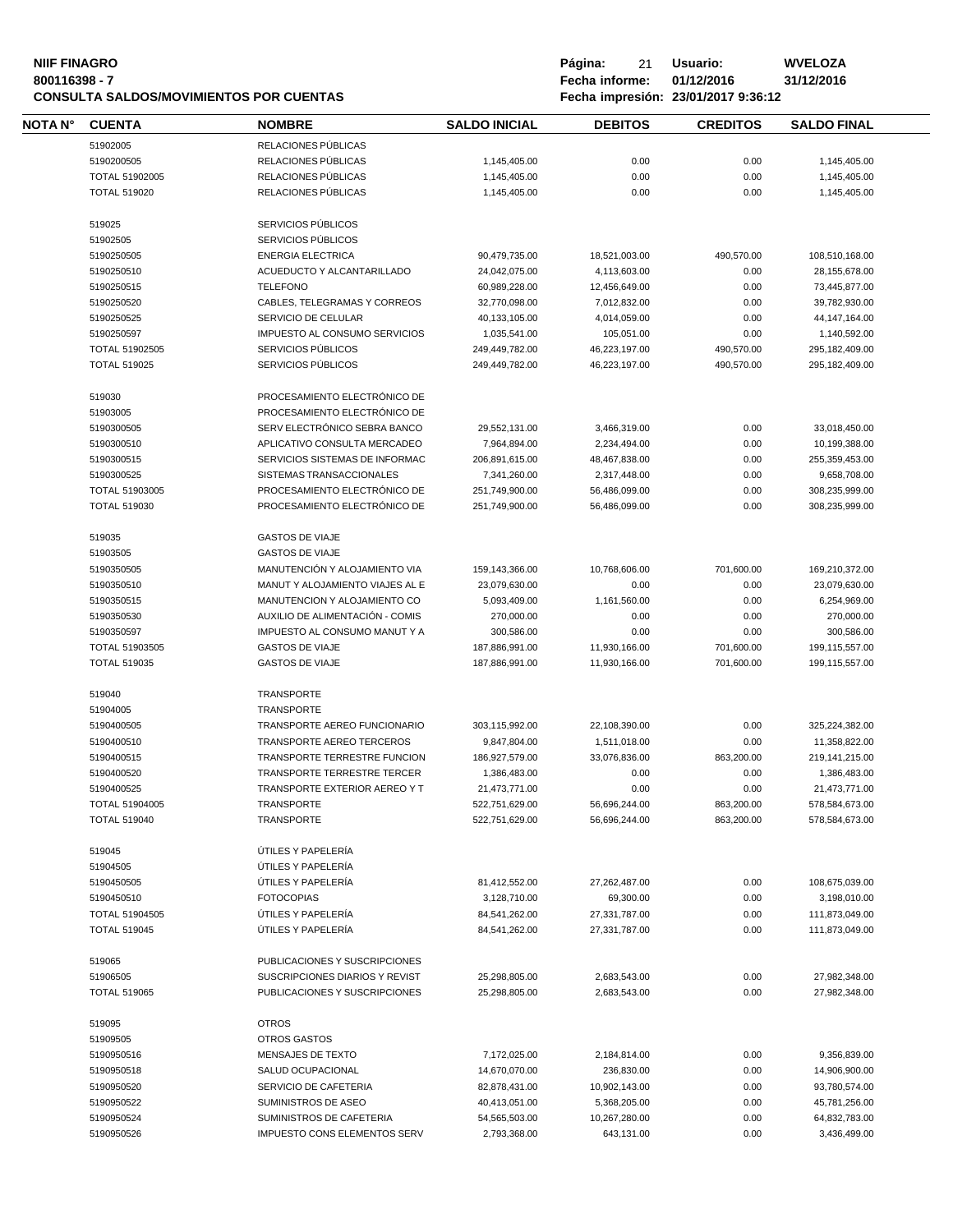#### **800116398 - 7 Fecha informe: 01/12/2016 31/12/2016 CONSULTA SALDOS/MOVIMIENTOS POR CUENTAS**

| <b>NIIF FINAGRO</b><br>800116398 - 7 | <b>CONSULTA SALDOS/MOVIMIENTOS POR CUENTAS</b> |               |                      | Página:<br>Fecha informe: | 22 | Usuario:<br>01/12/2016<br>Fecha impresión: 23/01/2017 9:36:12 | <b>WVELOZA</b><br>31/12/2016 |
|--------------------------------------|------------------------------------------------|---------------|----------------------|---------------------------|----|---------------------------------------------------------------|------------------------------|
| IOTA N°                              | <b>CUENTA</b>                                  | <b>NOMBRE</b> | <b>SALDO INICIAL</b> | DEBITOS                   |    | <b>CREDITOS</b>                                               | <b>SALDO FI</b>              |

| NOTA N° | <b>CUENTA</b>       | <b>NOMBRE</b>                       | <b>SALDO INICIAL</b>   | <b>DEBITOS</b>    | <b>CREDITOS</b>   | <b>SALDO FINAL</b> |  |
|---------|---------------------|-------------------------------------|------------------------|-------------------|-------------------|--------------------|--|
|         | 5190950528          | CAPACITACIÓN A TERCEROS             | 52,551,888.00          | 23,725,000.00     | 0.00              | 76,276,888.00      |  |
|         | 5190950530          | CAPACITACIÓN                        | 382,159,257.00         | 61,143,456.00     | 0.00              | 443,302,713.00     |  |
|         | 5190950532          | APOYOS EDUCATIVOS                   | 17,494,947.00          | 860,118.00        | 0.00              | 18,355,065.00      |  |
|         | 5190950533          | CONDONACIÓN CRÉD EDU EMPLEA         | 57,089,457.60          | 3,113,463.00      | 0.00              | 60,202,920.60      |  |
|         | 5190950534          | MEDICINA PREPAGADA                  | 825,777,848.00         | 77,936,007.00     | 0.00              | 903,713,855.00     |  |
|         | 5190950536          | <b>BIENESTAR SOCIAL</b>             | 222,334,989.00         | 148,237,897.00    | 0.00              | 370,572,886.00     |  |
|         | 5190950540          | PATROCINIO FONDO DE EMPLEADO        | 37,111,320.00          | 27,814,281.00     | 3,711,132.00      | 61,214,469.00      |  |
|         | 5190950541          | AUXILIO EMPLEADOS AFILIADOS FO      | 9,386,000.00           | 3,809,000.00      | 0.00              | 13,195,000.00      |  |
|         | 5190950542          | SERVICIO EMERGENCIAS MEDICAS        | 3,307,341.00           | 378,672.00        | 0.00              | 3,686,013.00       |  |
|         | 5190950544          | OTROS GASTOS DE PERSONAL            | 32,382,772.00          | 39,875,984.00     | 0.00              | 72,258,756.00      |  |
|         | 5190950545          | AUXILIO DE ALIMENTACIÓN - COMIS     | 195,114,401.00         | 20,010,000.00     | 320,000.00        | 214,804,401.00     |  |
|         | 5190950546          | CUSTODIA MEDIOS MAGNÉTICOS          | 22,339,762.00          | 3,623,144.00      | 0.00              | 25,962,906.00      |  |
|         | 5190950548          | <b>CUSTODIA DE ARCHIVOS</b>         | 133,118,643.00         | 41,908,814.00     | 0.00              | 175,027,457.00     |  |
|         | 5190950550          | ADMINISTRACIÓN Y CONDOMINIO         | 177,938,200.00         | 16,176,200.00     | 0.00              | 194,114,400.00     |  |
|         | 5190950552          | <b>CLUBES SOCIALES</b>              | 25,350,698.00          | 3,696,887.00      | 0.00              | 29,047,585.00      |  |
|         | 5190950556          | SERVICIO DE INTERNET                | 92,504,015.00          | 18,709,849.00     | 0.00              | 111,213,864.00     |  |
|         | 5190950558          | <b>GASTOS DE COBRANZA</b>           | 35,907,881.00          | 7,667,910.00      | 1,848,100.00      | 41,727,691.00      |  |
|         | 5190950560          | <b>OTROS GASTOS</b>                 | 271,138,223.73         | 32,615,435.00     | 0.00              | 303,753,658.73     |  |
|         | 5190950562          | GASTOS BIENES REC EN PAGO Y RE      | 11,285,714.00          | 194,246.00        | 0.00              | 11,479,960.00      |  |
|         | 5190950566          | <b>INTERESES DE MORA</b>            | 54,120.00              | 0.00              | 0.00              | 54,120.00          |  |
|         | 5190950568          | PROPIEDADES Y EQUIPO DADOS DE       | 1,536,388.17           | 0.00              | 0.00              | 1,536,388.17       |  |
|         | 5190950574          | SERVICIOS CALL CENTER Y MONITO      | 108,303,967.00         | 20,761,631.00     | 0.00              | 129,065,598.00     |  |
|         | TOTAL 51909505      | <b>OTROS GASTOS</b>                 | 2,916,680,280.50       | 581,860,397.00    | 5,879,232.00      | 3,492,661,445.50   |  |
|         | <b>TOTAL 519095</b> | <b>OTROS</b>                        | 2,916,680,280.50       | 581,860,397.00    | 5,879,232.00      | 3,492,661,445.50   |  |
|         | <b>TOTAL 5190</b>   | <b>DIVERSOS</b>                     | 5,289,322,313.50       | 1,376,711,705.00  | 7,934,602.00      | 6,658,099,416.50   |  |
|         | <b>TOTAL 51</b>     | <b>GASTOS DE OPERACIONES</b>        | 354,539,445,619.38     | 51,567,507,847.61 | 14,377,349,531.02 | 391,729,603,935.97 |  |
|         |                     |                                     |                        |                   |                   |                    |  |
|         | 57                  | <b>IMPUESTO DE RENTA Y COMPLEME</b> |                        |                   |                   |                    |  |
|         | 5705                | <b>IMPUESTO DE RENTA Y COMPLEME</b> |                        |                   |                   |                    |  |
|         | 570505              | IMPUESTO DE RENTA Y COMPLEME        |                        |                   |                   |                    |  |
|         | 57050505            | IMPUESTO DE RENTA COMPLEMENT        | 19,831,944,000.00      | 4,660,640,000.00  | 0.00              | 24,492,584,000.00  |  |
|         | 57050510            | IMPUESTO PARA LA EQUIDAD CREE       | 11,855,167,000.00      | 2,792,383,000.00  | 0.00              | 14,647,550,000.00  |  |
|         | <b>TOTAL 570505</b> | IMPUESTO DE RENTA Y COMPLEME        | 31,687,111,000.00      | 7,453,023,000.00  | 0.00              | 39,140,134,000.00  |  |
|         | <b>TOTAL 5705</b>   | IMPUESTO DE RENTA Y COMPLEME        | 31,687,111,000.00      | 7,453,023,000.00  | 0.00              | 39,140,134,000.00  |  |
|         | <b>TOTAL 57</b>     | <b>IMPUESTO DE RENTA Y COMPLEME</b> | 31,687,111,000.00      | 7,453,023,000.00  | 0.00              | 39,140,134,000.00  |  |
|         |                     |                                     |                        |                   |                   |                    |  |
|         | 59                  | GANANCIAS (EXCEDENTES) Y PÉRDI      |                        |                   |                   |                    |  |
|         | 5905                | <b>GANANCIAS Y PÉRDIDAS</b>         |                        |                   |                   |                    |  |
|         | 590500              | <b>GANANCIAS Y PÉRDIDAS</b>         | 48,108,611,030.09      | 9,287,780,254.23  | 0.00              | 57,396,391,284.32  |  |
|         | <b>TOTAL 5905</b>   | <b>GANANCIAS Y PÉRDIDAS</b>         | 48,108,611,030.09      | 9,287,780,254.23  | 0.00              | 57,396,391,284.32  |  |
|         | <b>TOTAL 59</b>     | GANANCIAS (EXCEDENTES) Y PÉRDI      | 48,108,611,030.09      | 9,287,780,254.23  | 0.00              | 57,396,391,284.32  |  |
|         | <b>TOTAL 5</b>      | <b>GASTOS</b>                       | 434, 335, 167, 649. 47 | 68.308.311.101.84 | 14,377,349,531.02 | 488,266,129,220.29 |  |
|         |                     |                                     |                        |                   |                   |                    |  |
|         | 6                   | CTAS REVELACIÓN INFORMACIÓN FI      |                        |                   |                   |                    |  |
|         | 61                  | ACREEDORAS POR CONTRA               |                        |                   |                   |                    |  |
|         | 6105                | ACREEDORAS POR CONTRA (DB)          |                        |                   |                   |                    |  |
|         | 610500              | ACREEDORAS POR CONTRA (DB)          | 194,896,021,557.00     | 25,003,793,382.00 | 97,742,989.00     | 219,802,071,950.00 |  |
|         | <b>TOTAL 6105</b>   | ACREEDORAS POR CONTRA (DB)          | 194,896,021,557.00     | 25,003,793,382.00 | 97,742,989.00     | 219,802,071,950.00 |  |
|         | <b>TOTAL 61</b>     | ACREEDORAS POR CONTRA               | 194,896,021,557.00     | 25,003,793,382.00 | 97,742,989.00     | 219,802,071,950.00 |  |
|         |                     |                                     |                        |                   |                   |                    |  |
|         | 62                  | ACREEDORAS                          |                        |                   |                   |                    |  |
|         | 6295                | <b>DIVERSOS</b>                     |                        |                   |                   |                    |  |
|         | 629500              | OTRAS CONTINGENCIAS ACREEDOR        |                        |                   |                   |                    |  |
|         | 62950095            | <b>OTRAS</b>                        | 194,896,021,557.00     | 97,742,989.00     | 25,003,793,382.00 | 219,802,071,950.00 |  |
|         | <b>TOTAL 629500</b> | OTRAS CONTINGENCIAS ACREEDOR        | 194,896,021,557.00     | 97,742,989.00     | 25,003,793,382.00 | 219,802,071,950.00 |  |
|         | TOTAL 6295          | <b>DIVERSOS</b>                     | 194,896,021,557.00     | 97,742,989.00     | 25,003,793,382.00 | 219,802,071,950.00 |  |
|         | TOTAL 62            | ACREEDORAS                          | 194,896,021,557.00     | 97,742,989.00     | 25,003,793,382.00 | 219,802,071,950.00 |  |
|         |                     |                                     |                        |                   |                   |                    |  |
|         | 63                  | DEUDORAS POR CONTRA                 |                        |                   |                   |                    |  |
|         | 6305                | DEUDORAS POR CONTRA (CR)            |                        |                   |                   |                    |  |
|         | 630500              | DEUDORAS POR CONTRA (CR)            | 199,656,980.00         | 42,591,474.00     | 15,096,986.00     | 172,162,492.00     |  |
|         | TOTAL 6305          | DEUDORAS POR CONTRA (CR)            | 199,656,980.00         | 42,591,474.00     | 15,096,986.00     | 172,162,492.00     |  |
|         | TOTAL 63            | DEUDORAS POR CONTRA                 | 199,656,980.00         | 42,591,474.00     | 15,096,986.00     | 172,162,492.00     |  |
|         |                     |                                     |                        |                   |                   |                    |  |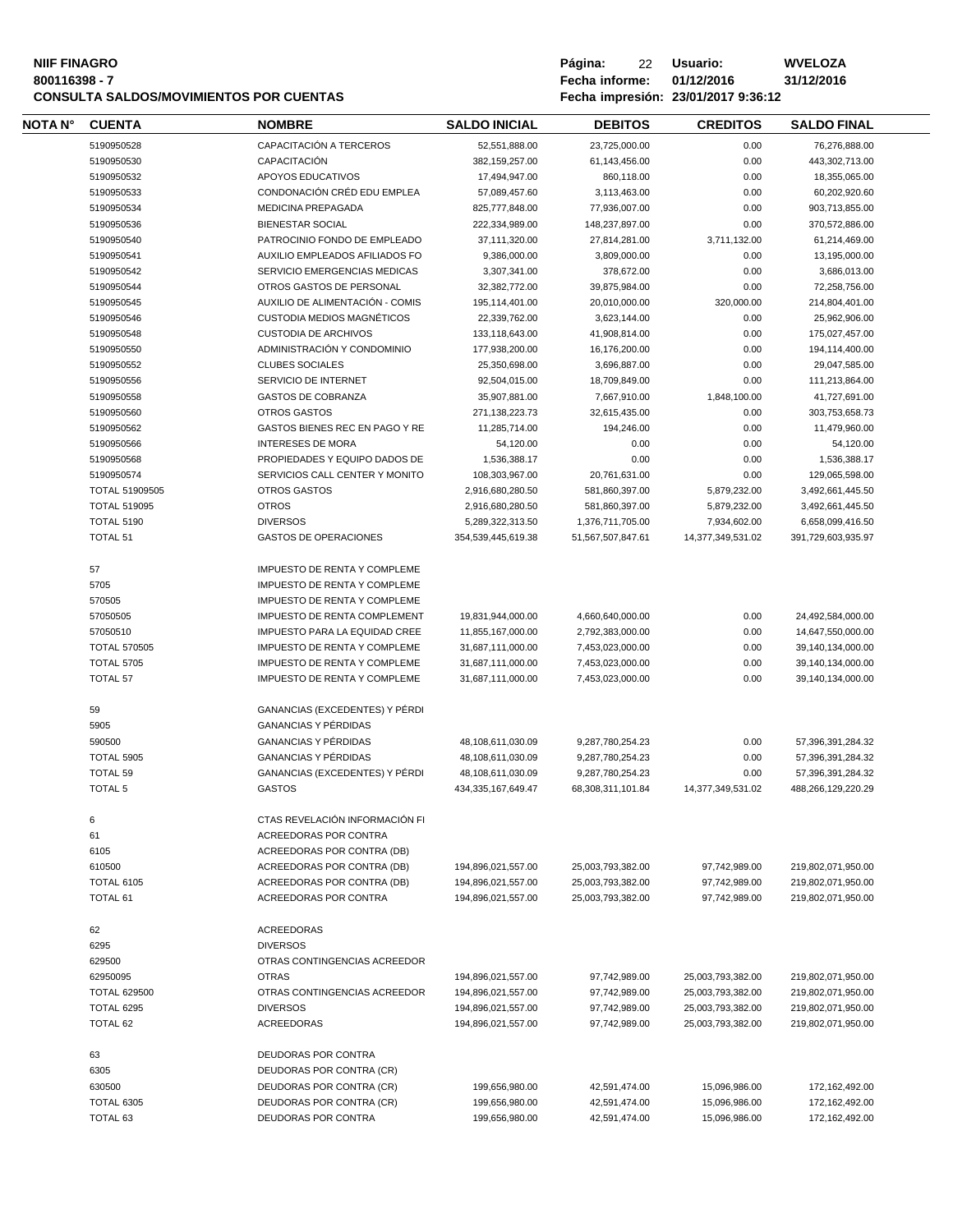# **NIIF FINAGRO P á g i n a :** 23 **U s u a r i o : WVELOZA CONSULTA SALDOS/MOVIMIENTOS POR CUENTAS**

| NOTA N° | <b>CUENTA</b>         | <b>NOMBRE</b>                                    | <b>SALDO INICIAL</b> | <b>DEBITOS</b>       | <b>CREDITOS</b>      | <b>SALDO FINAL</b>   |
|---------|-----------------------|--------------------------------------------------|----------------------|----------------------|----------------------|----------------------|
|         | 64                    | <b>DEUDORAS</b>                                  |                      |                      |                      |                      |
|         | 6430                  | INTERESES CARTERA DE CRÉDITOS                    |                      |                      |                      |                      |
|         | 643038                | CATEGORÍA E RIESGO DE INCOBRA                    |                      |                      |                      |                      |
|         | 64303805              | <b>CREDITOS DIRECTOS</b>                         | 9,010,270.00         | 264,664.00           | 0.00                 | 9,274,934.00         |
|         | <b>TOTAL 643038</b>   | CATEGORÍA E RIESGO DE INCOBRA                    | 9,010,270.00         | 264,664.00           | 0.00                 | 9,274,934.00         |
|         |                       |                                                  |                      |                      |                      |                      |
|         | 643058                | CATEGORÍA E RIESGO DE INCOBRA                    |                      |                      |                      |                      |
|         | 64305805              | INT PAGARE PRINCIPAL                             | 190,646,710.00       | 14,832,322.00        | 42,591,474.00        | 162,887,558.00       |
|         | <b>TOTAL 643058</b>   | CATEGORÍA E RIESGO DE INCOBRA                    | 190,646,710.00       | 14,832,322.00        | 42,591,474.00        | 162,887,558.00       |
|         | <b>TOTAL 6430</b>     | INTERESES CARTERA DE CRÉDITOS                    | 199,656,980.00       | 15,096,986.00        | 42,591,474.00        | 172,162,492.00       |
|         | <b>TOTAL 64</b>       | <b>DEUDORAS</b>                                  | 199,656,980.00       | 15,096,986.00        | 42,591,474.00        | 172,162,492.00       |
|         | <b>TOTAL 6</b>        | CTAS REVELACIÓN INFORMACIÓN FI                   | 0.00                 | 25, 159, 224, 831.00 | 25, 159, 224, 831.00 | 0.00                 |
|         |                       |                                                  |                      |                      |                      |                      |
|         | 8<br>81               | CUENTAS DE REVELACIÓN DE INFO<br><b>DEUDORAS</b> |                      |                      |                      |                      |
|         |                       |                                                  |                      |                      |                      |                      |
|         | 8120                  | <b>ACTIVOS CASTIGADOS</b>                        |                      |                      |                      |                      |
|         | 812010                | CARTERA DE CRÉDITOS COMERCIA                     |                      |                      |                      |                      |
|         | 81201005              | CARTERA DE CRÉDITOS COMERCIA                     |                      |                      |                      |                      |
|         | 8120100510            | COMPAÑÍAS DE FINANCIAMIENTO C                    | 27,311,402.46        | 0.00                 | 0.00                 | 27,311,402.46        |
|         | 8120100525            | <b>OTRAS ENTIDADES</b>                           | 29,767,026,703.00    | 0.00                 | 0.00                 | 29,767,026,703.00    |
|         | 8120100530            | <b>CARTERA DIRECTA</b>                           | 973,187,704.03       | 0.00                 | 0.00                 | 973,187,704.03       |
|         | <b>TOTAL 81201005</b> | CARTERA DE CRÉDITOS COMERCIA                     | 30,767,525,809.49    | 0.00                 | 0.00                 | 30,767,525,809.49    |
|         | 81201010              | CUENTAS X COBRAR CRED COMER                      |                      |                      |                      |                      |
|         |                       |                                                  |                      |                      |                      |                      |
|         | 8120101005            | <b>BANCOS</b>                                    | 18,285,383.00        | 0.00                 | 0.00                 | 18,285,383.00        |
|         | 8120101015            | <b>OTRAS ENTIDADES</b>                           | 1,371,221,480.00     | 0.00                 | 0.00                 | 1,371,221,480.00     |
|         | 8120101030            | <b>CREDITOS DIRECTOS</b>                         | 457,420,192.96       | 0.00                 | 0.00                 | 457,420,192.96       |
|         | TOTAL 81201010        | CUENTAS X COBRAR CRED COMER                      | 1,846,927,055.96     | 0.00                 | 0.00                 | 1,846,927,055.96     |
|         | <b>TOTAL 812010</b>   | CARTERA DE CRÉDITOS COMERCIA                     | 32,614,452,865.45    | 0.00                 | 0.00                 | 32,614,452,865.45    |
|         | 812015                | CARTERA DE CRÉDITOS DE CONSU                     |                      |                      |                      |                      |
|         | 81201505              | <b>CREDITOS DIRECTOS</b>                         |                      |                      |                      |                      |
|         | 8120150505            | <b>CREDITOS DIRECTOS</b>                         | 10,580,750.00        | 0.00                 | 0.00                 | 10,580,750.00        |
|         | <b>TOTAL 81201505</b> | <b>CREDITOS DIRECTOS</b>                         | 10,580,750.00        | 0.00                 | 0.00                 | 10,580,750.00        |
|         |                       |                                                  |                      |                      |                      |                      |
|         | 81201510              | CUENTAS X COBRAR CRED CONSU                      |                      |                      |                      |                      |
|         | 8120151005            | <b>CREDITOS DIRECTOS</b>                         | 677,974.00           | 0.00                 | 0.00                 | 677,974.00           |
|         | TOTAL 81201510        | CUENTAS X COBRAR CRED CONSU                      | 677,974.00           | 0.00                 | 0.00                 | 677,974.00           |
|         | <b>TOTAL 812015</b>   | CARTERA DE CRÉDITOS DE CONSU                     | 11,258,724.00        | 0.00                 | 0.00                 | 11,258,724.00        |
|         | 812095                | OTROS ACTIVOS                                    |                      |                      |                      |                      |
|         | 81209505              | OTROS ACTIVOS                                    |                      |                      |                      |                      |
|         | 8120950505            | OTROS ACTIVOS                                    | 332,167,790.00       | 0.00                 | 0.00                 | 332, 167, 790.00     |
|         | TOTAL 81209505        | OTROS ACTIVOS                                    |                      | 0.00                 | 0.00                 |                      |
|         |                       |                                                  | 332,167,790.00       |                      |                      | 332, 167, 790.00     |
|         | <b>TOTAL 812095</b>   | OTROS ACTIVOS                                    | 332,167,790.00       | 0.00                 | 0.00                 | 332, 167, 790.00     |
|         | <b>TOTAL 8120</b>     | <b>ACTIVOS CASTIGADOS</b>                        | 32,957,879,379.45    | 0.00                 | 0.00                 | 32,957,879,379.45    |
|         | <b>TOTAL 81</b>       | <b>DEUDORAS</b>                                  | 32,957,879,379.45    | 0.00                 | 0.00                 | 32,957,879,379.45    |
|         | 82                    | ACREEDORAS                                       |                      |                      |                      |                      |
|         | 8213                  | BIENES Y VALORES RECIBIDOS EN                    |                      |                      |                      |                      |
|         | 821305                | CRÉDITOS COMERCIALES                             |                      |                      |                      |                      |
|         | 82130505              | <b>BANCOS</b>                                    | 7,071,911,819,123.00 | 275,377,722,030.00   | 419,214,560,225.00   | 7,215,748,657,318.00 |
|         | 82130510              | COMPAÑÍAS DE FINANCIAMIENTO C                    | 82,363,386,562.00    | 5,403,255,672.00     | 4,439,109,890.00     | 81,399,240,780.00    |
|         | 82130515              | COOP VIG POR LA SUPER FCIERA D                   | 11,854,789,706.00    | 322,908,479.00       | 67,600,000.00        | 11,599,481,227.00    |
|         |                       |                                                  |                      |                      |                      |                      |
|         | 82130520              | COOP VIG POR LA SUPER DE ECON                    | 27,166,599,644.00    | 827,016,012.00       | 623,710,000.00       | 26,963,293,632.00    |
|         | <b>TOTAL 821305</b>   | CRÉDITOS COMERCIALES                             | 7,193,296,595,035.00 | 281,930,902,193.00   | 424,344,980,115.00   | 7,335,710,672,957.00 |
|         | <b>TOTAL 8213</b>     | BIENES Y VALORES RECIBIDOS EN                    | 7,193,296,595,035.00 | 281,930,902,193.00   | 424,344,980,115.00   | 7,335,710,672,957.00 |
|         | 8214                  | BIENES Y VALORES RECIBIDOS EN                    |                      |                      |                      |                      |
|         | 821405                | CRÉDITOS COMERCIALES                             |                      |                      |                      |                      |
|         | 82140550              | CARTERA DIRECTA.                                 | 8,152,505,680.00     | 75,416,108.00        | 0.00                 | 8,077,089,572.00     |
|         | <b>TOTAL 821405</b>   | CRÉDITOS COMERCIALES                             | 8,152,505,680.00     | 75,416,108.00        | 0.00                 | 8,077,089,572.00     |
|         |                       |                                                  |                      |                      |                      |                      |
|         | 821410                | CRÉDITOS DE CONSUMO                              |                      |                      |                      |                      |